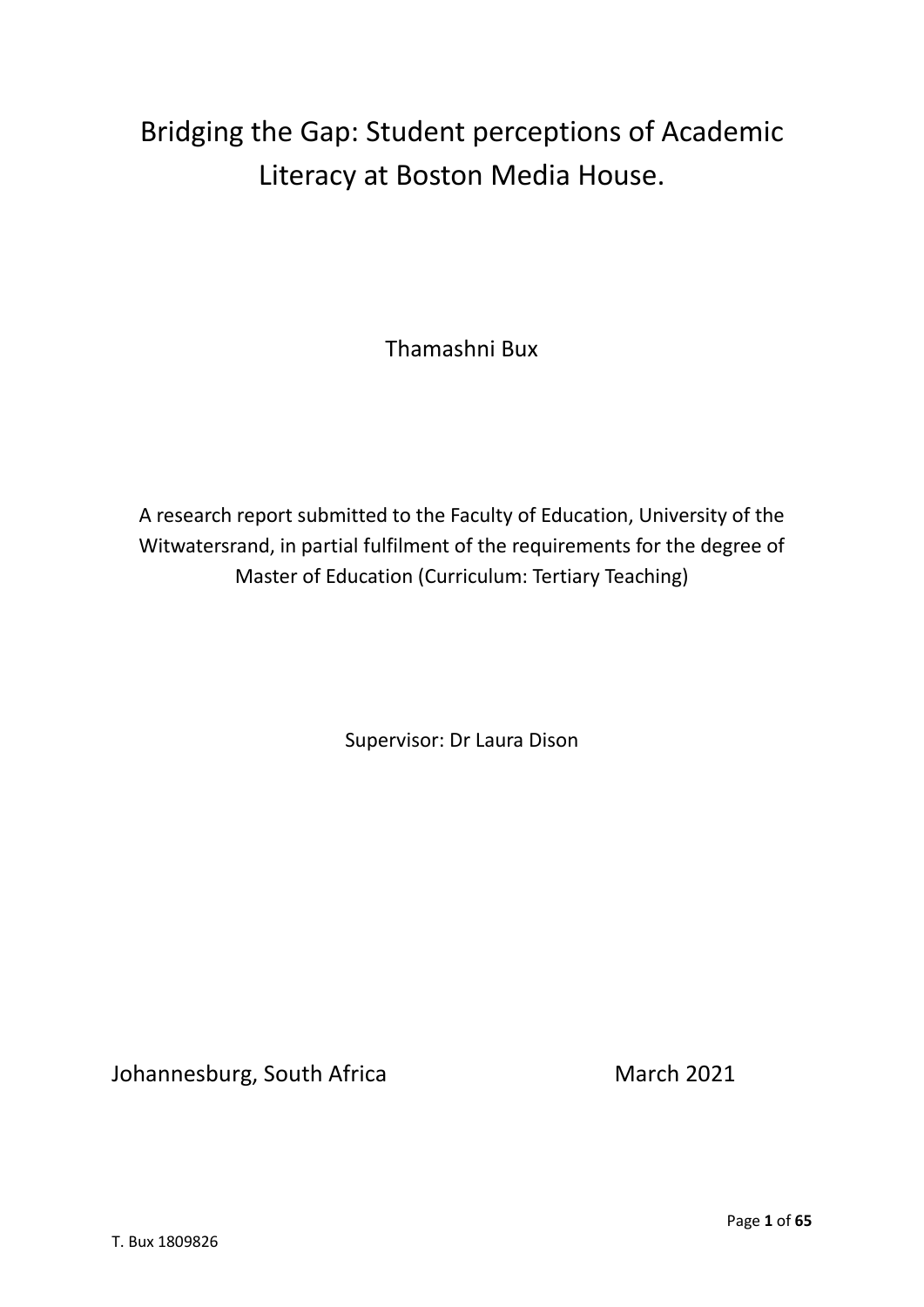## **Abstract**

In South African Higher Education, the consensus is that students' abilities to write clear and coherent English are diminishing. The emergence of private higher education colleges offering smaller classes, specialised tuition and individual attention aspires to bridge the gap between the poor schooling system in South Africa and a demanding tertiary education system. Many colleges and universities offer courses or modules that deal with academic literacies and improving the English writing skills of students. Boston Media House offers Academic Literacy 1 to first-year media students to help transition students from a basic understanding of education expectations to a more context-specific academic discourse. However, students perform poorly in Academic Literacy and cannot assimilate the knowledge processes and practices to navigate their higher education qualifications successfully. The purpose of this study is to investigate students' perceptions of the Academic Literacy 1 course at BMH. The findings of the research will be used to inform future decisions in designing an Academic Literacy 1 curriculum that is fit-for-purpose and addresses the challenges faced by BMH students. The study found that students find the course useful in terms of academic referencing techniques and avoiding plagiarism; and improving basic English language skills such as spelling, grammar, and punctuation. No other topic areas of the course had any impact on the students, nor were they seen as relevant to their studies or to the world-of-work. The study further revealed that the institution's media-specific contextualization of the subject is not evident in the students' experience or engagement. Therefore, it is necessary for the course to be revised and areas of concern addressed. This would allow the institution to align the outcomes of the course with the teaching and learning practices to achieve the objectives of the curriculum i.e., inducting students into a range of media-related fields and improving academic writing skills.

## **Keywords:**

Academic Literacy; Higher Education; Boston Media House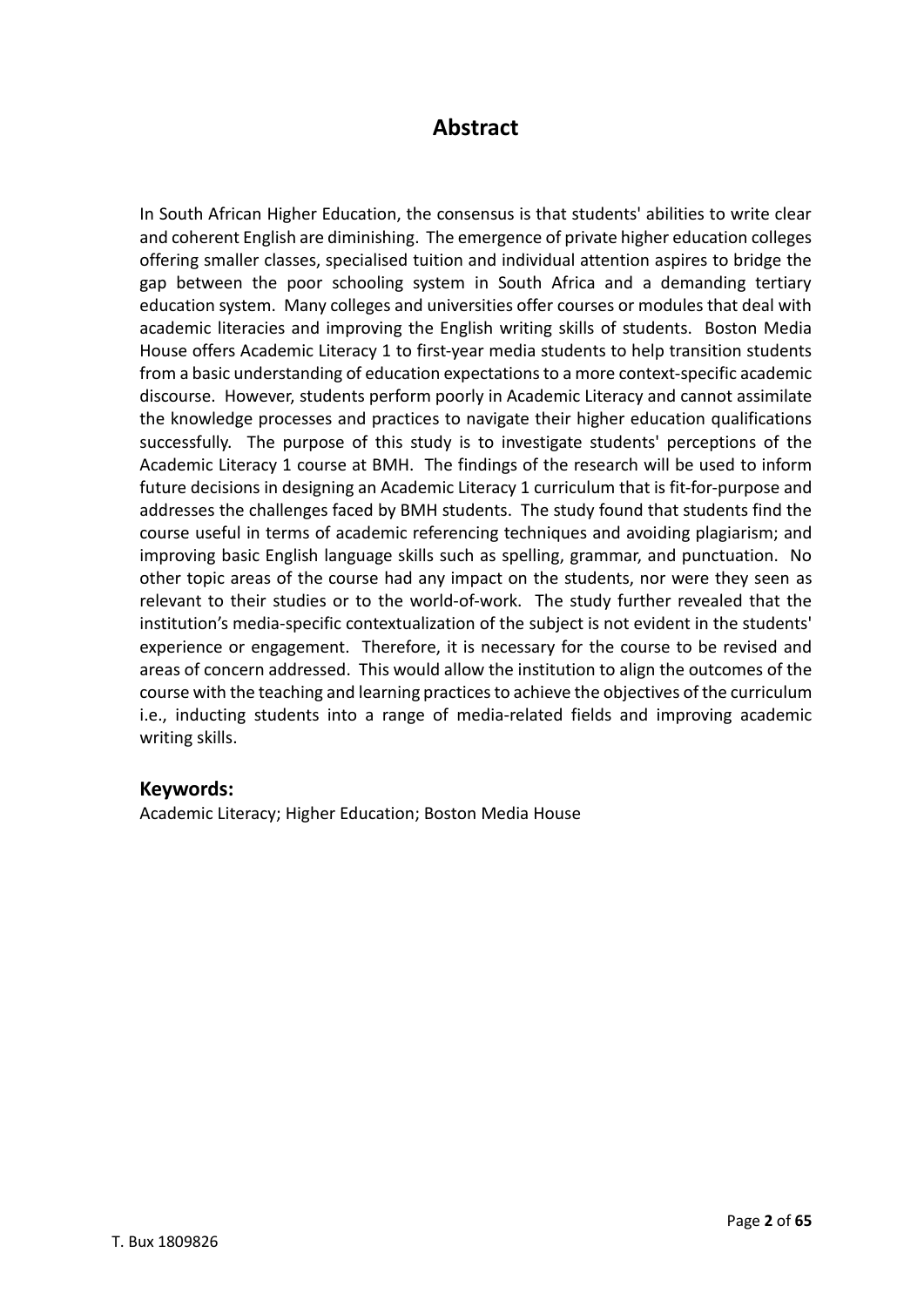# Plagiarism Declaration

I, Thamashni Bux (Student number: 1809826) am a student registered for the Master of Education degree in the year 2021. I hereby declare the following:

- I am aware that plagiarism (the use of someone else's work without their permission and/or without acknowledging the original source) is wrong.
- I confirm that ALL the work submitted for assessment for the above course is my own unaided work except where I have explicitly indicated otherwise.
- I have followed the required conventions in referencing the thoughts and ideas of others.
- I understand that the University of the Witwatersrand may take disciplinary action against me if there is a belief that this is not my own unaided work or that I have failed to acknowledge the source of the ideas or words in my writing.

| Signature: | Date: | 31 March 2021 |
|------------|-------|---------------|
|            |       |               |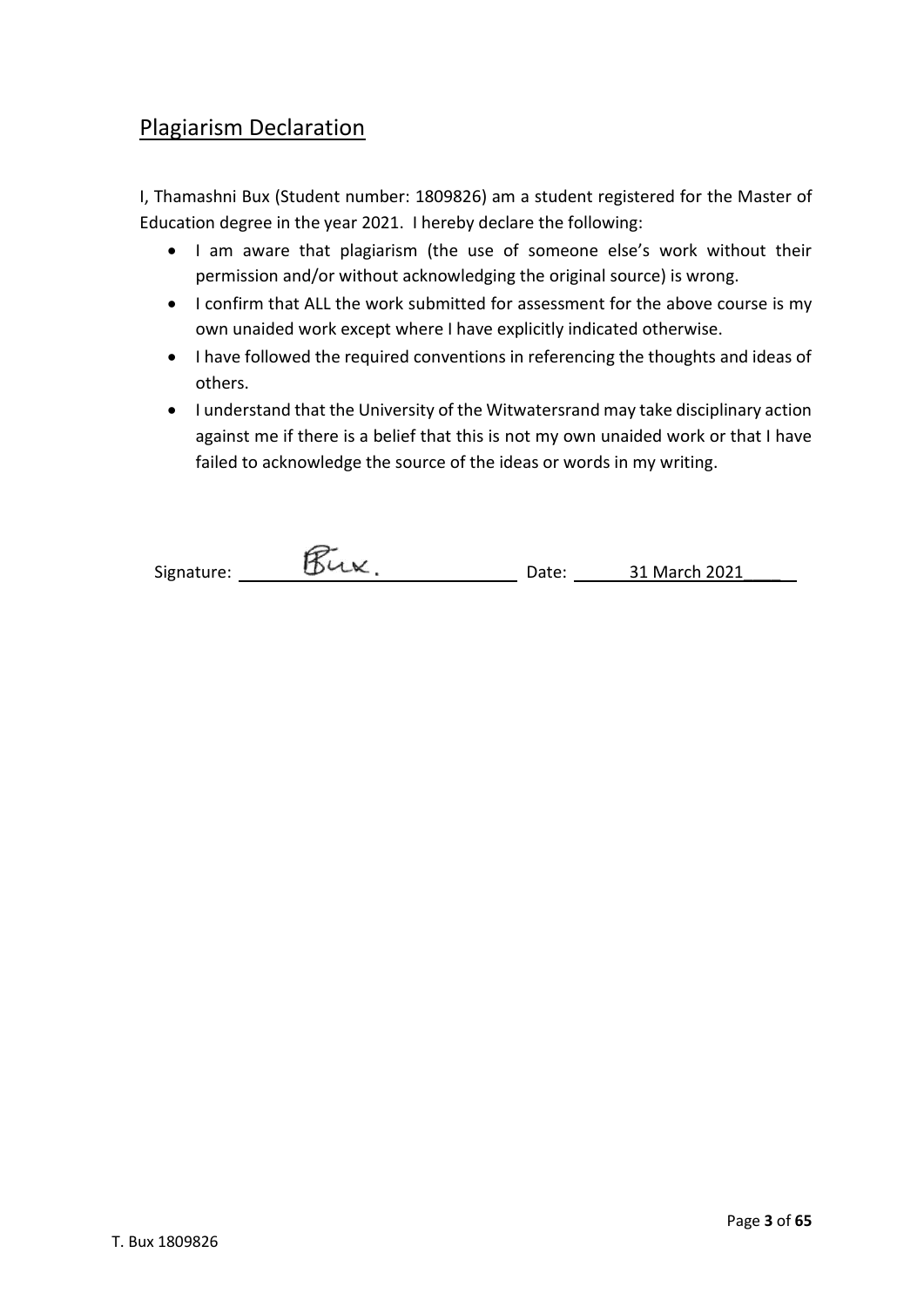# **Table of Contents**

|                                                                               | $\overline{2}$ |
|-------------------------------------------------------------------------------|----------------|
|                                                                               | 3              |
|                                                                               | 4              |
|                                                                               | 5              |
|                                                                               |                |
|                                                                               | 6              |
|                                                                               | 8              |
|                                                                               | 8              |
|                                                                               | 9              |
|                                                                               |                |
|                                                                               | 10             |
|                                                                               | 10             |
| 2.3. Why do we need Academic Literacy Courses at HE institutions?             | 11             |
|                                                                               | 16             |
| 2.5. The success of Academic Literacy courses at SA HE institutions           | 17             |
|                                                                               | 20             |
|                                                                               | 21             |
|                                                                               |                |
|                                                                               |                |
|                                                                               | 23             |
|                                                                               | 23             |
|                                                                               | 24             |
|                                                                               | 25             |
|                                                                               | 26             |
|                                                                               | 27             |
|                                                                               | 28             |
|                                                                               |                |
|                                                                               |                |
|                                                                               |                |
| 4.3. Analysis of Findings in Relation to the Institutional Subject Curriculum |                |
|                                                                               |                |
|                                                                               |                |
|                                                                               |                |
|                                                                               |                |
|                                                                               |                |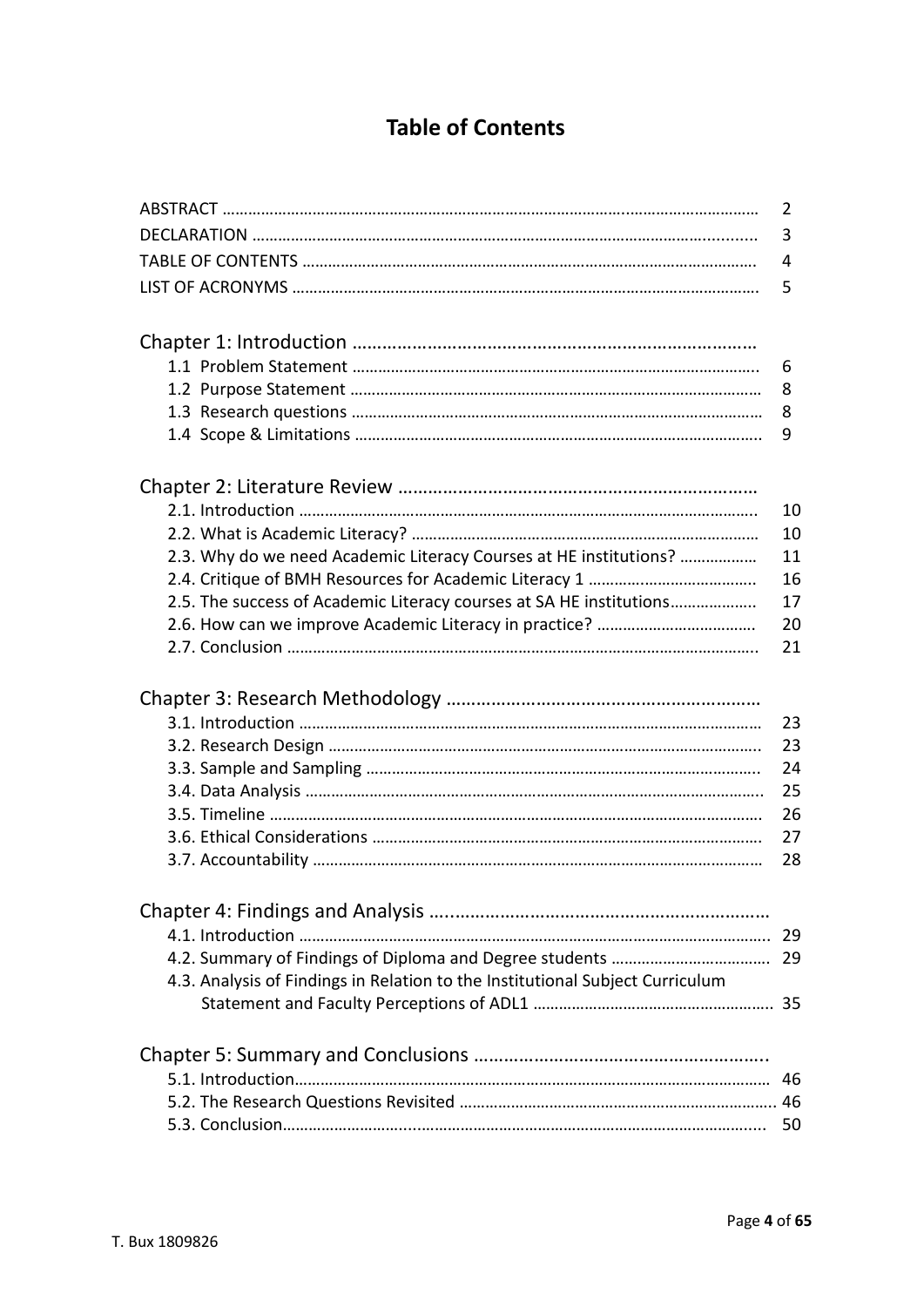|              | .55 |
|--------------|-----|
|              | .57 |
| Appendix III | 59  |
|              | 61  |
|              | 65  |

# **List of Acronyms**

| ADL1       | Academic Literacy 1          |
|------------|------------------------------|
| <b>BMH</b> | <b>Boston Media House</b>    |
| HE         | <b>Higher Education</b>      |
| <b>SCS</b> | Subject Curriculum Statement |
| <b>LMS</b> | Learner Management System    |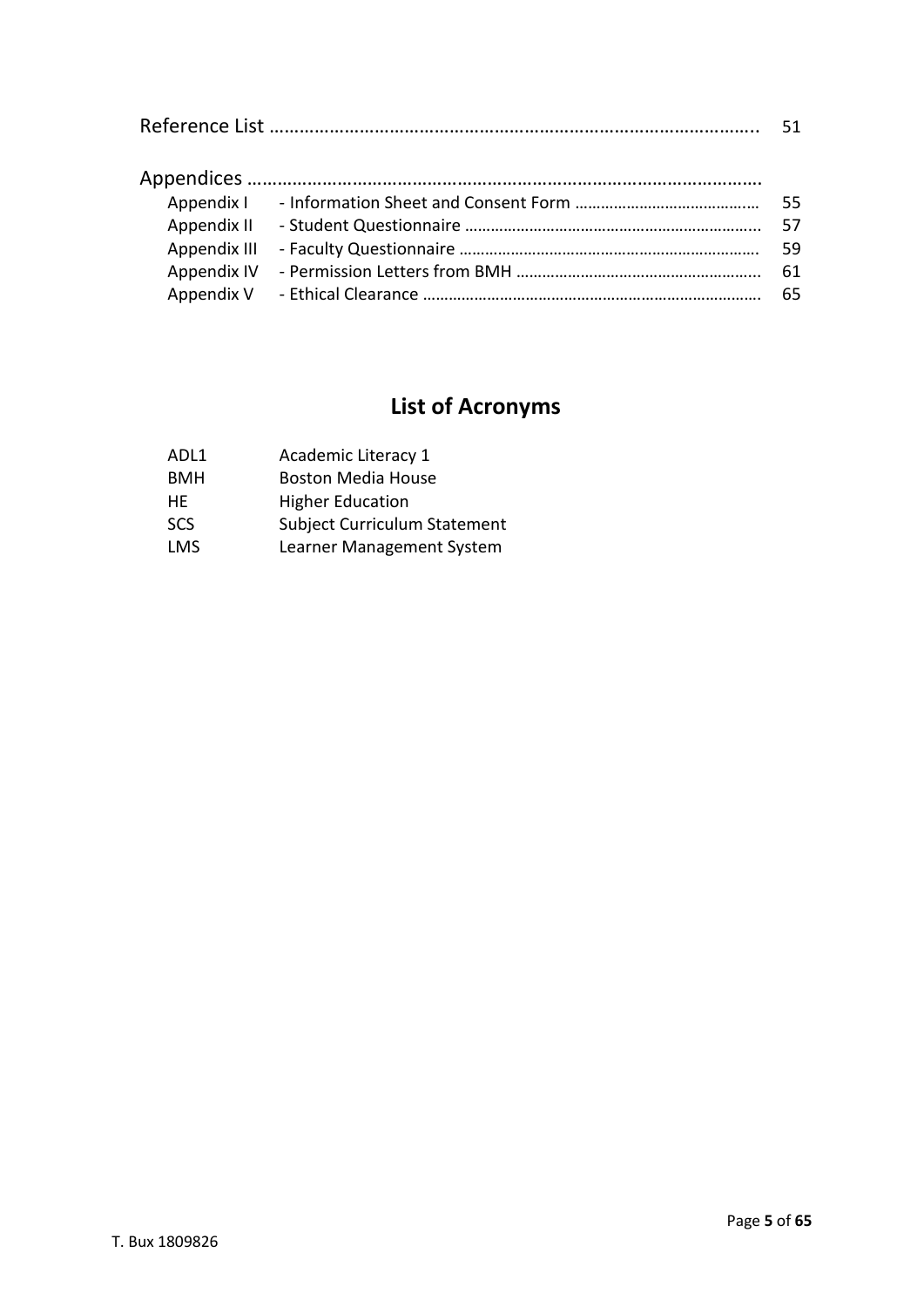## Chapter 1: Introduction

## 1.1. Problem statement

In South African Education, the consensus is that student abilities to write clear and coherent English are diminishing (Council on Higher Education, 2011; Pineteh, 2013; Van Dyk, Van de Poel, and Van der Slik, 2013). The emergence (in abundance) of private colleges offering smaller classes, specialised tuition and individual attention, aspiresto bridge the gap between the poor schooling system in South Africa and the tertiary education system. Many colleges and universities offer courses or modules that deal with academic literacies and improve the English writing skills of students. At Boston Media House (BMH), first year students are required to complete a module called Academic Literacy 1 in the first semester of their first year of study. The course consists of two assessment types (Formative Assessment 1 and Summative Assessment 1) for the semester, with a supplementary assessment for each. 50% is the minimum requirement to pass the formative and summative assessments. Only students who achieve 30% or more may participate in the supplementary assessments. The course aims to teach students how to reference, structure an academic argument or essay and adhere to writing conventions for the various media subject specialisations within the degree or diploma.

At BMH, the current academic literacy course is largely based on teaching the content contained within two textbooks – '*Money Talks: Communication in Business Contexts*' by Dowling, du Plessis & Steinberg, (2009); and '*Academic Literacy 1'* by Smith, (2015). The use of the '*Academic Literacy 1'* textbook from the UK (developed by the Pearson Institute) and the *'Money Talks'* textbook presented their own challenges. '*Money Talks'* was designed to improve communication for accounting and auditing students, whilst 'Academic Literacy 1' was compiled from two other books (*English for Careers: Business, Professional, and technical* by Smith & Moore, 2013 and *Academic Research, Writing and Referencing* by Deane, 2010).

The use of the above resources at BMH meant that the prescribed books had to be supplemented with various local examples and additional reference material in order for students to relate to the content or see the relevance of the course content. It was evident that the blind adoption of foreign educational texts and syllabus requirements would do little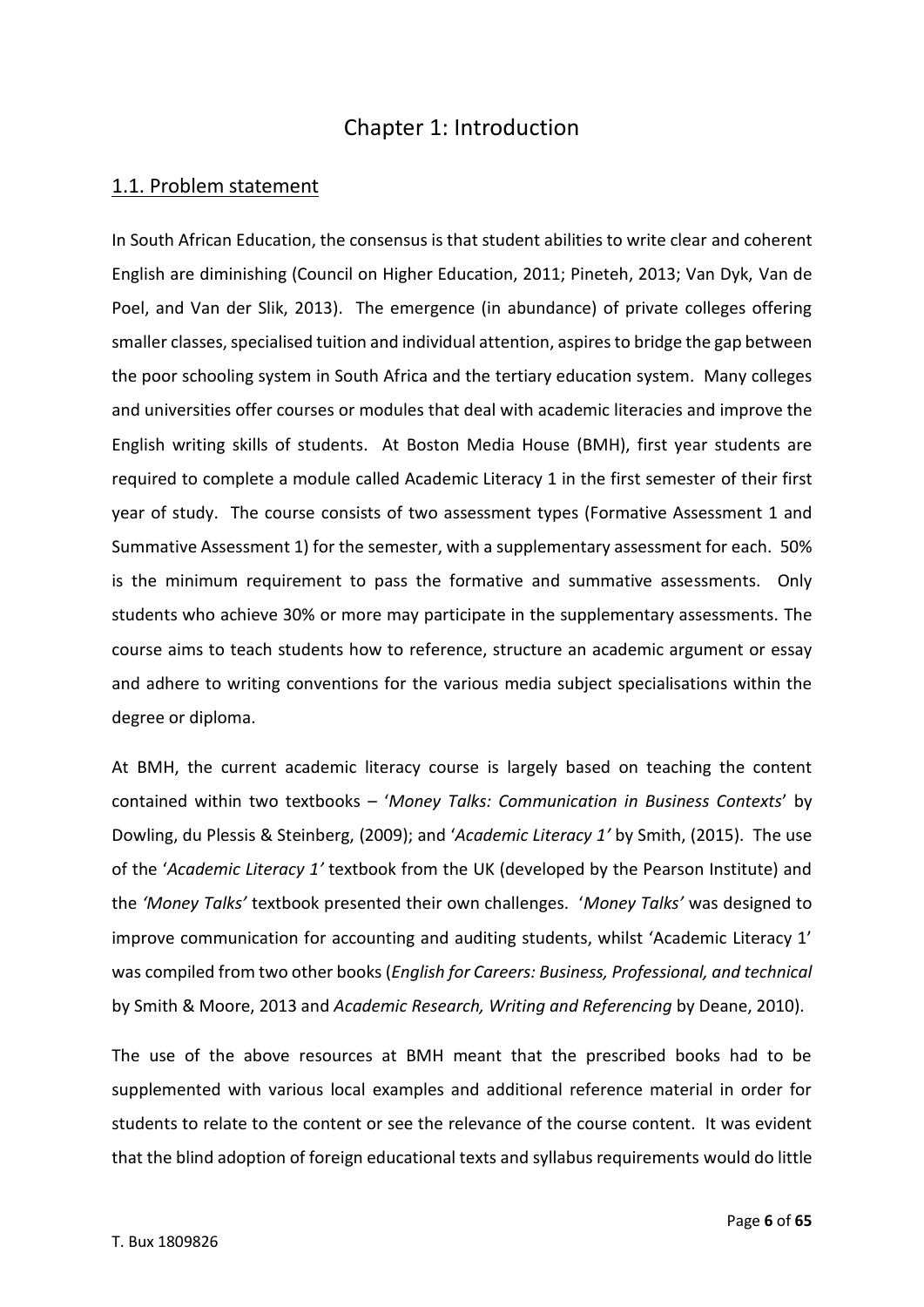to solve the problems faced by South African students, particularly at tertiary level. Van Dyk, Van de Poel and Van der Slik, (2013) and Millin & Millin (2014), argue that South African educational institutions cannot simply adopt the education practices of other (first world) countries as the diversity and complex social issues in South Africa do not allow for such assimilation.

It is concerning that the Academic Literacy 1 course at BMH has not significantly improved students' academic abilities, as is evident in the lower grades and high failure rate of Academic Literacy 1, as explained in the literature review; despite the assessment modalities and supplementary collateral being consistently revised over the past 4 years. If anything, the only improvement has been that students' inadequate attempts at referencing mean that many are penalised for incorrect referencing technique rather than full-on plagiarism (ADL1 Internal Moderation Report, 2018: 12). As the course is not as successful as BMH hoped it would be, it is necessary to investigate possible reasons why students' academic literacy needs have not been met. An approach to investigating the problem and to improving the situation would be to ask senior students who undertook the module what they would like to be taught and to test the theory of 'student-directed learning' by incorporating students' ideas into the curriculum and the assessment processes while still maintaining the integrity of the subject.

To date, very few comparative studies have been published on academic literacy in the context of private higher education institutions in South Africa. This study will focus on students' perceptions of academic literacy at Boston Media House by questioning students who have already been through the academic literacy course and determining if they believe the structure and content of the academic literacy course was helpful or not; exploring students' thoughts on what they believe was lacking in the course (if any) and including their suggestions in an attempt to improve the academic literacy curriculum in the future.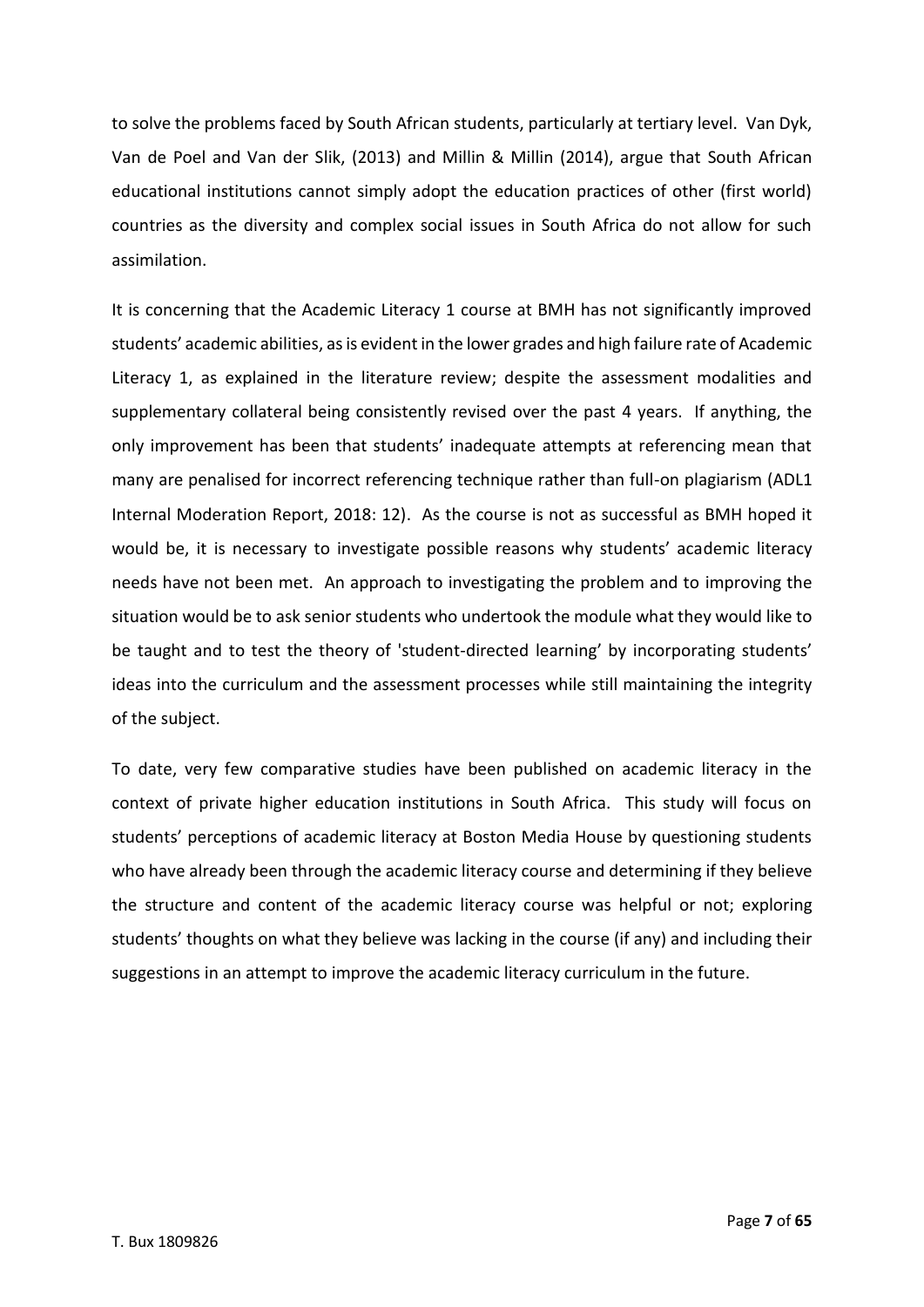## 1.2. Purpose statement

The primary purpose of this research report is to investigate students' perceptions of the Academic Literacy course on offer at BMH. These perceptions will allow the researcher to reflect critically on the content and processes of the course and, thereafter, take steps to improve the academic literacy skills of students at BMH. The researcher will be able to utilise the feedback of this report to design an Academic Literacy 1 curriculum that is holistic (valid, relevant, fit-for-purpose, adequate) and addresses the challenges faced by BMH students.

## 1.3. Research questions

- How is Academic Literacy defined for students studying in tertiary institutions?
	- What are some of the debates or theories surrounding academic literacy?
- Why is academic literacy included in the curriculum for Boston Media House diploma and degree students?
	- What is the institution's rationale behind offering such a course?
- What difficulties or challenges does the academic literacy course intend/hope to address at Boston Media House?
- What are the guiding principles for the design of the academic literacy course at Boston Media House?
	- What is its purpose?
- To what extent does the academic literacy course address the concerns of the students at BMH?
- From student perceptions of the course, what are the implications for changing/improving the academic literacy course?
- What changes to the academic literacy curriculum would be necessary to improve the academic engagement of students at Boston Media House?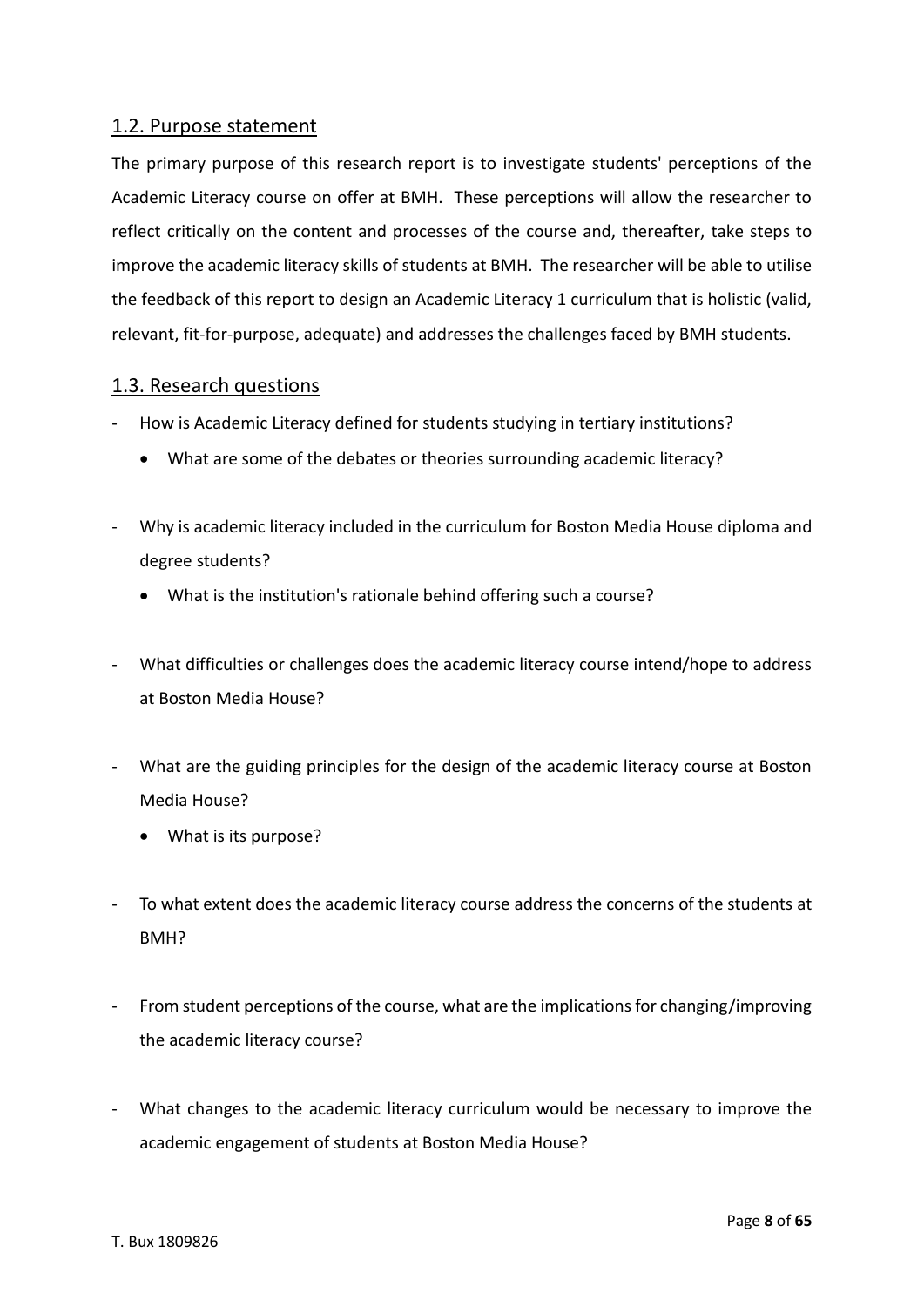## 1.4. Scope & Limitations

The scope – The scope of this research report focused on students' perceptions of the academic literacy course at BMH. Only second, third, and fourth-year students who have already passed or failed the academic literacy course participated in the study. The scope does not include the institution's rationale for the creation and implementation of the academic literacy course, as this is beyond the scope of the study and would detract from the achievable outcomes of such a study. As such, research has not been conducted with the institution about how or why the ADL1 course was designed and offered in the format that it is presently offered in. The scope of the study is therefore not too broad and is extremely relevant to private higher education colleges in which the problem is based.

*Limitations - "The limitations of the study are those characteristics of design or methodology that have impacted or influenced the interpretation of the findings from your research. They are the constraints on generalizability, applications to practice, and/or utility of findings that are the result of the ways in which you initially chose to design the study and/or the method used to establish internal and external validity" (Price and Murnan 2004: 66).* 

As this study aims to determine how students perceive the academic literacy course at BMH and to analyse their perceptions of the course, the results obtained may only be relevant to other/similar private colleges with media specialisations/characteristics. Due to the onset of Covid-19, the sample size was smaller than anticipated. All surveys were conducted online as a result. Additionally, participants who could add value to the study may have declined to participate. As there are different lecturers for the subject, students' perceptions varied according to who their lecturer was. Also, student responses were particularly negative if they failed the subject; therefore, some bias was to be expected.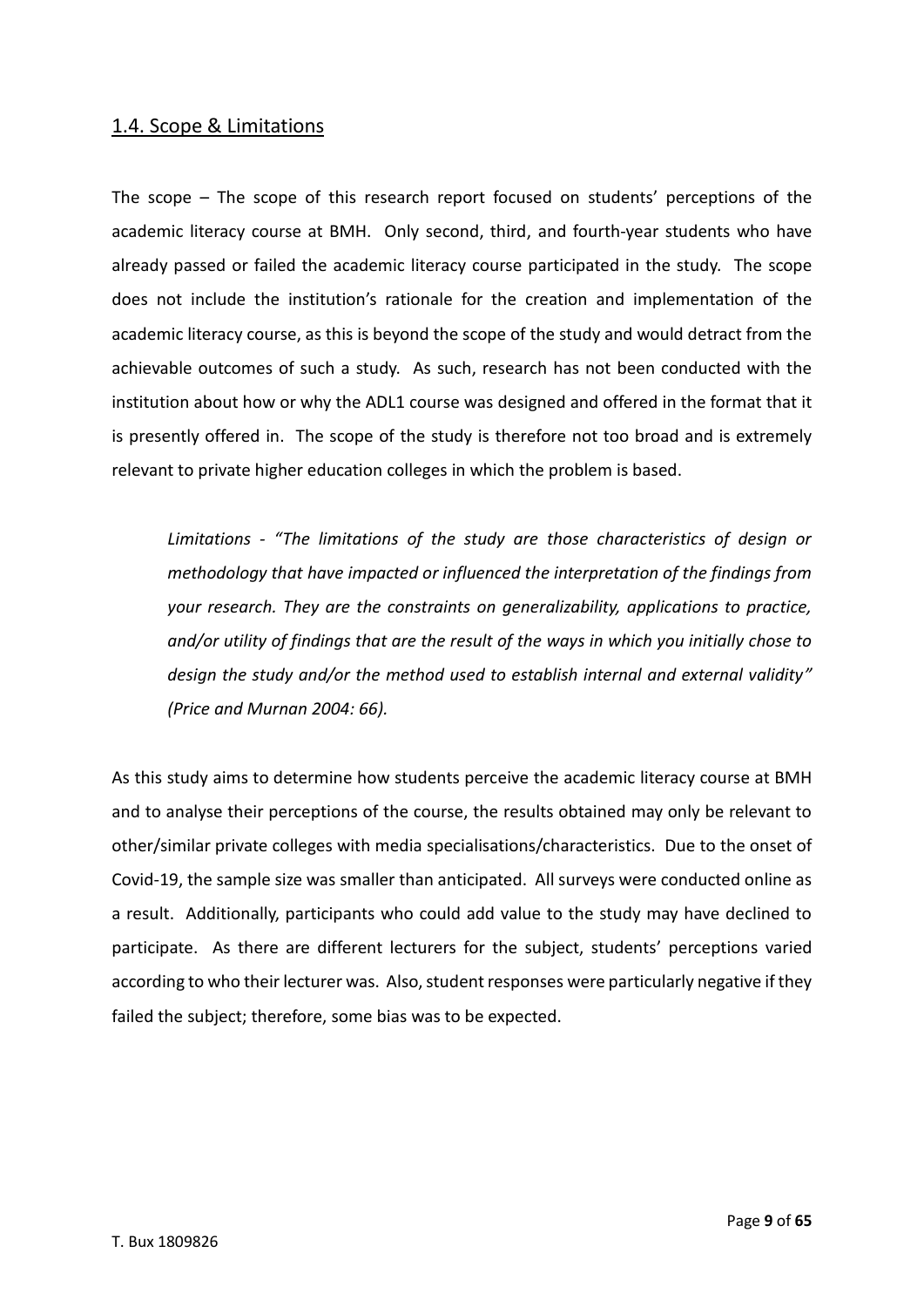## Chapter 2: Literature Review

## 2.1. Introduction

The literature review will examine existing notions surrounding academic literacy interventions at Higher Education institutions, and will explore the reasons for its inclusion, particularly at Boston Media House. Research in this area is important, because academic literacy could address the English language deficit that seems to be prevailing in education. Understanding the core function of such interventions and designing courses will indeed bridge the gap between school and university studies.

#### 2.2. What is Academic Literacy?

Attempts have been made to define academic literacy, and these vary from one higher education institution to the other depending on the needs of the students within a particular faculty or discipline. It is evident that there are many debates and discussions surrounding academic literacy interventions, and all these debates and discussions reveal that academic literacy is not a concept that can be 'defined'.

- John Read (2015: 137) believes that "the construct of academic literacy has a large overlap with academic language proficiency". Additionally, he believes that academic literacy "developed from a range of other disciplinary areas, including general education, college composition, writing studies, discourse analysis, and social anthropology."
- Albert Weideman (2007: xi-xii) explains academic literacy in a South African context as (among other things), "the ability to understand a range of academic vocabulary in context, make meaning beyond the level of a sentence and basically interpret and develop academic texts." Weideman (2018) acknowledges that the definition of academic literacy is subject to change and differs from one institution to another.
- Pinheiro, Dionisio & Vasconcelos (2016) consider academic literacy to be "the mastery of written language in higher education and the specific reading and writing practices within fields and disciplines, involving various communicative practices, and textual genres."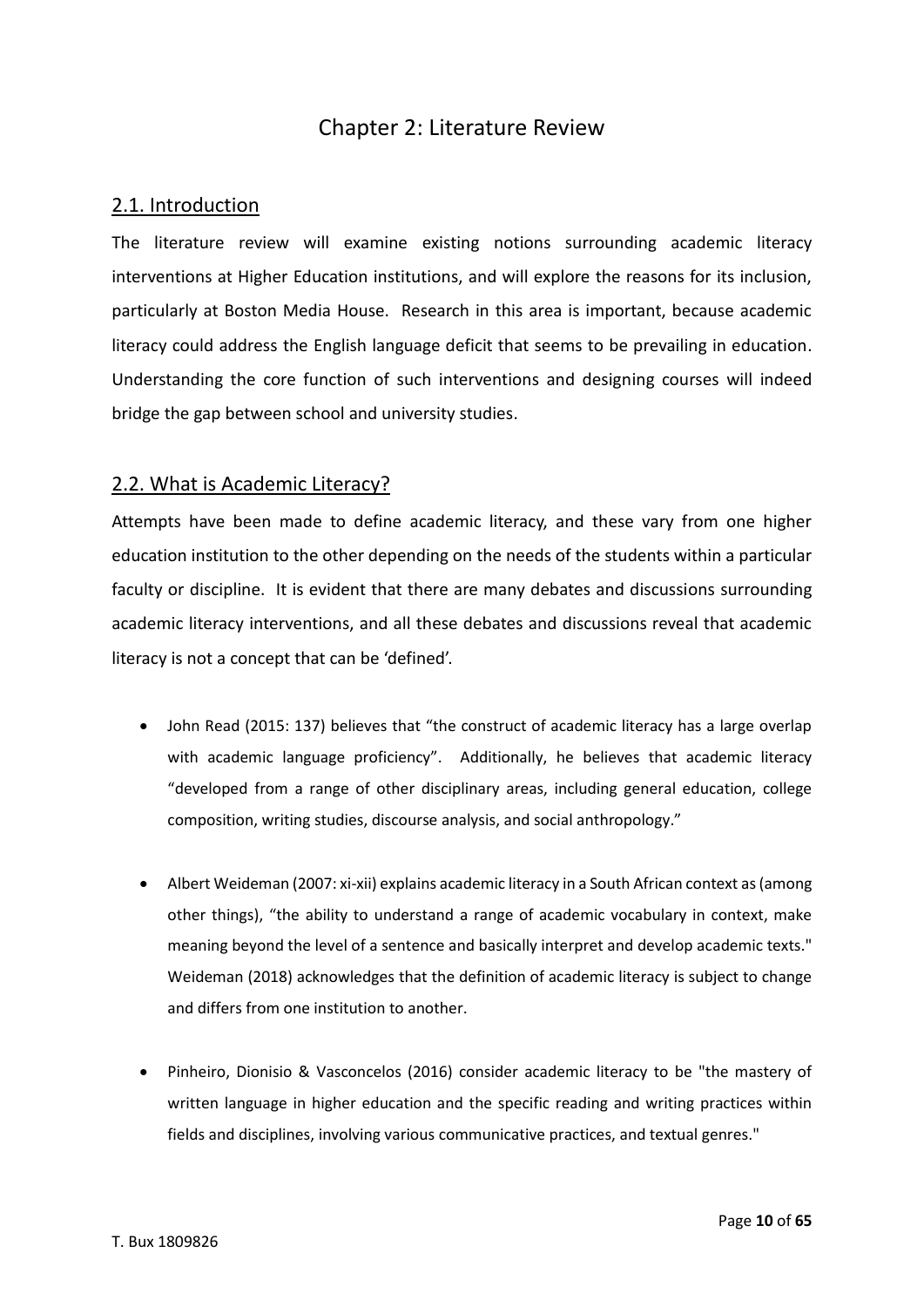• Chrissie Boughey (2013: 28) believes that the term "'academic literacy' is problematic as it becomes possible to identify multiple academic literacies related to disciplinary difference and the values which underpin these, rather than a single generic set of practices often conceptualised as skills" (see Lea & Street, 1998).

At BMH, the Academic Literacy 1 course is somewhat aligned to all four of the above characterisations of 'academic literacy' as the course is primarily concerned with academic language proficiency, improving vocabulary, interpreting writing tasks, and improving writing ability. However, BMH does not consider disciplinary literacies, discourse analysis or anthropological notions effectively, as the ADL1 course is quite generic and has no discerning 'media' features that one would expect from an institution named Boston 'Media' House.

According to the ADL1 Subject Curriculum Statement at BMH, "the programme is designed to induct students into a range of media-related field practices as media professionals or managers" (Boston Media House, 2019: 3). Therefore, the academic literacy course at BMH is only fit-for-purpose if it directly relates to those literacies that will facilitate students in media-related fields. This entails creating a curriculum that comprises discipline-based writing development in context-specific scenarios, rather than incorporating generic language, communication, or writing courses. As will be revealed later in the literature review, BMH is not achieving its outcomes because the course structure is not aligned to its aims.

# 2.3. Why do we need Academic Literacy Courses at Higher Education (HE) Institutions in South Africa?

Before we explore some of the debates or discussions surrounding the benefits of academic literacy or what its purpose really is, we need to understand the South African schooling system and the shortcomings of the system that necessitates the inclusion of academic literacy in higher education institutions. South Africa has an education system that has failed its learners and continues to produce students who are incapable of excelling at higher education (Foxcroft and Stumpf, 2005).

The quality of education in South Africa has been in decline for several decades. A global Unesco study of Grade 4 learners found that "more than 75% of South African learners are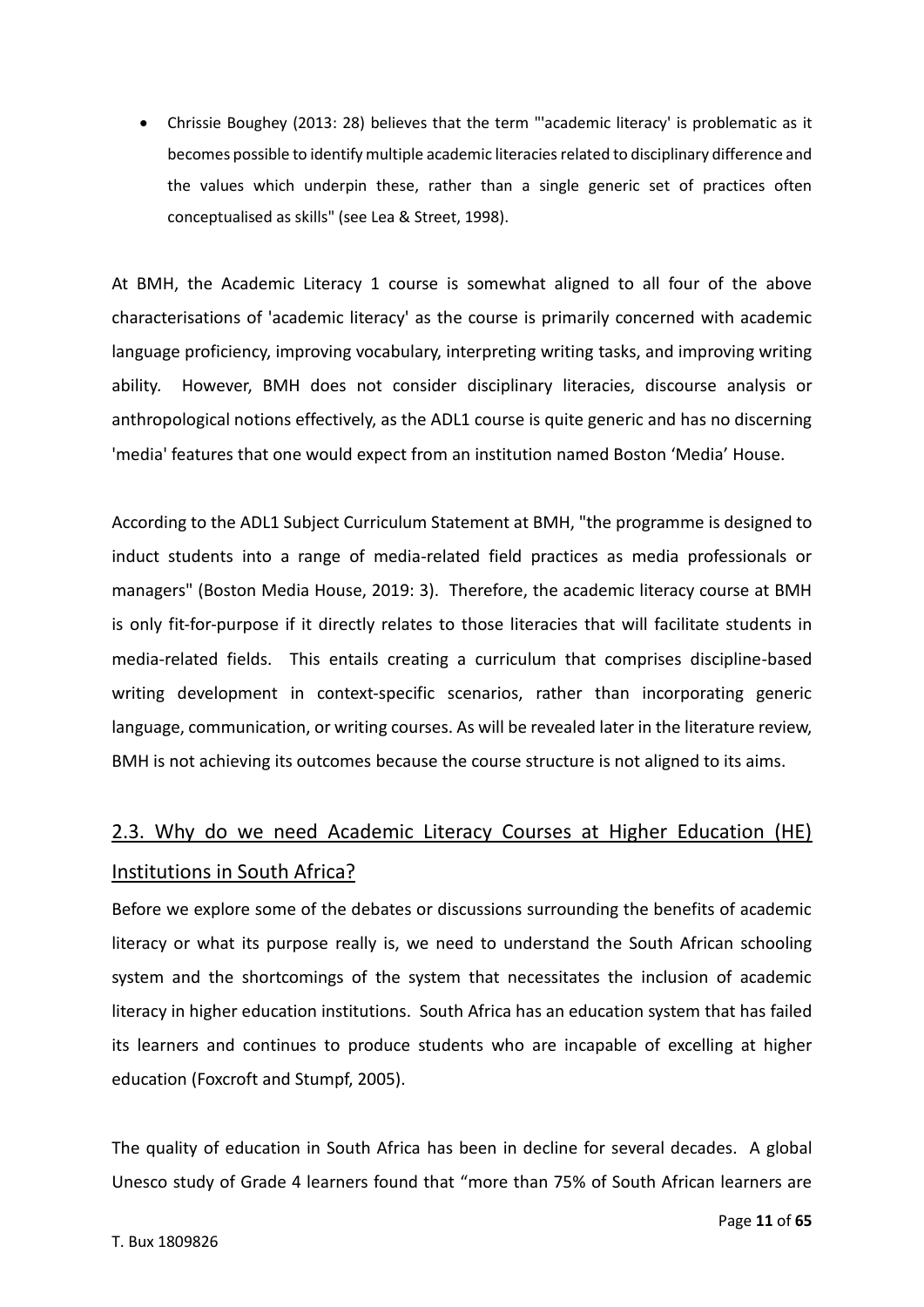performing well below international benchmarks" (Unesco, 2011). Thirty countries were tested globally by Unesco (2011) and South African grade 4 students had the highest percentage of scoring below 'low levels' in reading proficiency. Additionally, the "Southern and Eastern Africa Consortium for Monitoring Educational Quality (SACMEQ) reported that approximately 25% of Grade 6 learners in South Africa had not developed basic reading and writing skills" (Taylor, 2008). The Progress in International Reading Literacy Study (PIRLS) 2016 report confirms this worrisome trend has persisted. "South Africa was placed last out of all 50 countries who participated in PIRLS 2016, with 78% of South African Grade 4 children were not able to reach the lowest benchmark compared to 4% internationally" (Howie, Combrinck, Roux, Tshele, Mokoena, & McLeod Palane, 2017: 4). These studies indicate that the consistently low levels of reading and writing skills continue to be a problem for South African students' as they progress from primary to secondary to tertiary education.

The problem is that South African students do not only compare dismally with international benchmarks from first-world countries, they also perform poorly when compared to other African countries: "South African students are out performed in reading and writing skills by countries such as Kenya, Tanzania and Botswana. These countries are reported to have a gross domestic product (GDP) one tenth of South Africa's GDP" (Millin & Millin, 2014: 27 – 28). What we can concur from these findings is that the socio-economic complexities in South Africa cannot be 'blamed' for poor reading and writing ability. South African students continue to score lower than countries with similar political and economic conditions and demonstrate such inequality in educational objectives.

As a result of these challenges, many students who gain access to higher education institutions are seriously underprepared and require extensive mediation in order to cope and/or continue with their tertiary studies. Ellen Hurst (2014: 84) conducted research on "student perspectives on language support in a South African university". When Hurst asked students "if language had been a problem at any time during their university careers, a number of students pointed to reading and writing as specific issues, with particular tasks pointed to, for example, writing essays, writing technical reports and laboratory reports and specific readings which use 'high language' and complex phrases" (Hurst, 2014). The participants in Hurst's study mentioned specific academic tasks and academic language barriers. This confirms the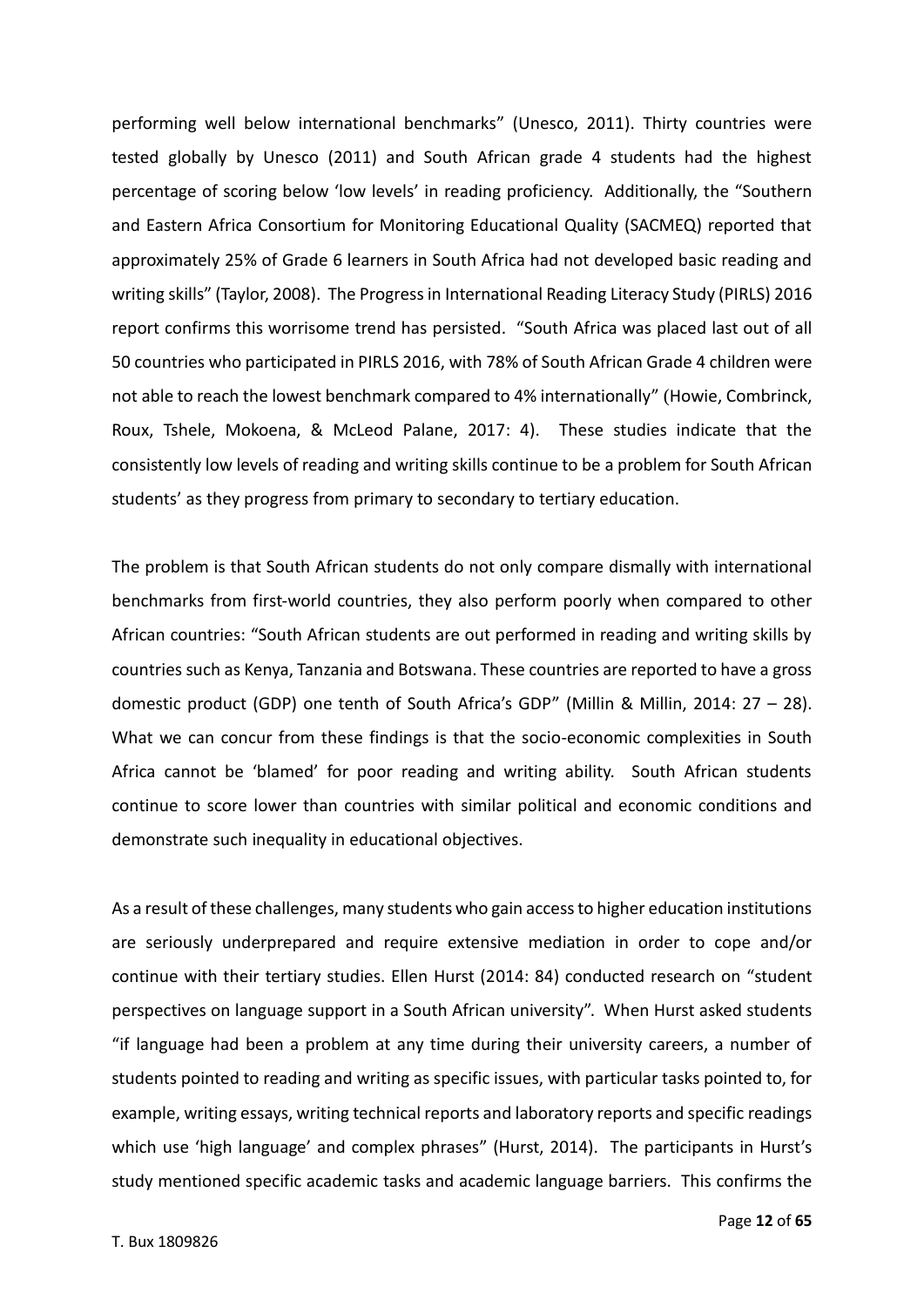continued struggle for many South African students with regards to reading and writing ability at higher levels of English as more complex academic language is encountered.

For the most part, Academic Literacy courses in South Africa exist because schools have not adequately prepared students for the academic requirements in higher education (Maher, 2010: 8). The language barrier also presents problems (van Dyk, Zybrands, Cillie, & Coetzee, 2009) because the language of instruction at higher educational institutions is different from the students' home language. Higher education institutions expect students to be proficient in English and academic discourse when it is not easily attainable given the present South African context. There are multiple factors that influence students' ability to improve their academic writing skills and that prevent access to knowledge and skills. Research by Foxcroft and Stumpf (2005), Van Schalkwyk (2008) and Van Dyk and Coetzee-Van Rooy (2012) have all questioned how prepared first year students in South African Higher Education institutions are. Reasons for the lack of preparedness range from socio-political, economic and educational factors to the inequalities brought about by the apartheid regime (Cooper & Van Dyke 2003: 65 – 68).

The fact that the vast majority of South African students are second language English speakers further compounds the problem and has been reported as a contributor to their decline in academic ability at higher education institutions where the language of teaching and learning is predominantly English. However, the information by Millin & Millin (2014:  $27 - 28$ ) above, contradicts the second-language argument as "South African students are out performed in reading and writing skills by countries such as Kenya, Tanzania and Botswana". This shows that some of the 'excuses' provided for extremely low literacy levels are inadequate and the schooling system in South Africa must accept responsible for their shortcomings (and inability to devise a solution). Furthermore, it is recognised (Boughey, 2013) that academic literacies are not just about the 'language' problem that can be solved by language and study skills courses. The PIRLS 2016 report revealed that economic factors, classroom conditions and parents who are less positive about reading in general also contribute to the low literacy levels in South African schools (Howie, Combrinck, Roux, Tshele, Mokoena, & McLeod Palane, 2017: 11).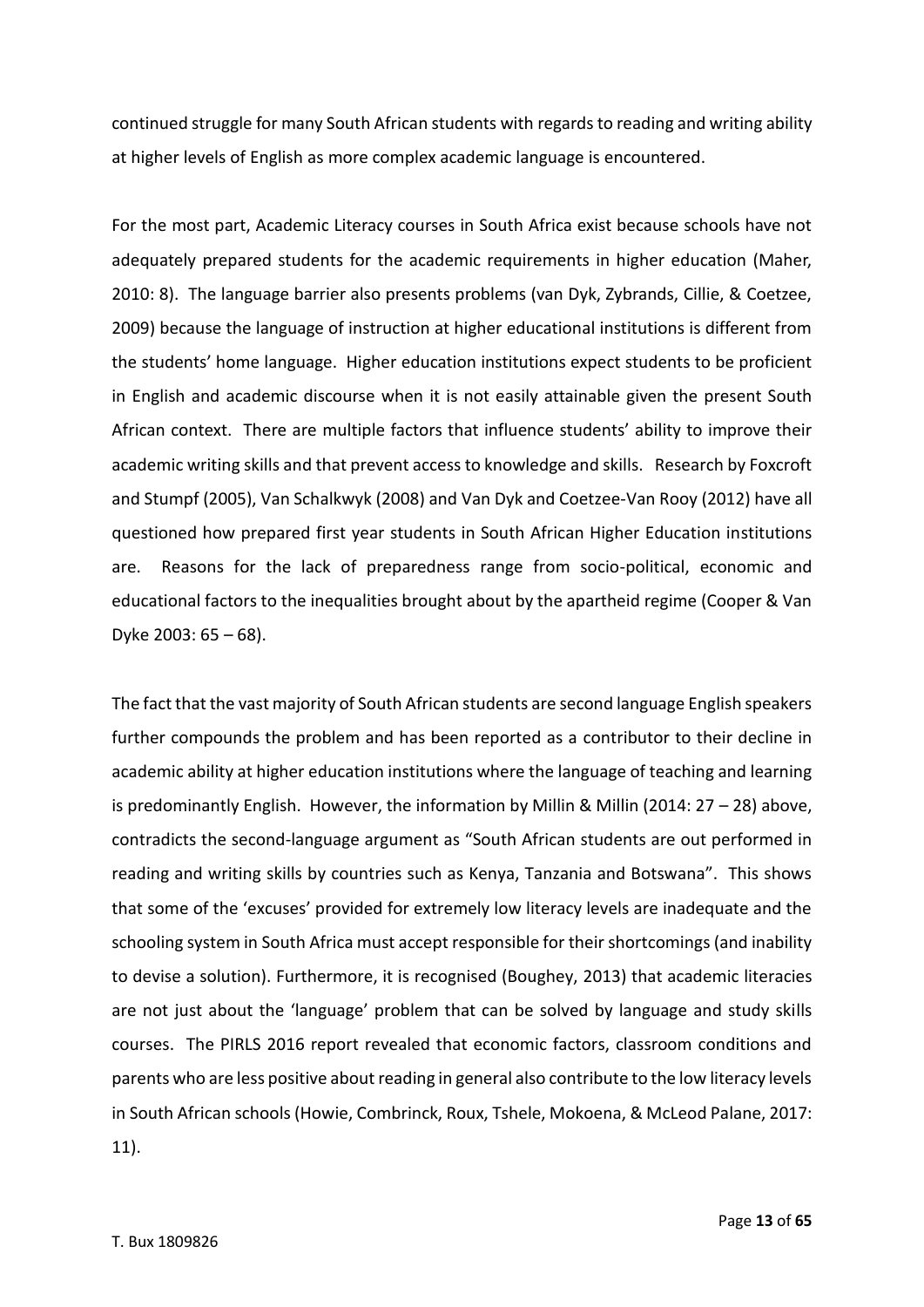According to the BMH Annual Report (2018), 96% of the students at the college are second language English speakers and many (particularly those who did not attend well-resourced schools) struggle to articulate or express themselves clearly in English. This led to the inclusion of a first-year course, Academic Literacy 1 (ADL1), which aimed to bridge the English language proficiency gap between secondary school and higher education.

The ADL1 course was first introduced in 2013 and comprises the following topic areas: The Reading Process; The Writing Process; Referencing & Plagiarism; The Grammar Toolkit; Persuasive Writing; and Non-verbal Communication (as documented in the ADL1 Curriculum Statement, 2013 – 2018). ADL1 is a compulsory first-year, first semester course and since its inception, the institution has noted a decrease in the rate of plagiarism in all subjects, but, student results and lecturer feedback indicate that English reading, writing, comprehension and verbal communication skills remain poor.

BMH is now working on a strategy to improve their Academic Literacy 1 course and seek innovative ways to transform the curriculum and enable students to improve their English communication skills. According to Van Dyk and Coetzee-Van Rooy (2012:7), "The education system at all levels needs well-planned and well-implemented interventions in order to improve". This is where the development and inclusion of courses such as Academic Literacy come in. Higher education institutions cannot simply blame the school's system for the shortcomings of their students. They also have a responsibility to help students and improve the educational landscape. As a result, many universities and colleges in South Africa have taken the necessary steps to help bridge the gap by offering academic literacy interventions, increasingly in the context of the disciplines.

It has been noted that first-year students struggle to integrate and succeed because they experience academic language problems and are deficient in one or many literacies that are valued in academia. This appears to be a problem, not just in South Africa, but in many countries around the world (Darlaston- Jones et al. 2003, Leki 2006, Brinkworth et al. 2009). Lea and Street indicated as far back as 1998, that standards of student literacy in higher education is decreasing. Although Lea and Street (1998) conducted their research in the UK and focussed on writing practices at degree level in universities, their findings and models can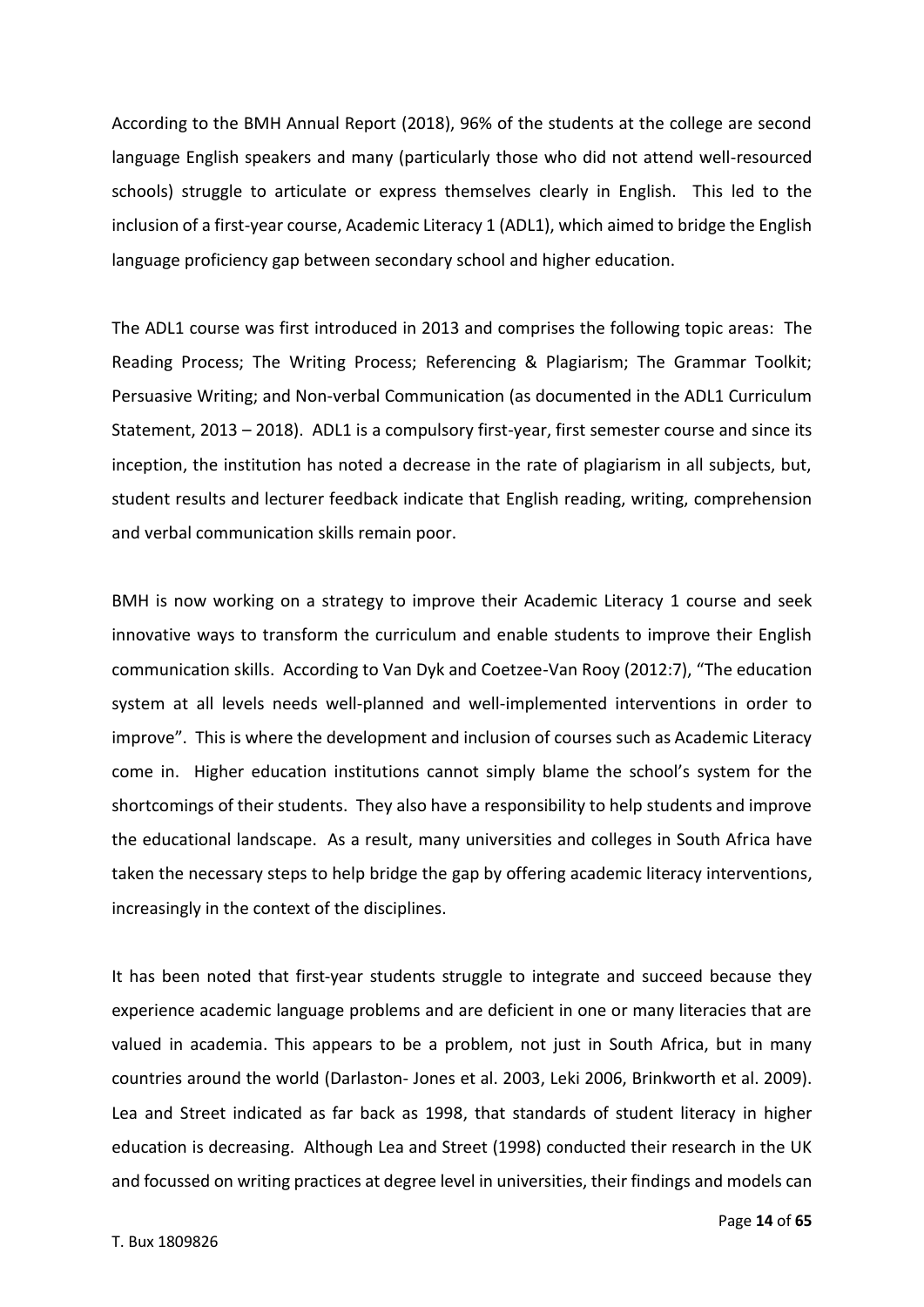be applied to the South African context on a macro and micro-level. Lea and Street (1998: 160) introduced the 'academic socialisation' approach which involves understanding the broader issues of the learning and social context and then inducting students into a new 'culture' or academic culture. They believed that students can be taught to improve their proficiency in a range of academic literacies if these literacies are conceptualised within disciplines and students are adequately orientated to learning and the interpretation of learning tasks.

At BMH, the academic literacy performance of students can be ascertained by looking at the ADL1 averages for degree and diploma students over the last five years (BMH Internal Moderation Reports 2015 – 2019):

| <b>BMH Academic Year</b> | Academic Literacy 1                  |
|--------------------------|--------------------------------------|
|                          | <b>Summative Assessment Averages</b> |
|                          | Degree and Diploma Students          |
|                          |                                      |
| 2015                     | 51%                                  |
| 2016                     | 45%                                  |
| 2017                     | 49%                                  |
| 2018                     | 48%                                  |
| 2019                     | 47%                                  |

The Academic Literacy 1 summative assessment averages have been consistently low over the past five years and have not met the institution's 55% benchmark (as indicated in BMH Internal Moderation Reports 2015 – 2019). As mentioned earlier, 96% of students at BMH are second language English speakers who struggle to articulate themselves in English. The cultural capital (Bourdieu, 1986) that they carry does not assimilate well within the academic context they find themselves in when they gain access to higher education institutions. The language and learning practices from South African schools are often inappropriate for university requirements and as such the prior knowledge of these students are often ignored by higher education.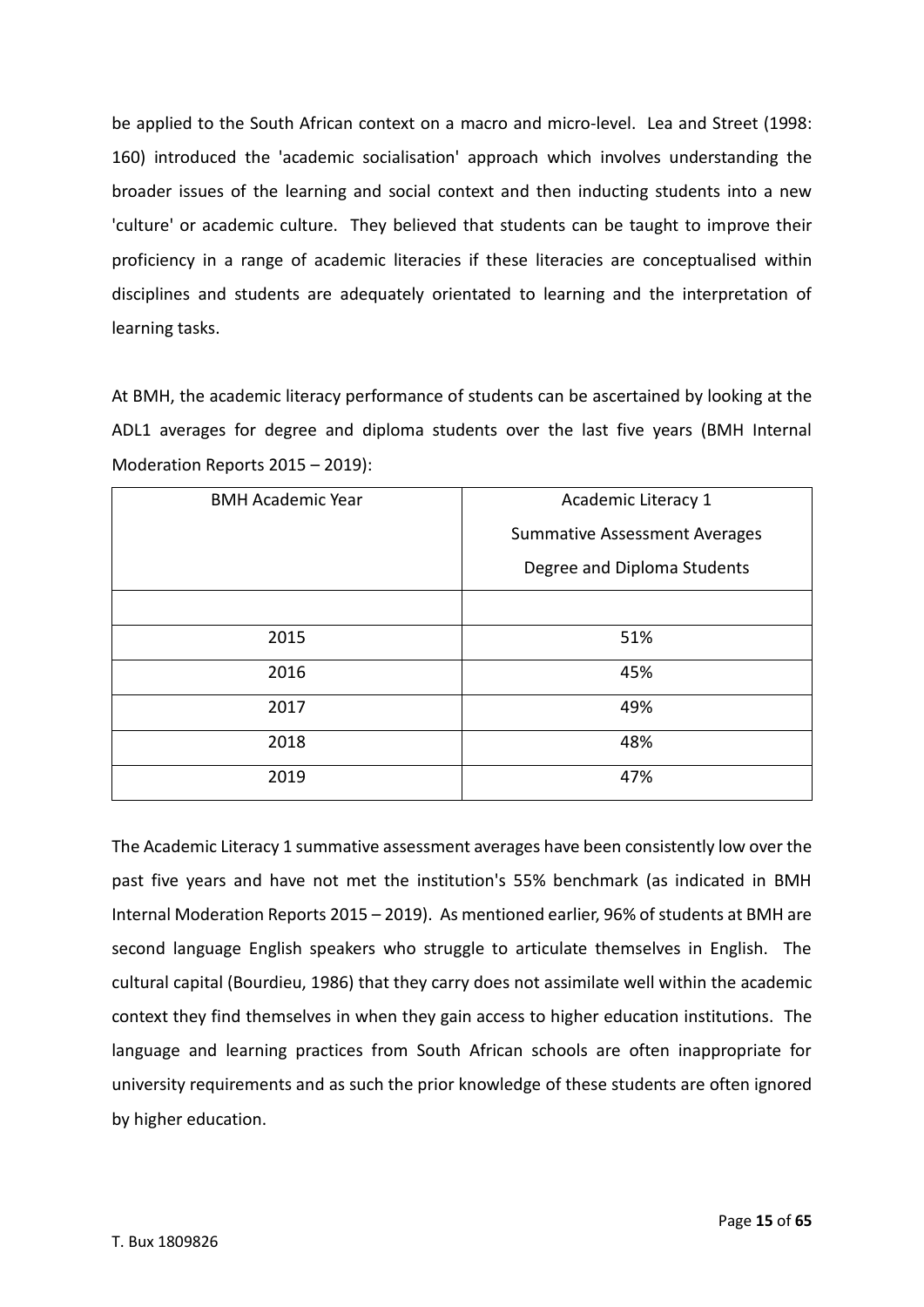Bourdieu's (1986) conceptualisation of cultural capital provides further insight into the value of certain forms of cultural capital and the advantage they afford some students in higher education. Boughey (2013: 29) uses the example that "white students, admitted to South African institutions of higher education in 2000, consistently outperformed their black peers regardless of the programme or institution in which they were enrolled". Boughey's (2013) point is that white students' home-based literacies improved their chances of succeeding and gaining access to institutions of higher education regardless of the type of school they attended.

The poor performance by academic literacy students at BMH could be attributed to the inadequate readiness and lack of certain forms of cultural capital by the majority of students in relation to the prescribed curriculum; or the inability of the curriculum to cater to the needs of students from diverse educational backgrounds at BMH. As noted in the critique of the Academic Literacy 1 course resources, the use of textbooks that are not suited or not aligned to the outcomes of the course could have very little impact on student performance at BMH. Therefore (and in order to be successful), an academic literacy curriculum must form part of "a complex process involving socialising into a discourse, acquiring conventions and exposure to appropriate texts" (Parkinson, Jackson, Kirkwood & Padayachee 2008: 17). Analysis of the Subject Curriculum Statement at BMH brings to light many contradictions, particularly pertaining to the disconnect between the course content and the stated aims of the course. At present, there is no evidence of correlation between achievable outcomes and course materials/processes.

## 2.4. Critique of BMH Resources for Academic Literacy 1

As mentioned earlier, the academic literacy course at BMH was largely based on teaching the content contained within two textbooks – '*Money Talks: Communication in Business Contexts'* by Dowling, du Plessis & Steinberg, 2009; and 'Academic Literacy 1' by Smith, 2015. The description of the Money Talks textbook is as follows:

*"Money talks is a purpose designed communication textbook for accounting and auditing students: The focus is on vital soft skills required in business environments, including report writing, conducting meetings, and oral and written communication.*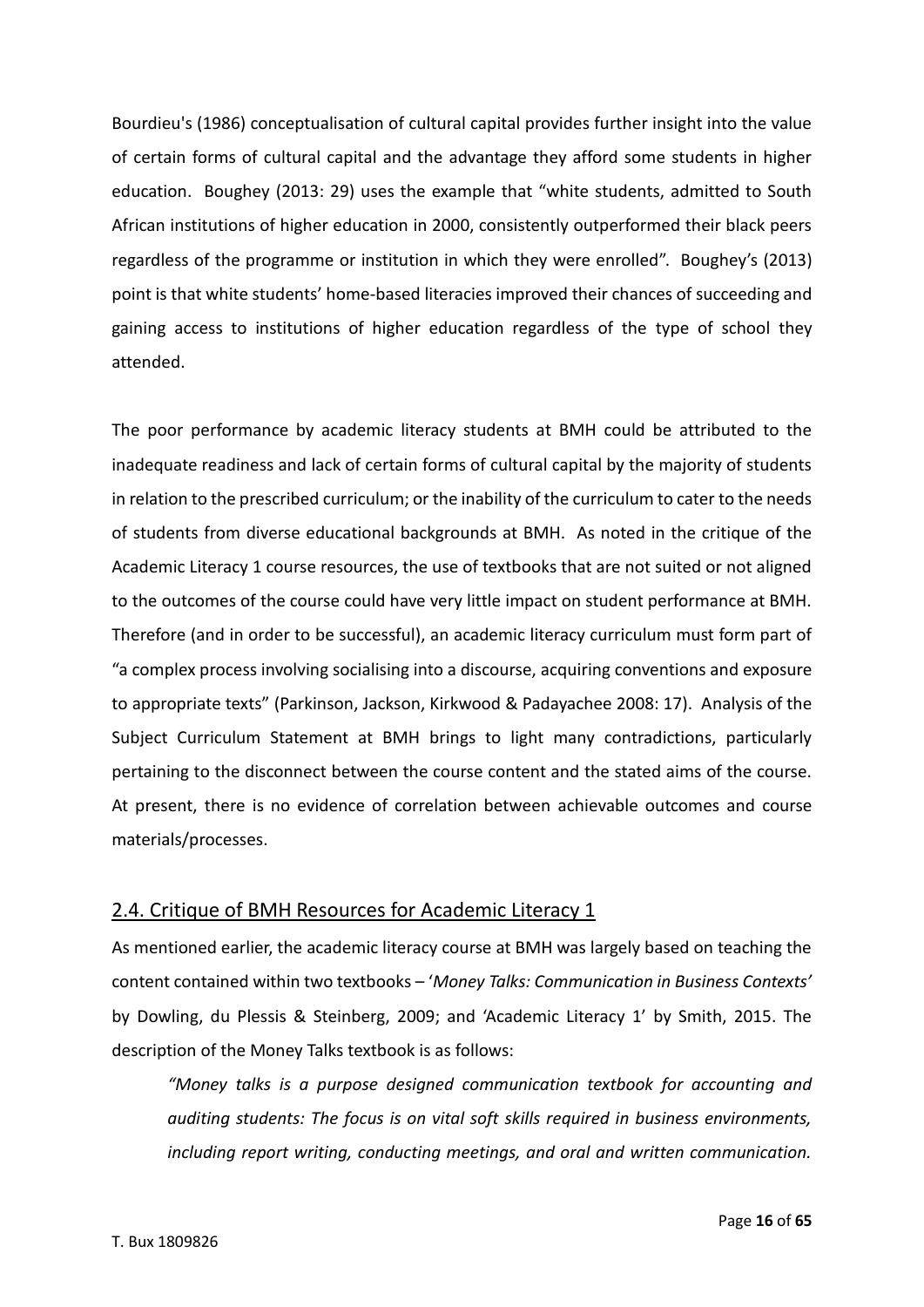*The communication-based chapters provide insight into the typical communication challenges of the corporate world" (Dowling, du Plessis & Steinberg, 2009).* 

From this description, one cannot see the relevance of utilising such a resource for a Media House with the sole purpose of preparing students for entry into media related specialisations.

The 'Academic Literacy 1' textbook by Smith was developed for/by the Pearson Institute and is UK based. The textbook is structured as a work-book, with the following sections: Parts of Speech; Sentence Fundamentals; Nouns; Pronouns; Verbs; Adjectives and Adverbs; Punctuation; Harvard Referencing. The Question & Answer styles of the textbook provides a useful technique for students to practice their technical English language skills, but does little to advance the forms of literacies that would build confidence and allow engagement with the course concepts in the discipline. There is also no media context in either textbook. This decontextualised method of teaching and learning is one of the hindrances to improving academic writing ability at BMH. Boughey and McKenna (2016) characterise these decontextualised 'academic literacy' courses as "neutral, a-social, a-cultural and a-political" (Boughey & McKenna, 2016: 5). Such approaches are divorced from meaning and context and do little to advance academic achievement or insight. Additionally, the lesson plans for ADL1 at BMH are based entirely on teaching the content contained within these books. Lecturers are encouraged to incorporate real-world examples during their classes, but if/how these are implemented is unknown. Additionally, lecturers are not given clear guidelines on how to do this. This opens up a plethora of inconsistencies in how the course is delivered and/or received by students at the various campuses.

# 2.5. The success of Academic Literacy courses at other South African Higher Education institutions

Millin and Millin (2014) conducted research on the effectiveness of the 'Read to Learn' (RtL) approach for improving academic literacy of students at the University of Kwa-Zulu Natal (UKZN). Their study "showed that some of the weaker (or weakest) students, who voluntarily enrolled in the academic writing programme, were able to make the greatest gains compared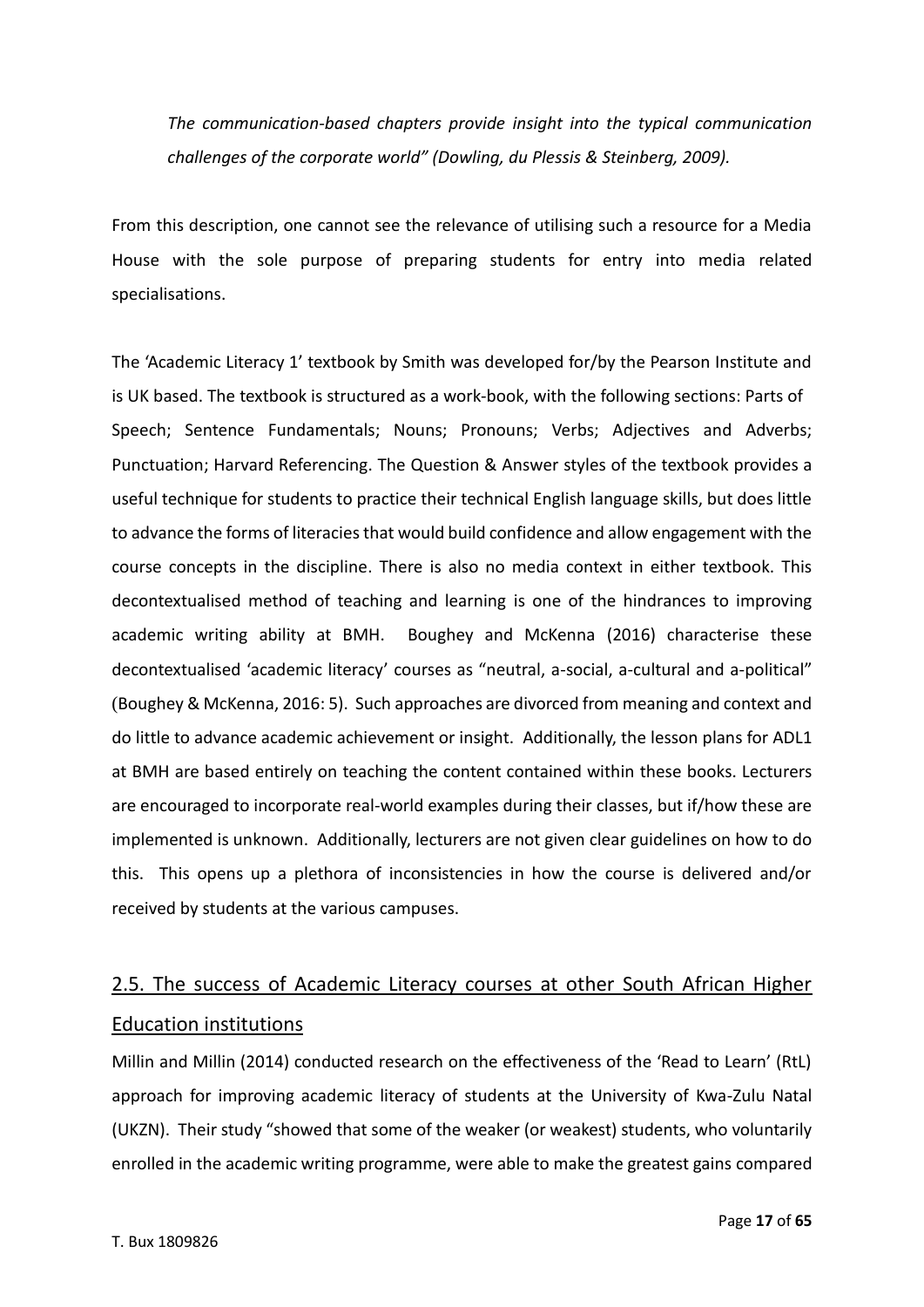to other students who started the intervention with a better base of written literacy skills" (Millin & Millin, 2014: 37). Therefore, the RtL approach can be effective in bridging the gap between those who are seen as 'prepared' versus those who are seen as 'unprepared' for the academic demands of higher education. The deficiencies that are evident in the diverse range of academic writing skills in South African education can remedied if universities or institutions or higher learning are willing to invest in interventions such as RtL (Millin & Millin, 2014: 37).

Nizonkiza and van Dyk (2015: 147) established via their research at North-West University, a direct correlation between "higher academic literacy proficiency and higher vocabulary size". Their results supported previous findings which established a relationship between vocabulary size and reading, and between vocabulary size and overall language proficiency". North-West University claims to have introduced their students to interrelated skills and knowledge to assist them in becoming academically literate for the purposes of higher education. The academic literacy intervention at North-West University has shown that success can be achieved by devising strategies to improve vocabulary sizes in relation to subject matter. This suggests that there are ways of addressing obstacles and that context specific curriculum does not always have to be a prerequisite for improving academic literacy levels.

Mhlongo (2014: 114) noted in his research at North-West University that "academic literacy intervention has a definite effect on the improvement of students' academic literacy levels." However, he concedes that there was no conclusive data to support the idea that the improvement was only as a result of the influence of the intervention. Various universities and colleges in South Africa offer academic literacy interventions because they have identified the gaps in students' reading, writing and comprehension abilities. According to Parkinson, Jackson, Kirkwood & Padayachee (2008: 24), academic literacy courses in higher education will remain indispensable until there is "a greater degree of fit between school and university in terms of academic literacy development". They believe that a time will come "when most South African schools are able to foster the development of written literacy to a much greater degree than is presently the case. Until this revolution in primary and secondary schooling occurs, academic literacy courses" will remain vitally important. As a result, academic literacy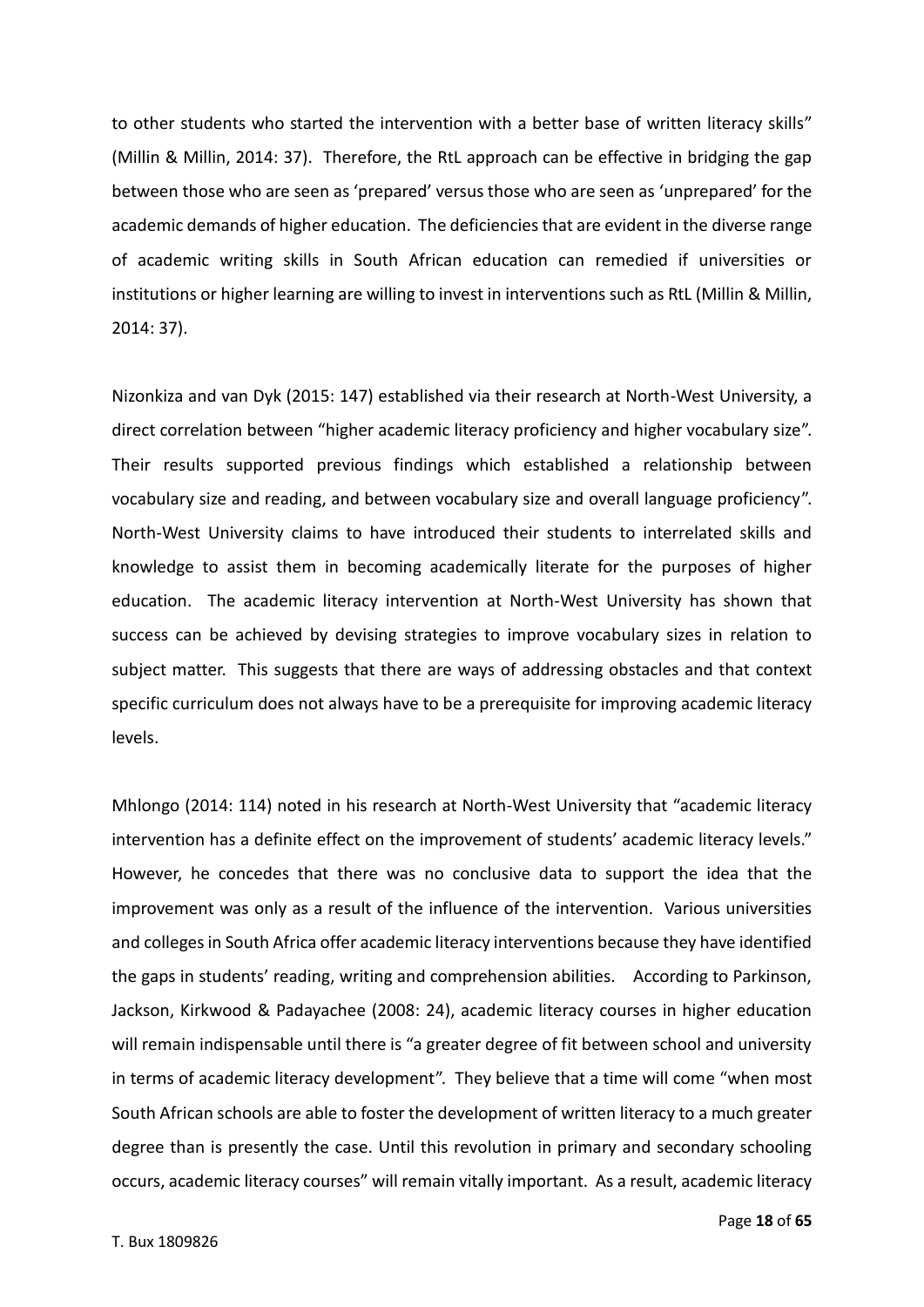courses, (for however long they are needed) must constantly strive to evolve and adapt in order to meet the specific needs of students in higher education.

There do not appear to be any arguments or theorists that are opposed to or discredit the principles and/or importance of academic literacy interventions. Debates rather focus on the content and teaching and learning requirements of Academic Literacy courses. It is interesting that Pinheiro, Dionisio & Vasconcelos (2016) from the University of Minho, Portugal, demonstrated that teaching one particular or standard variation of Academic Literacy can actually be a barrier to learning. This means that Academic Literacy practices must adapt or change according to the different subjects, contexts and societies in question. Methodologies and modalities used by better resourced schools may not necessarily work at a school that is under resourced for example. They believe that "having to deploy a repertoire of practices and genres different from those that students bring to a university" (Pinheiro, Dionisio & Vasconcelos 2016: 4) (or other higher education institution), present a new set of barriers which further hinders progress. The solution, they propose, is "to understand students' perceptions of academic literacies and to characterise academic literacies in particular contexts" (Pinheiro, Dionisio & Vasconcelos, 2016: 4). Therefore, Academic Literacy practices must first validate existing knowledge or cultural capital that students possess and build on said knowledge or knowledge structures to acclimate students to their 'new' academic world.

On the whole, research shows that subjects that are geared towards helping students to improve their academic English language proficiency cannot be taught in a decontextualized manner and must incorporate social and cultural practices according to specific contexts. Therefore, a one-size-fits-all approach will not advance the state of academic literacies at any higher education institution; as is evident in the low student averages of the Academic Literacy 1 course at BMH.

Additionally, and according to Mckenna (2004: 271 - 272), the success of students in Higher Education is also determined by motivation to some extent and not only by challenges posed by difficult experiences relating to background or socio-economic factors. This means that the best and most integrated academic literacy interventions could still fail or fail to adequately address deficiencies because of unmotivated students. At BMH, class attendance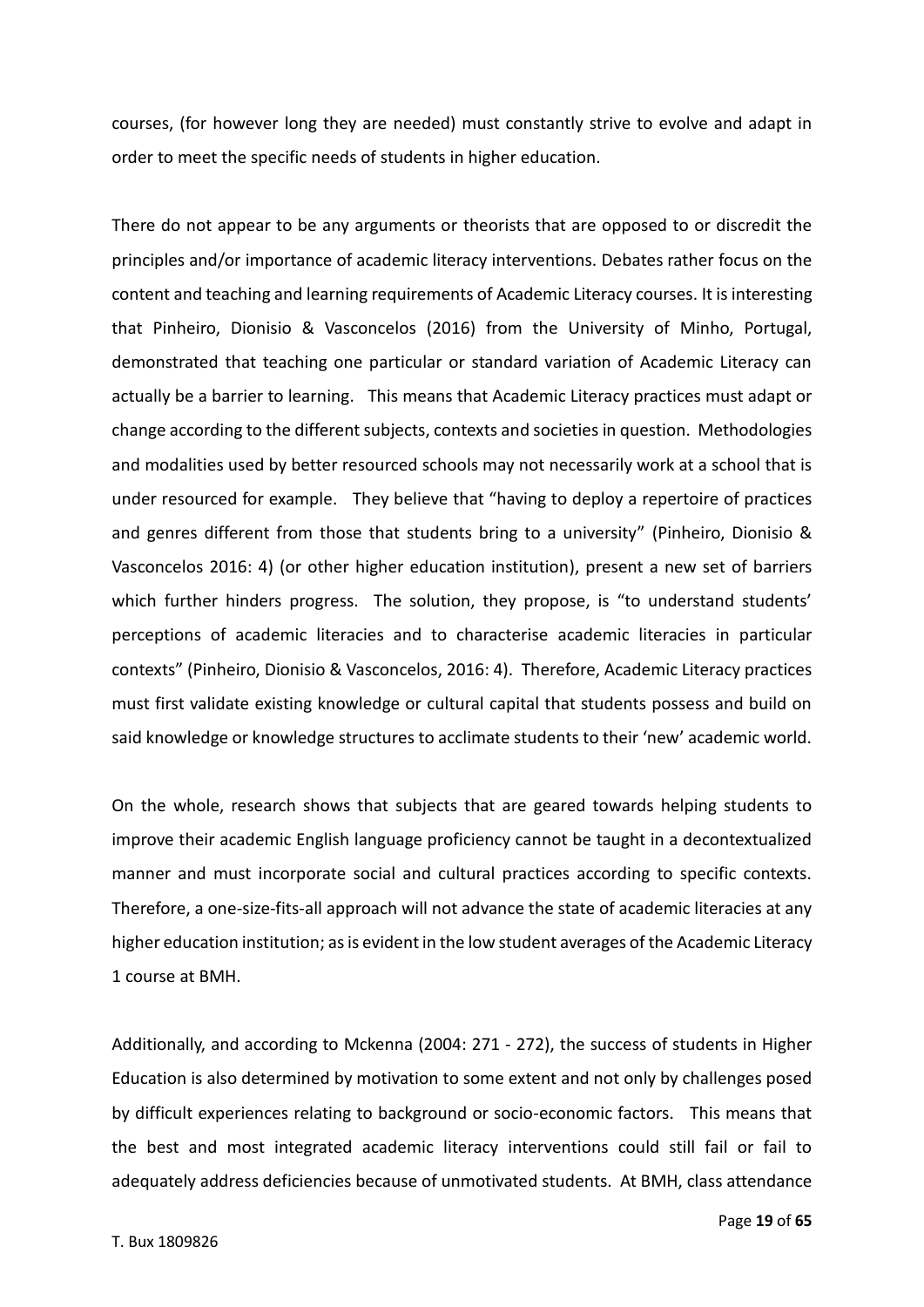is very low and rates of student motivation have been the source of many internal discussions. As a private higher education institution, BMH offers various intervention programmes for students including consultation with lecturers in the event of non-attendance if extra support is needed. Despite these additional support services, students do not capitalise on the opportunities and this can only be seen as lack of motivation (BMH Institutional Annual Report 2018). Student motivation also depends on context and is related to how alienated students feel in higher education and to what extent their identities are recognised. Therefore, the issue of motivation at BMH is one that needs to be explored further, but is not within the scope of this research project.

## 2.6. How can we improve Academic Literacy in practice?

Lea & Street (2006) offer three overlapping models that could be used to improve academic proficiency in higher education: A study skills model; an academic socialization model, and an academic literacies model. The first model "sees writing and literacy as primarily an individual and cognitive skill" (Lea & Street 2006: 227). This model is extremely basic and focuses on surface level understandings of writing and literacy and assumes that students are able to simply transfer their skills and knowledge from one context to another without encountering any problems. This model (if implemented in isolation of the other two models) may be problematic. At BMH, media students are exposed to a number of subjects and media contexts, each with their own specific writing and formatting conventions. Subjects such as Public Relations, Radio and Television Broadcasting, and Advertising (to name a few) have vastly different writing requirements and the study skills model assumes that their knowledge of writing could be transferred from one context to another (one subject to another) with relative ease.

At BMH, the key principle in the pedagogy of ADL1 is transferability of knowledge. This is what Lea & Street (2006) refer to as 'academic socialization'. This "method is concerned with students' acculturation into disciplinary and subject-based discourses and genres. Students acquire the ways of talking, writing, thinking, and using literacy that typified members of a disciplinary or subject area community. The academic socialization model presumes that the disciplinary discourses and genres are relatively stable and that once students have learnt and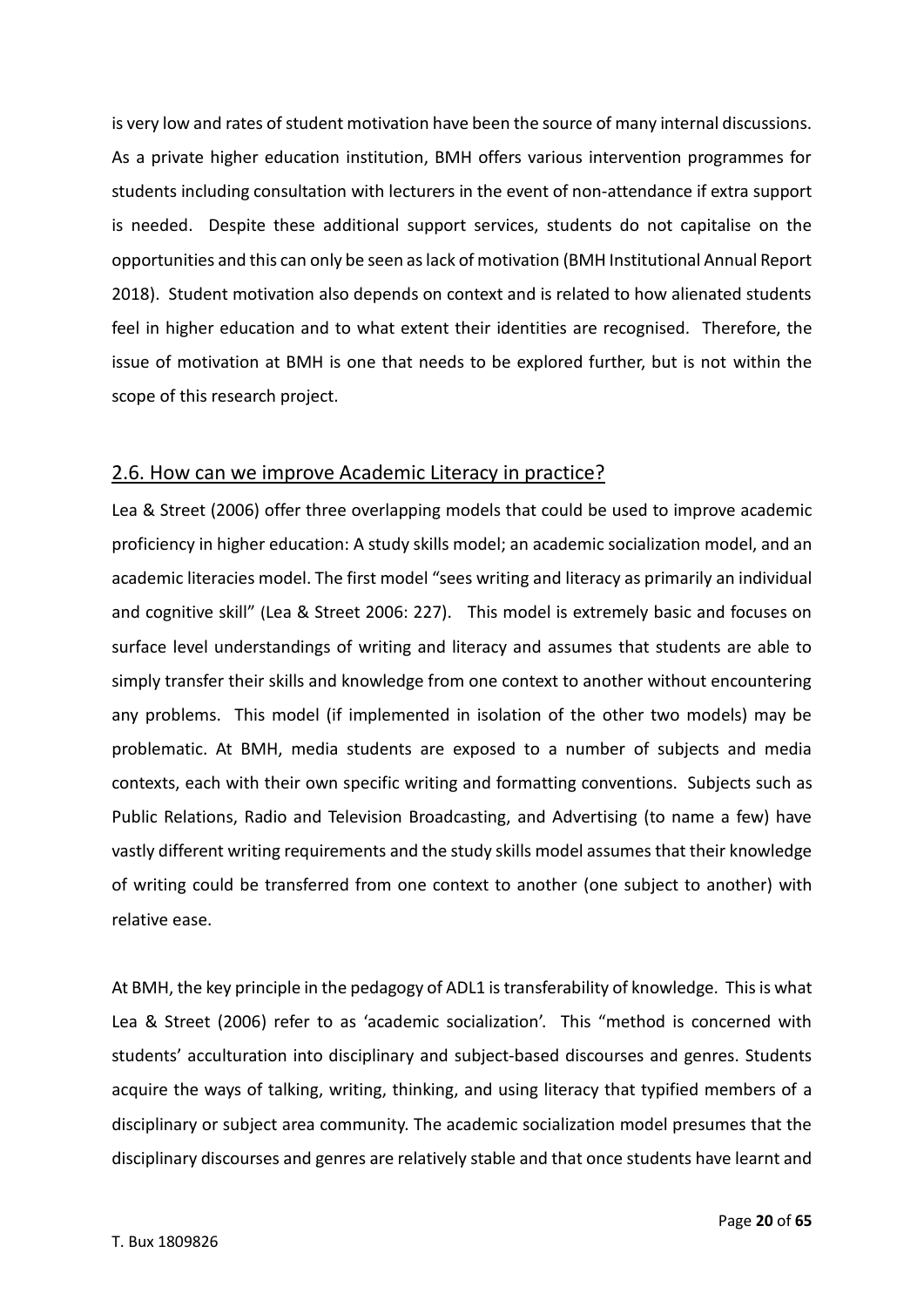understood the ground rules of a particular academic discourse, they are able to reproduce it" (Lea & Street, 2006: 227) without encountering any problems. At BMH, the academic socialization model is widely implemented at all levels as the institution believes that highlighting the transferability of knowledge is sufficient for students to actually reproduce the techniques they learn. For example, in Academic Literacy 1 (ADL1), students learn how to reference according to the Harvard referencing style. Students are then told to apply what they have learned in ADL1 to their other subjects. This works well with some subjects, but not others. Journalism is one such subject that presents a problem. The referencing conventions in Journalism are very different to that of academic essay conventions and students thus become confused.

Lea and Streets (2006) "third model, termed academic literacies; is concerned with meaning making, identity, power and authority and foregrounds the institutional nature of what 'counts' as knowledge in any particular academic context" (Lea & Street, 2006: 228). The academic literacies model, used in conjunction with the study skills model and the academic socialisation model presents a holistic dynamic that is able to account for changes in student perceptions and could indicate where (or in which areas) students experience difficulty in acclimatising to academic discourse and higher education conventions of reading, writing and communicating. Adopting the three models outlined by Lea & Street (2006) above would serve any institution (particularly BMH) quite well in developing a practical curriculum for Academic Literacy 1. However, Lea & Street (2006) do not consider motivation as explored by Mckenna (2004), nor do they offer any foregrounding based on socio-economic factors or teaching to second or third English language speakers. The three models that could improve academic proficiency pertain only to ideal situations where variables that are specific to South African Higher Education institutions do not exist.

#### 2.7. Conclusion

Ultimately, finding a solution to bridge the gap between the South African schooling system and the requirements of higher education institutions will require considerable research in order to achieve these goals. Drawing on various models of academic development and situated learning that acknowledges cultural practices and influence are vitally important; as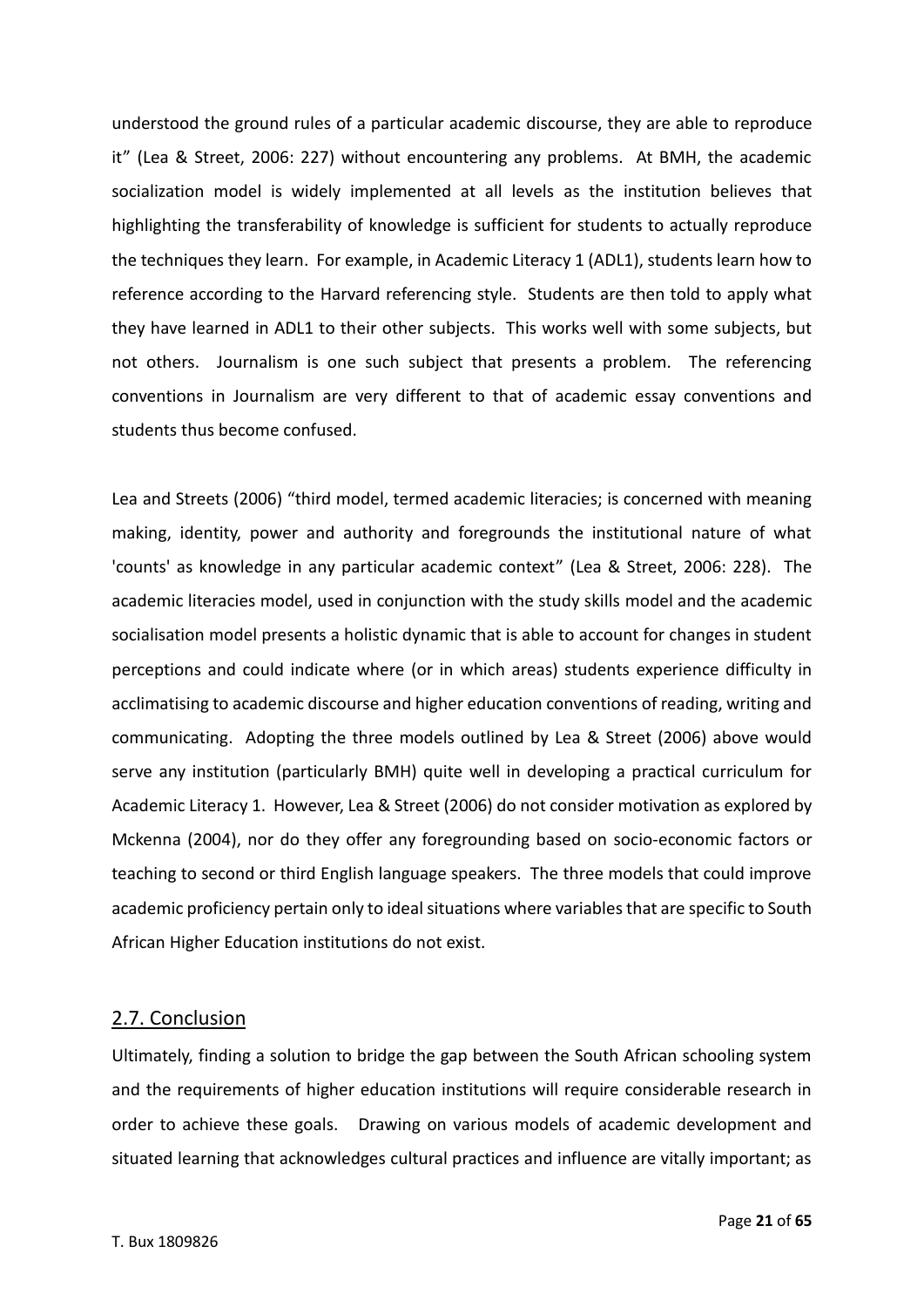well as the incorporation of relevant literary texts and context specific examples which can only advance the cause of academic literacy interventions in Higher Education.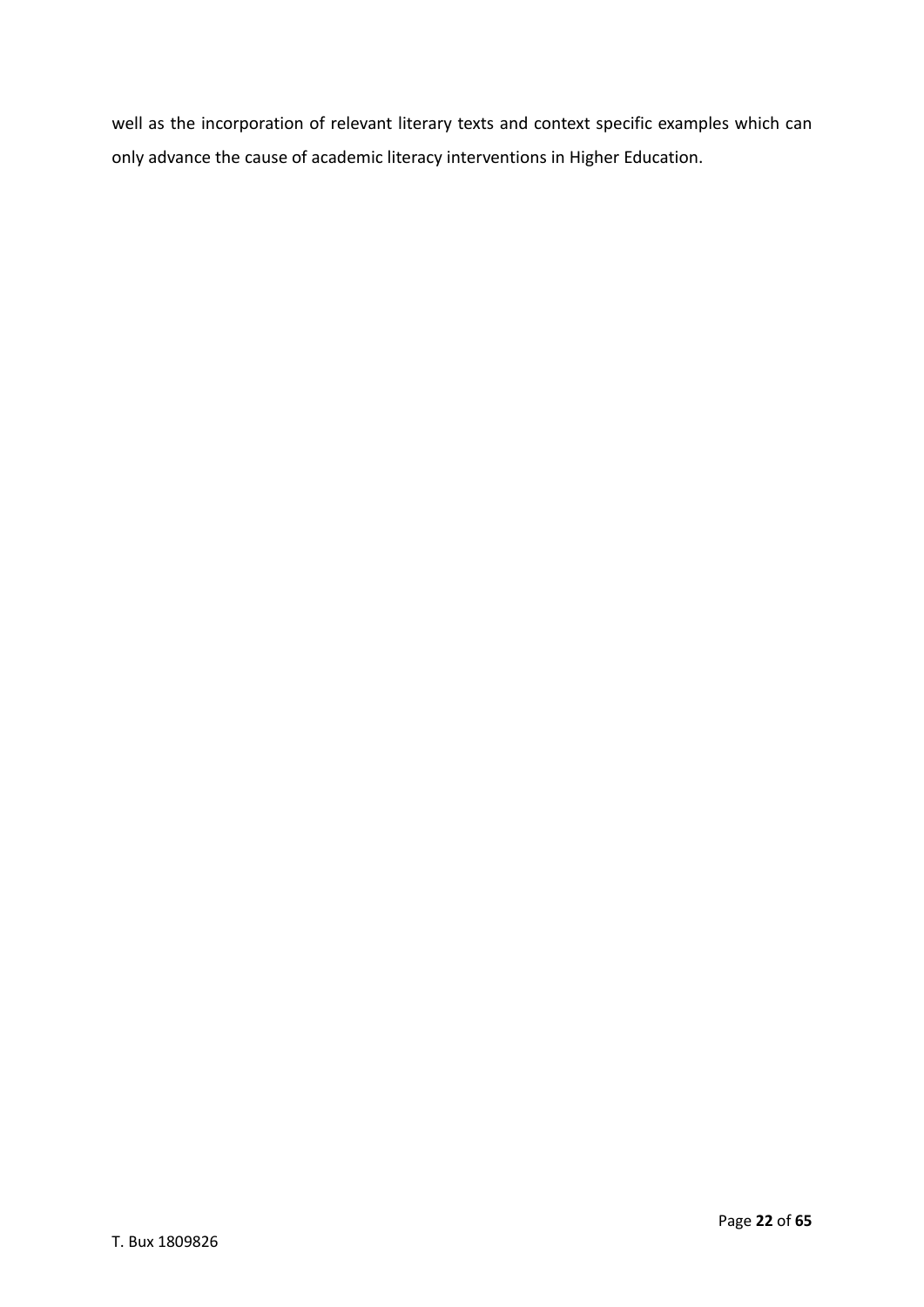## Chapter 3: Research Methodology

## 3.1. Introduction

The research methodology describes the techniques and procedures the researcher will utilise in order to identify, select and process information for a research report. Irny and Rose (2005) argue that "research methodology is the systematic, theoretical analysis of the methods applied to a field of study; it comprises the theoretical analysis of the body of methods and principles associated with a branch of knowledge." This chapter will describe the research methodology, research design and sampling methods that were used to conduct the research and analyse the data.

## 3.2 Research Design

A qualitative research design was used to capture students' views regarding the current Academic Literacy 1 curriculum at Boston Media House. As the focus of the study is primarily to analyse the students' perceptions of the course in question, the very nature of such analysis is qualitative. "Qualitative research is frequently concerned with processes of learning, adaptation, innovation or change" (Scott & Morrison, 2005:185), and therefore fits the scope and requirements of the study. According to Mason (2008: 22), "qualitative research is a datageneration and engagement process involving activities that are intellectual, analytical and interpretive." This study attempts to reveal the (possibly hidden) agenda of the academic literacy course at BMH by generating reflective discussions around the design and implementation of the course and offering interpretations of the meaning behind the perspectives that arise.

A questionnaire (see appendix ii) was designed to elicit maximum information regarding students' perceptions of the course. Additionally, the use of open-ended questions gave participants the opportunity to respond in their own words rather than force them to choose from fixed responses.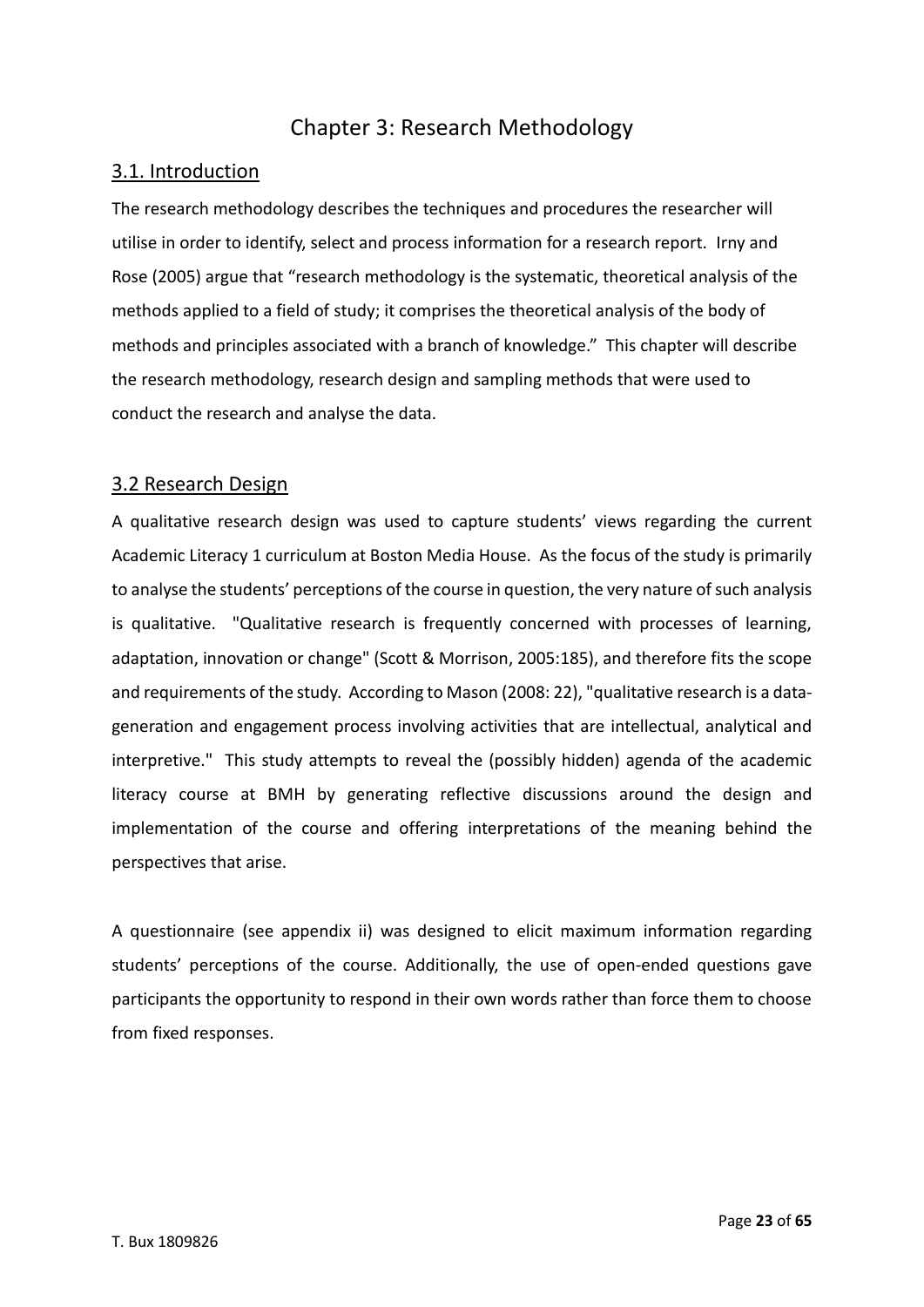## 3.3 Sample and Sampling

Data from second, third, and fourth-year students at Boston Media House have been used in this study. After creating a questionnaire using Google-Forms, the link was emailed to all second, third and fourth-year students, and also uploaded on the learner-management system at BMH. As a lecturer at Boston Media House, the researcher only had access to the students via email and on the learner-management system due to the Coronavirus pandemic. This necessitated teaching and learning to move to online platforms during the lockdown. Thus, online or virtual platforms were the only data collection methods available. The onset of online education brought to the fore the various challenges that students faced, including access to data or devices with internet connectivity. Despite the challenges, there were 64 completed responses to the questionnaire (13 Degree students and 51 Diploma students). The sample, therefore, included all 64 participants(6% of the total number of eligible students i.e., 64 of 1130 students) which generated sufficient data for the study.

The researcher intended to conduct focus group interviews with students to discuss the pertinent issues that arose from the questionnaires, but the onset of the coronavirus pandemic meant that contact or face-to-face sessions with students were not allowed. Furthermore, none of the participants accepted the invite to a virtual focus group. These changed circumstances resulted in a different method of gathering the data.

# **The number of students currently enrolled at BMH Sandton in 2020 that a sample could be drawn from:** 2<sup>nd</sup>-year diploma students - 660 3 rd -year diploma students – 373

2<sup>nd</sup>-year degree students - 50 3 rd -year degree students – 30 4 th -year degree students - 17

Most second, third, and fourth-year students at BMH completed the Academic Literacy 1 course during their first year of study. There were some students who had not passed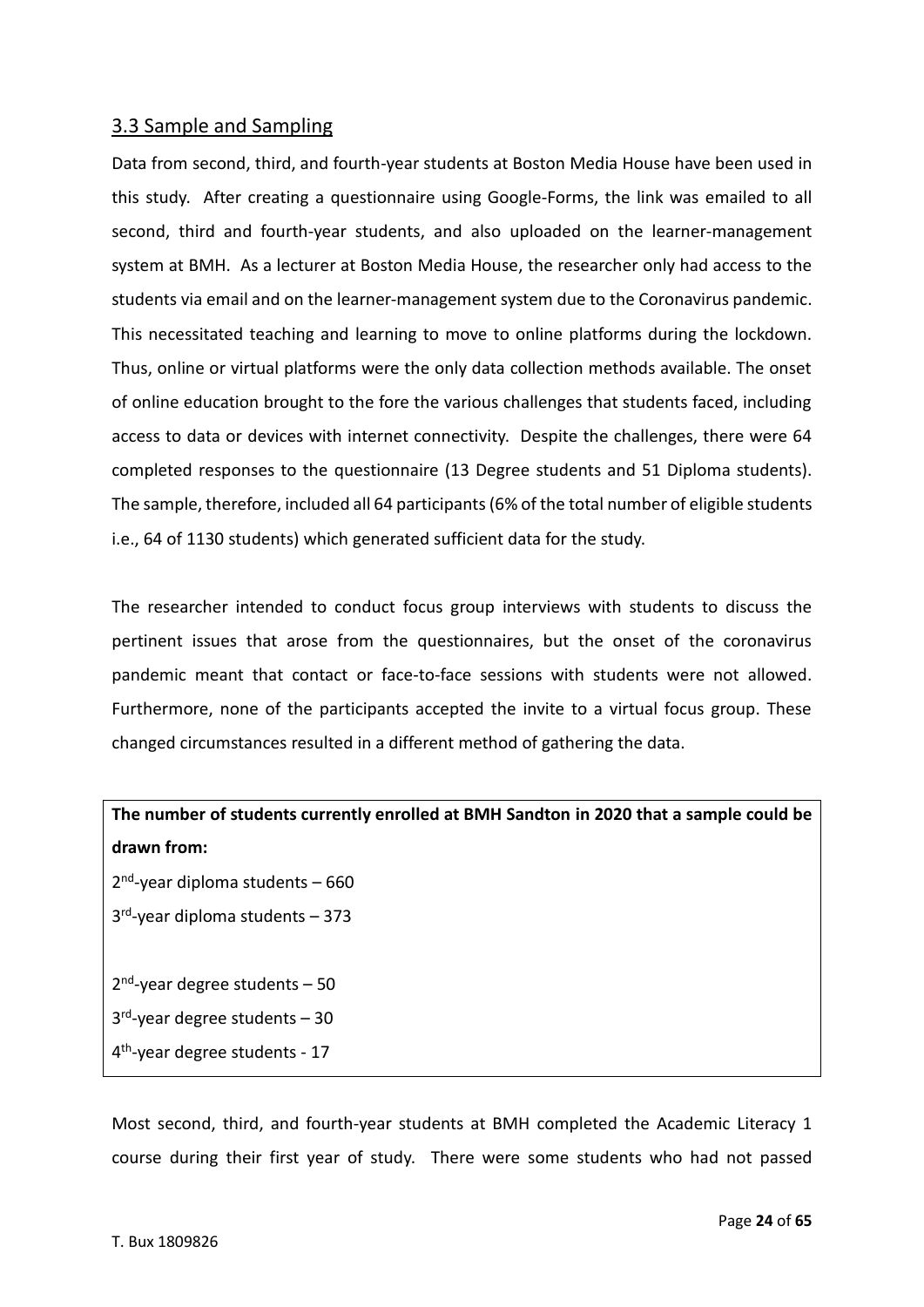Academic Literacy 1 during their first year of study and were repeating the course. The inclusion of such students in the sample did not hamper or affect the outcomes of the study, as these students had been through the subject processes and procedures and were still able to provide valuable feedback.

Faculty members were also asked to fill out a separate questionnaire. There are four lecturers for the subject, including the researcher. The faculty questionnaire was completed by three lecturers (excluding the researcher) who were able to provide feedback from an institutional point of view. Students and faculty were not permitted to participate in the study more than once.

## 3.4 Data Analysis

The following data analysis methods were identified as most appropriate. As this is a qualitative study, the following data analysis methods served the researcher well. These included data reduction and qualitative content analysis. Data reduction is a "process of selecting, focussing, abstracting, simplifying, and transforming the information/notes that appear and then making one's own analytic choices" (Miles & Huberman, 1994:10 – 11 cited in Scott & Morrison, 2005: 54) based on said information. Additionally, "data reduction is mostly associated with qualitative data analysis. The process will begin with the sorting and making sense of the data collection, and this involves some element of data reduction as data is coded and summarized" (Scott & Morrison, 2005: 53). During the data analysis process the researcher divided responses according to key words and was able to simplify responses based on these key words. For example: question one asked students if they thought that Academic Literacy 1 was a necessary course to undertake in their first year of study at BMH. Responses from participants were sorted according to 'yes' and 'no', and further sorted according to the reasoning provided. For example, if participants said "*the course of necessary because it taught me how to reference*"; all such responses were assigned the code 'reference' and grouped together as the following example shows: *92% of degree participants believe that the ADL1 course was necessary because it improved their academic referencing ability.*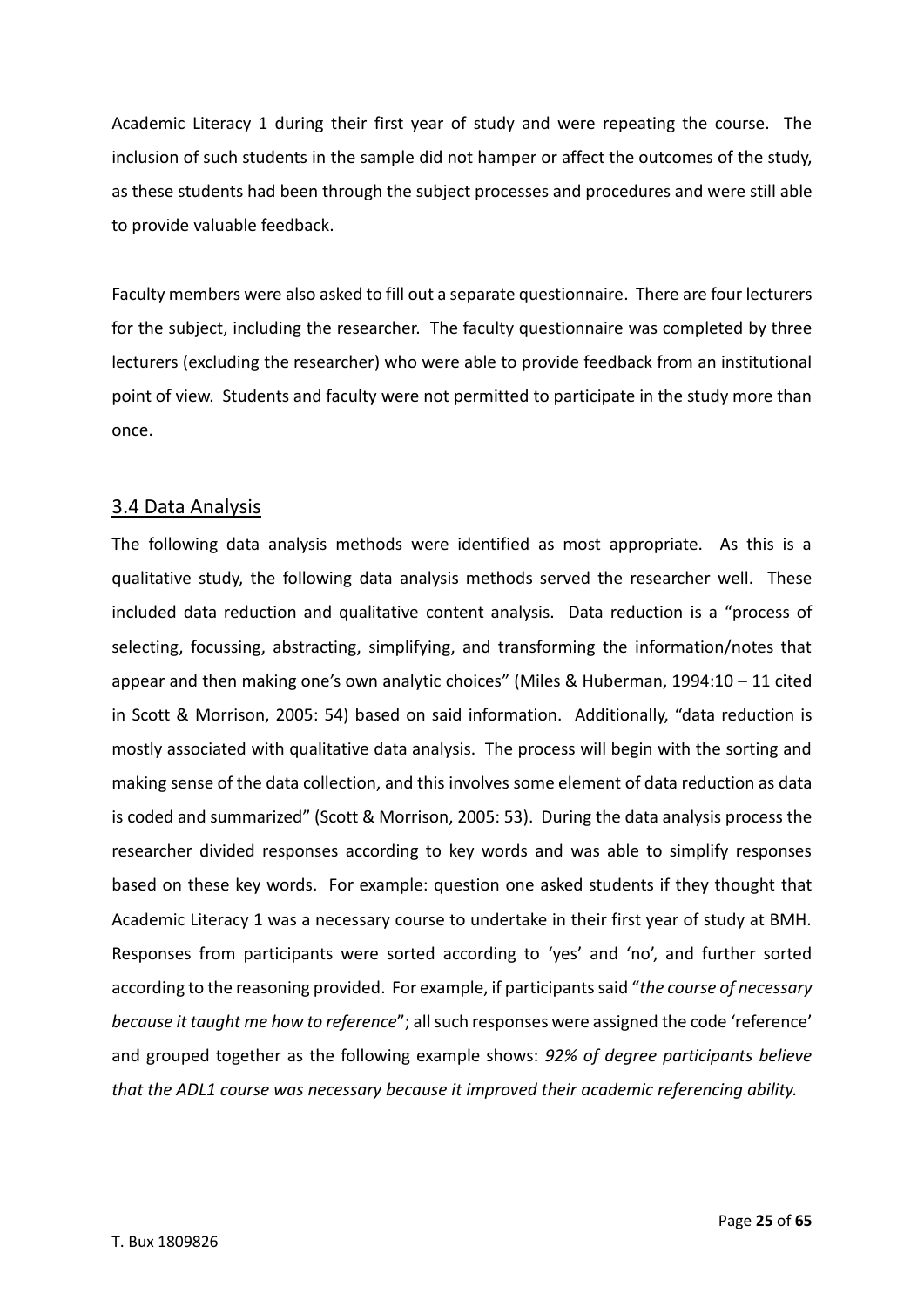Qualitative Content analysis has been defined as "a systematic, replicable technique for compressing many words of text into fewer content categories based on explicit rules of coding" (Berelson, 1952; GAO, 1996; Krippendorff, 1980; and Weber, 1990). "Content analysis enables researchers to sift through large volumes of data with relative ease in a systematic fashion" (GAO, 1996). It can be a useful technique for allowing researchers to discover and describe the focus of individual, group, institutional, or social attention (Weber, 1990). "It also allows inferences to be made which can then be corroborated using other methods of data collection" (cited in Stemler, 2001). "Qualitative content analysis involves a process designed to condense raw data into categories or themes based on valid inference and interpretation" (Zhang & Wildemuth, 2009: 2). The main focus for the data analysis was to carefully note what each respondent said and effectively convert the qualitative responses into data that can be utilised to change or improve the ADL1 course at BMH. The researcher focussed solely on what students said and only made inferences based on concrete ideas presented by the participants. For example, one student noted that "*ADL1 is easy to fail and that plagiarism is a problem."* Based on the student's response the researcher inferred that students (and this student in particular) failed ADL1 after being penalised for plagiarism (-20%). Additionally, comments from the lecturers and information from the moderation reports revealed that large numbers of students fail each year because of plagiarism. Therefore, a conclusion (in line with qualitative content analysis) of such a consequence is to provide opportunities for plagiarism to be addressed in a more meaningful and practical way, for example.

## 3.5. Timeline

The data collection process was lengthy as the researcher was only able to request that students complete the online questionnaire by sending out email and sms notifications with a link to the Google Forms questionnaire. Student participation was low considering that there were 1130 second, third and fourth-year students enrolled at BMH in 2020. The researcher extended the data collection process for an additional month as a result.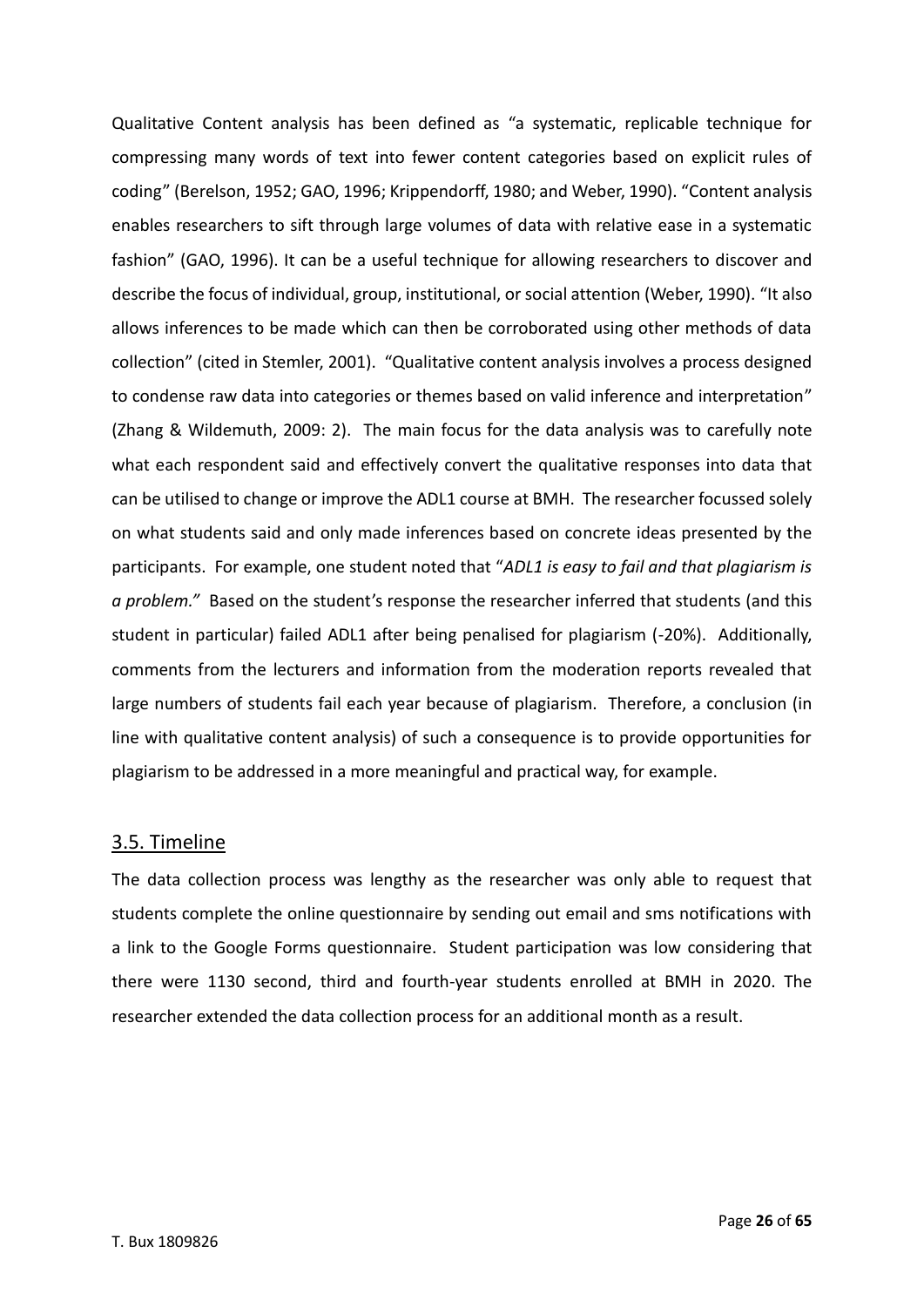*Table illustrating projected timeline for collection and analysis of data and completion of research report*

| Phase    | Process/Procedure              | Dates                   |
|----------|--------------------------------|-------------------------|
| Phase 1  | <b>Submitted Research</b>      | November 2019           |
|          | Proposal                       |                         |
|          | Research Proposal Approved     | 10 March 2020           |
| Phase 2  | Applied for Ethical clearance  | May 2020                |
|          | Received Ethical clearance     | 27 July 2020            |
| Phase 3  | Data Collection                | August - October 2020   |
| Phase 4  | <b>Collate Data</b>            | November 2020           |
| Phase 5  | <b>Documenting Qualitative</b> | December - January 2021 |
|          | Analysis and Findings          |                         |
| Phase 6  | Complete write-up of all       | February 2021           |
|          | chapters (making changes       |                         |
|          | where necessary)               |                         |
| Phase 7  | <b>Editing and Formatting</b>  | $1 - 7$ March           |
| Phase 8  | <b>Final Checks before</b>     | 8-15 March 2021         |
|          | submitting to supervisor for   |                         |
|          | comments                       |                         |
| Phase 9  | Final update of research       | 26 - 30 March 2021      |
|          | report in line with            |                         |
|          | supervisor's                   |                         |
|          | recommendations.               |                         |
| Phase 10 | <b>Final Submission</b>        | 31 March 2021           |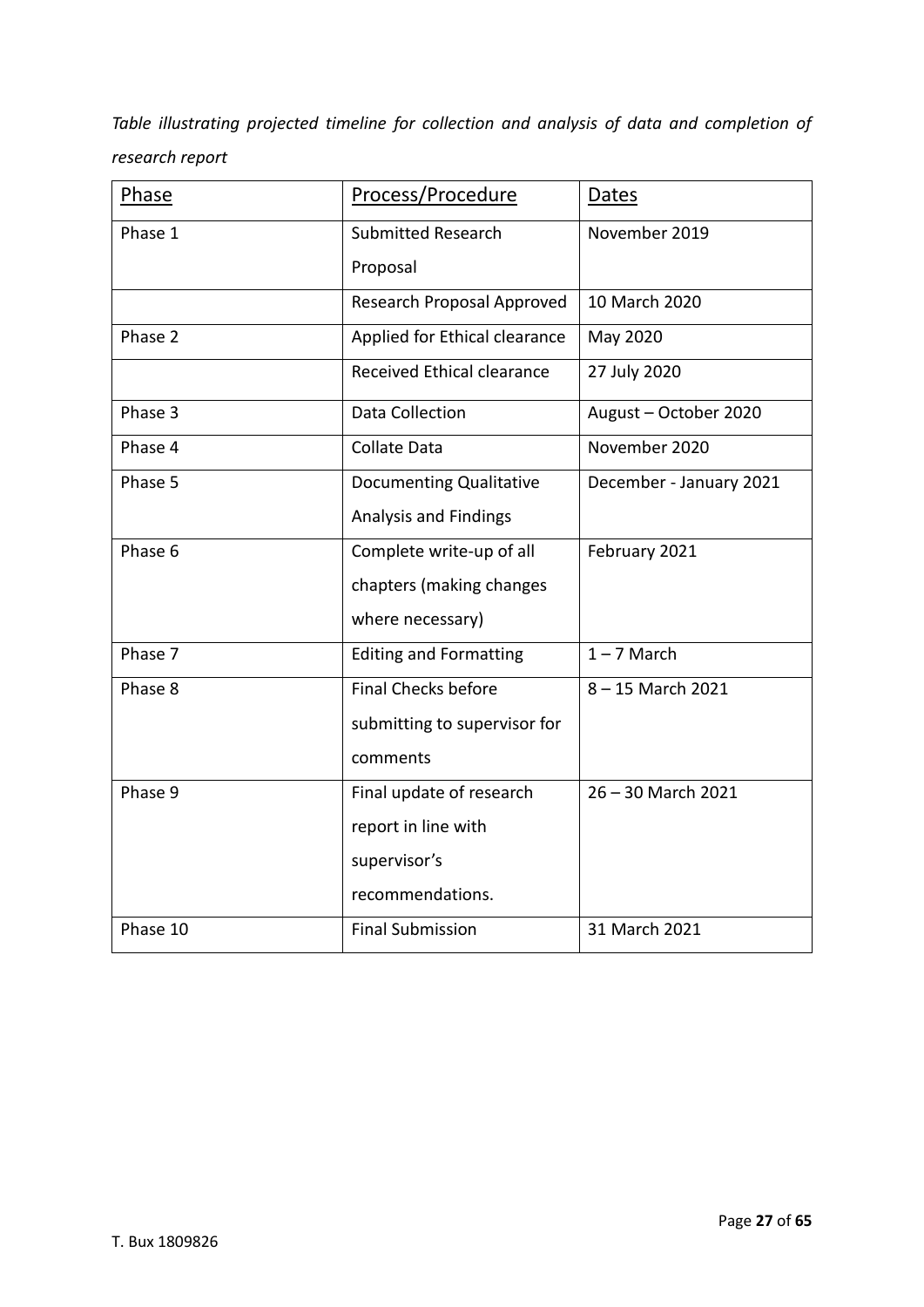## 3.6 Ethical Considerations

Permission was requested from Ms Verbooy (Academic Head and Branch Manager at Boston Media House, Sandton) and Ms Badenhorst (Registrar of Boston Media House) to conduct the research by means of questionnaires and surveys. Ms Verbooy and Ms Badenhorst agreed (in writing) that second, third and fourth-year students, as well as faculty, could be used to collect the relevant data.

Only students who are over the age of 18 were asked to participate in the study and therefore, it was not be necessary to ask the permission of their parents or guardians.

All participants in the study were provided with detailed consent forms regarding the research and were reminded that their participation was voluntary. They would be able to discontinue filling out the questionnaire or survey at any point during the study if they so wished (See Appendix I for the full informed consent form).

Participants are not identified by name or student number thereby ensuring anonymity. Any information regarding the research has been kept privately and securely on completion of the research report. Access to the information will only be granted to the researcher and the researcher's supervisor.

## 3.7 Accountability

The researcher is a student at The University of the Witwatersrand and is therefore accountable to her supervisor, with whom she has had regular contact throughout the research process. As an employee of BMH, which is the institution in which the research was conducted, the researcher is also accountable to the institution; therefore, all communications, as well as the processes of the study, were direct and transparent. Additionally, an Ethical Clearance certificate was issued to the researcher by The University of the Witwatersrand after ascertaining that all ethical considerations were undertaken in the research process (See Appendix V). The researcher was granted permission to conduct the research at BMH with students and faculty by means of questionnaires or surveys.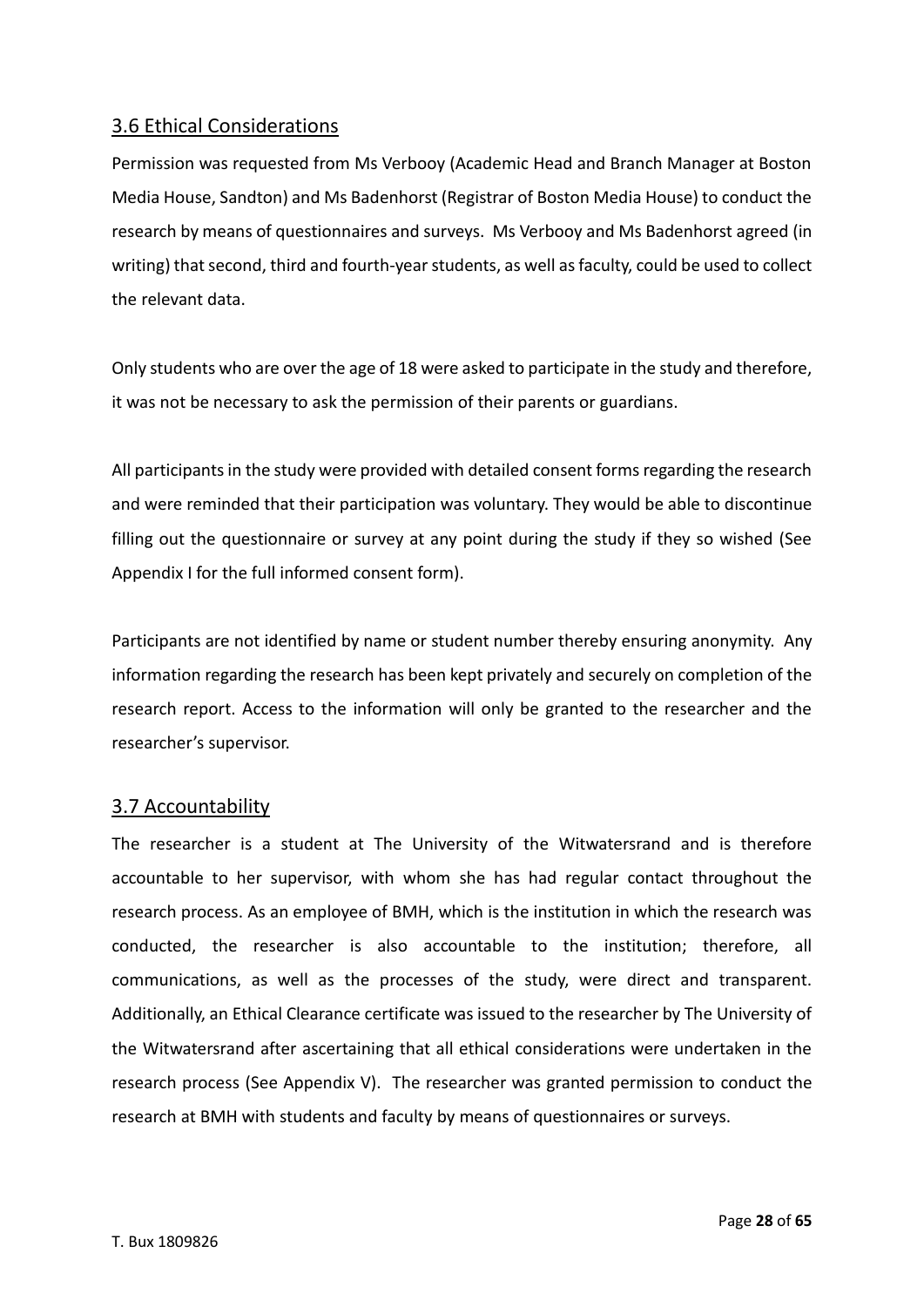## Chapter 4: Findings and Analysis

## 4.1 Introduction

The intention of the study was to establish a set of ideas or guidelines to integrate within a new and improved ADL1 curriculum. The premise is that the new curriculum would address both students' needs and the institution's concerns to achieve the outcomes for a successful academic progression of its students in higher education at BMH in the future. In order to this, the researcher sought to establish how students perceive the current ADL1 course. The research questions focus on what ADL1 is, how effective the dissemination of information pertaining to media literacy has been, and what changes students would suggest as necessary to improve the course. The data from the questionnaires were carefully analysed, and patterns in the responses were extrapolated. The findings of this research report has been separated according to Degree and Diploma students. The researcher then compared the responses by both groups. This separation of degree and Diploma students allowed the researcher to analyse the findings in terms of students' Academic Literacy needs as they progress through their respective qualifications. In addition, the students' responses were compared to faculty members' perceptions of the course and the institutions rationale for the course as detailed in the ADL1 Subject Curriculum Statement.

## 4.2. Summary of Findings of Diploma and Degree students

## *4.2.1 Value of Academic Literacy at BMH*

The first question asked participants, '*Do you think that Academic Literacy 1 was a necessary course to undertake in your first year of study at BMH?'* The question aimed to assess if students thought that the course added value to their studies. From the analysis of the questions, 80% of the diploma participants believe that the value of the course lay in its ability to teach them about "*referencing/plagiarism; spelling/grammar/vocab/academic writing/communication skills*". 14% think the course was "*a waste of time and money because it is a repetition of what was learned in high school".* 6% of the diploma students found the course necessary but did not provide a reason.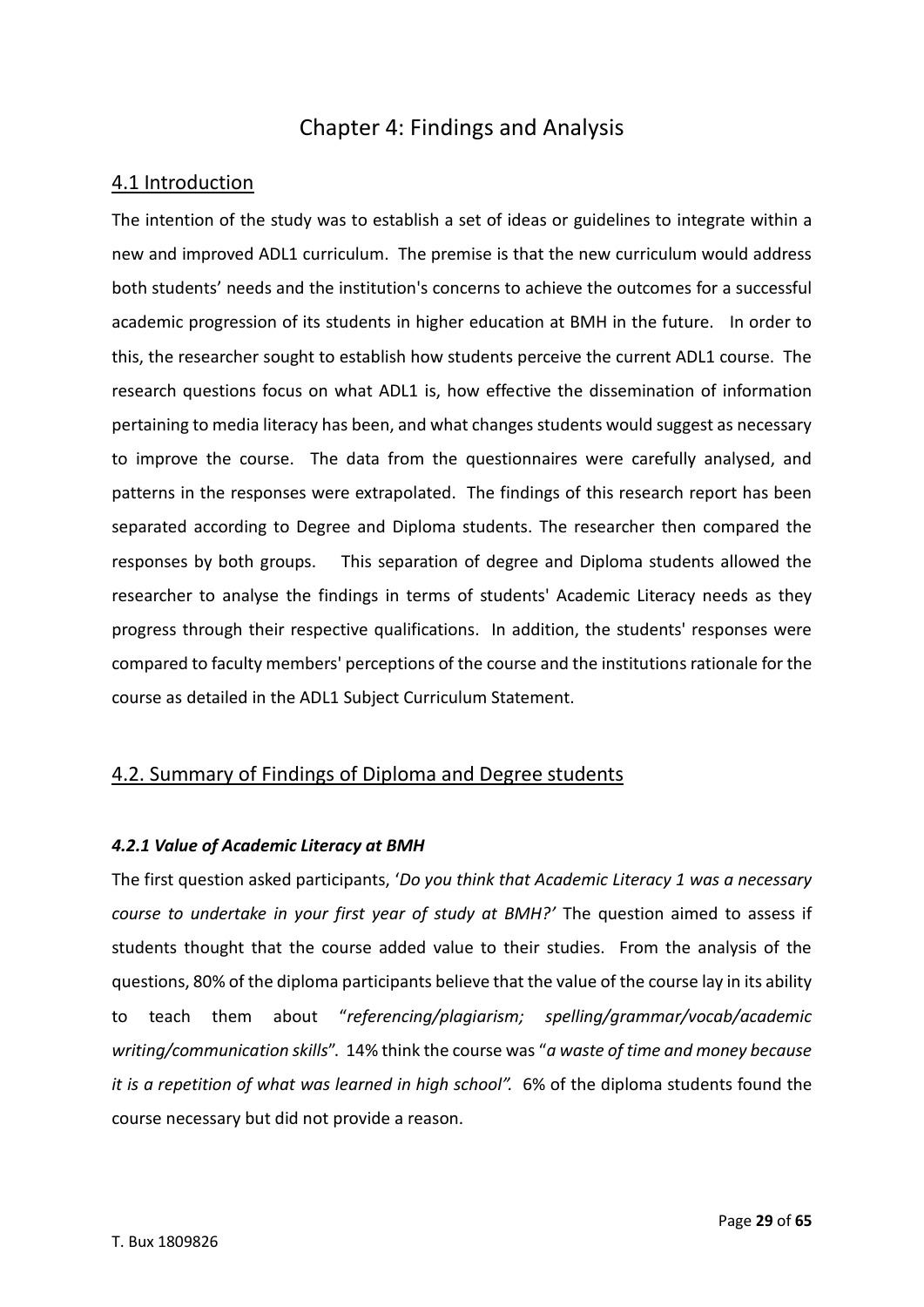92% of the degree participants believe that ADL1 was a necessary course to undertake in their first year of study because it helped with English/academic writing skills/referencing. One degree student thought the course was unnecessary because they "*already knew everything that was taught."*

#### *4.2.2 The Purpose of the Academic Literacy course*

Most of the diploma participants (58%) think the purpose of ADL1 is to improve their "English vocabulary, written and verbal communication and comprehension". 20% think the purpose is to learn professionalism and its implications for the working world. 16% think the purpose is to learn how to reference. 6% of participants believed that the course served no purpose.

62% of degree students expressed their view that the purpose of ADL1 is "to teach students the importance of referencing". 38% of the degree students think the purpose of the course is "to assist with academic writing ability". 1 student said that the purpose of ADL1 is to "help students to understand exams and assignments."

#### *4.2.3 How effective was the Academic Literacy course in improving academic writing skills?*

When asked how effective the course was in improving academic writing skills, most of the diploma participants (74%) think the course was "*very effective*" in improving their academic writing skills whilst 26% of Diploma participants felt that the course was not effective in improving their academic writing skills.

62% of the Degree students think that ADL1 was very effective in improving their academic writing skills, while 37% think it was only slightly effective. One Degree student believes the course was not effective at all at improving academic skills.

The consensus between the Degree and Diploma students about the courses effectiveness in improving academic writing skills is quite even. The majority of the students think the course is very effective in improving academic writing skills, but the students believe that 'academic writing skill' entails good grammar, spelling and referencing. It is evident that the students have a surface level understanding of 'academic writing' and therefore believe that the course is effective at improving their writing.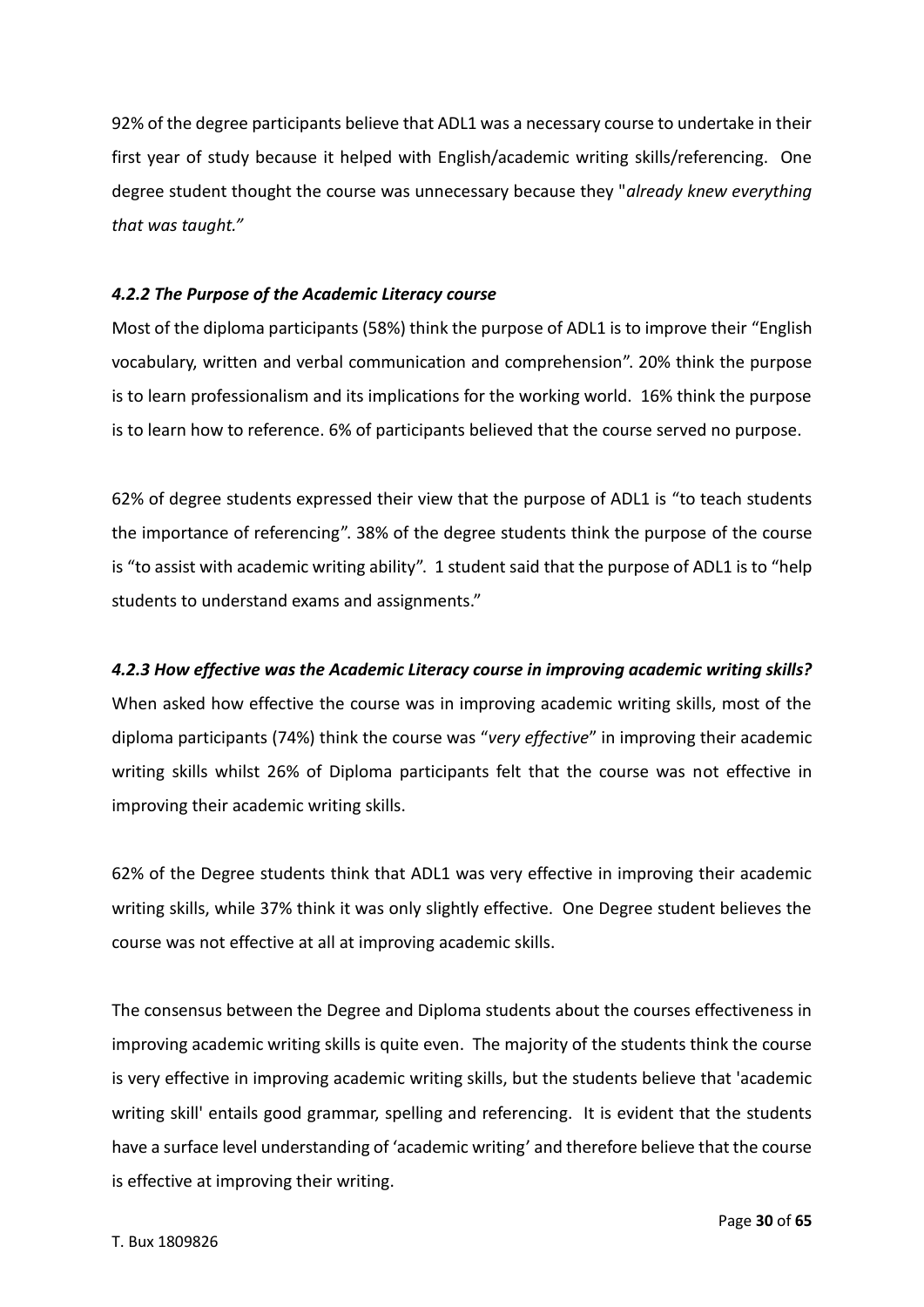#### *4.2.4 The least helpful aspect of the Academic Literacy course*

Students were asked: "*What did you find least helpful during the Academic Literacy course?"* 39% of the diploma students could not recall anything that was least helpful during the course. 16% said that everything was helpful. These responses did not answer the question, but one could reasonably assume that they did not recall what they found least helpful. This would mean that 55% of the diploma students were unable to identify what they found least helpful during the ADL1 course. 8% felt that most of the course was not helpful. 16% found the writing, grammar, punctuation; business writing aspects least helpful. 1 student said "analysing adverts" was least helpful. One student found that "going over assignments repeatedly" was least helpful. 4% of the diploma students found online learning least helpful. One student reported that: "ColCampus was my only complaint, it was extremely slow and sometimes would not load the course info properly"; another student said: "Online learning seems to be more stressful for the lectures thus making it hard for students to participate"

38% of the Degree students could not recall what they found least helpful. 31% said they found everything helpful. As with the Diploma students, these responses did not answer the question, and again, one could reasonably assume that they did not recall what they found least helpful. Therefore, we can conclude that 69% of the Degree student could not recall what they found least helpful. A few students mentioned that the "constant repetition of topics was not helpful because ADL1 teaches the same topics as other subjects." One student said that "the oral lessons where least helpful" and another student said that "lectures were over-rated compared to just reading the textbook".

# *4.2.5 What would you have liked to learn about that was not included in the Academic literacy course at BMH?*

This question yielded a myriad of responses. 50% of the Diploma students either left this question blank or had "nothing" to add. 10% of the Diploma students said they would have liked to learn how to do "public speaking or speeches." 6% said they would have liked more "opportunities for creative writing" and "academic writing mediums". Two students said they would like the opportunity to talk about their psychological and emotional well-being during the course. One student said they "would have liked to learn how to write a proposal" (but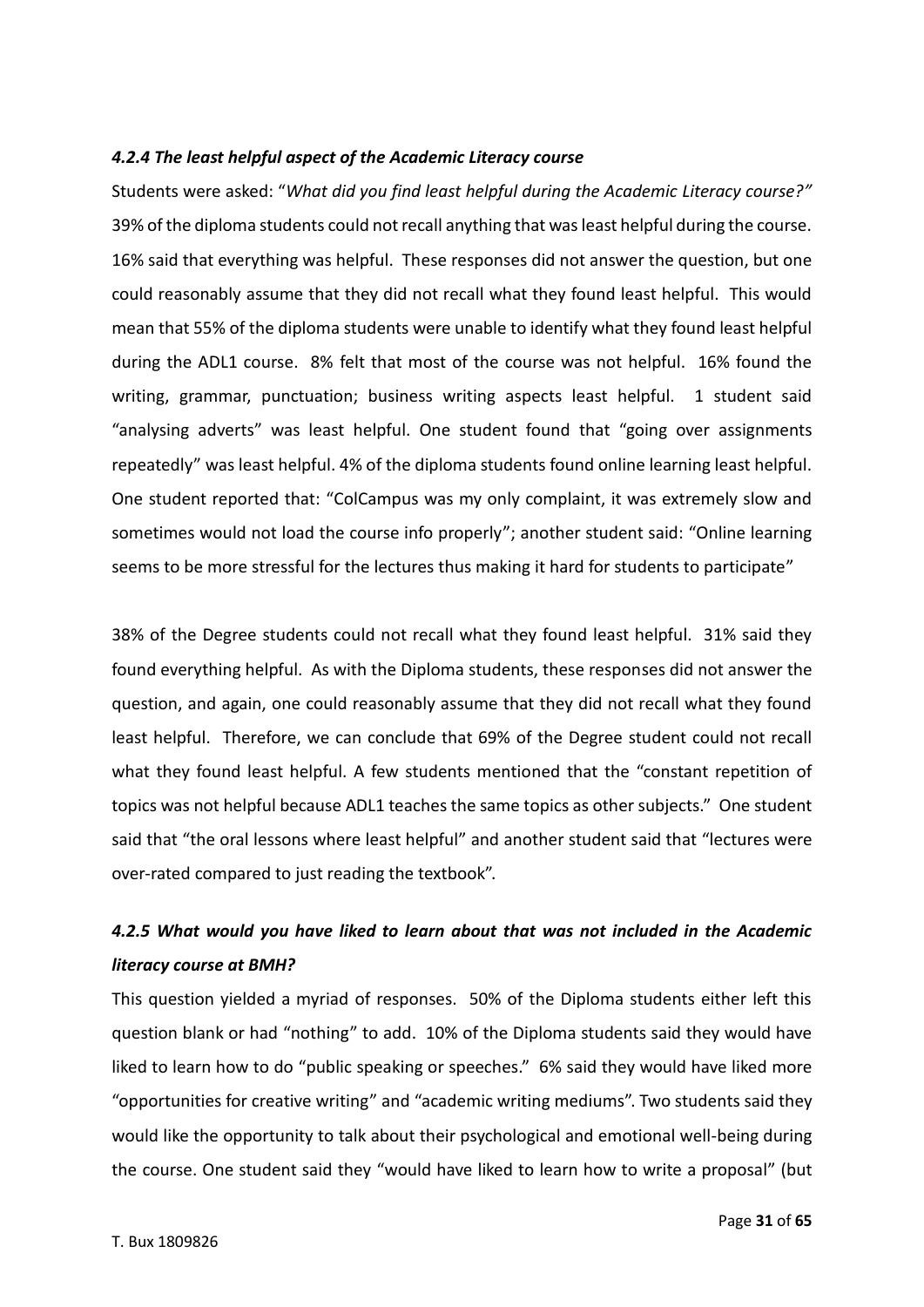did not specify what type of proposal). Others would like to learn to: "practice interview skills"; "write an essay"; "communication skills"; "copywriting", "write for a blog"; "writing scripts"; "Journalism writing and referencing"; "participate in voice overs in class"; "more practical work"; "learn how to write a CV", "Learn about other referencing methods"; "learn about assignment formats and how to respond to assignment questions".

31% of the Degree students did not respond to this question or did not have anything to add. 54% of degree students would like to know how to do in-depth research and learn more advanced referencing techniques. One student said they would like to learn how to write a CV and another said they would like to learn "basic elements of literacy".

#### *4.2.6 Transferability of Knowledge*

Students were asked if *the Academic Literacy course allowed them to or had taught them to transfer knowledge and skills to other disciplines.* 78% of the Diploma students said yes; 8% said no; 8% said "a little bit" and 6% did not answer the question.

85% of the degree students claimed that they were able to transfer knowledge and skills from ADL1 to other subjects. These included transferring writing and referencing conventions. 15% of the degree students do not believe they were taught how to transfer knowledge and skills from ADL1 to other subjects. One student response was: *"Not really. We already know about plagiarism and how to reference"*

#### *4.2.7 Strengths of the Academic Literacy course*

68% of the Diploma students believe that the major strength of the course was its ability to teach referencing and academic writing skills. 18% did not know or did not respond to this question. 10% believe that the strength of the course was to instil professionalism for entry and success in the workplace. One student said that the strength of the course was the lecturer and other said the strength of the course was "instilling discipline through failure."

77% of the degree students said that the major strength of the ADL1 course was the "structured academic writing and referencing skills that was taught. 15% of the students said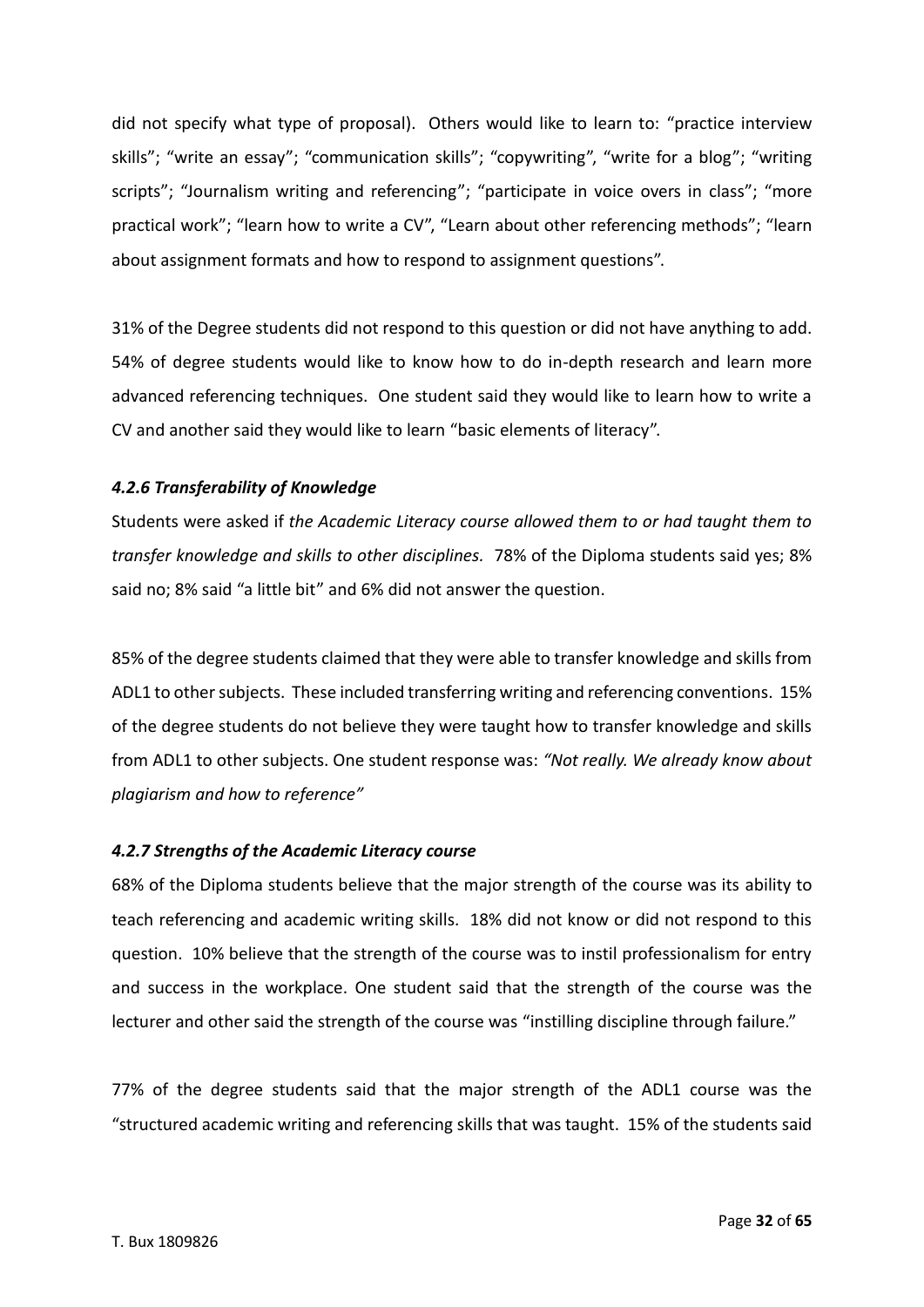"nothing". One student said the strength of the course was that is "e*ncourages a sense of professionalism"*

#### *4.2.8 Weaknesses of the Academic Literacy course*

The Diploma students identified the following as weaknesses of the course:

6% of the Diploma participants said the "large class sizes were a major weakness". 8% said that ADL1 is "a repetition of high school English"; 4% said "the course could be a short online module; 4% said that a major weakness is the "Referencing and plagiarism penalties: enforcing unreasonable standards"; 6% said the course "can be overwhelming" ; 6% said it is "easy to fail; 2% of participants said the course was "too theoretical"; 6% said the course was "Outdated or irrelevant for our times"; 4% said the course was very repetitive; 6% of the participants felt that the lecturer was a major weakness of the course; 6% said the course "was unable to adequately improve their communication or grammatical skills; 39% did not know or did not respond to the question.

The degree students identified the following as weaknesses of the course:

Having class at 8:15am; not being taught how to conduct proper research or proofread; the course is dull and uninteresting; ADL1 is too short - only a semester course, too much information is crammed into one semester; it's more like a high school English course than a tertiary level course; too much focus on referencing and not enough on writing; not enough in-depth referencing lessons.

#### *4.2.9 Student recommendations to improve ADL1*

Diploma students suggested the following:

8% of participants suggested that ADL1 should be an online course; 4% said that BMH should combine Academic literacy 1 and Professional skills 1; 6% said that ADL1 should be year-long subject to make it a more comprehensive course; 6% said that BMH should not be teaching them basic English at tertiary level; 14% suggested that in order to improve student engagement the course needs to include more real life or relevant examples; 12% said that the course needs to include more practical components such as speeches/presentations; 8% suggested that BMH teach more 21 century skills in ADL1; 41% did not have any recommendations or did not answer this question; One participant suggested that students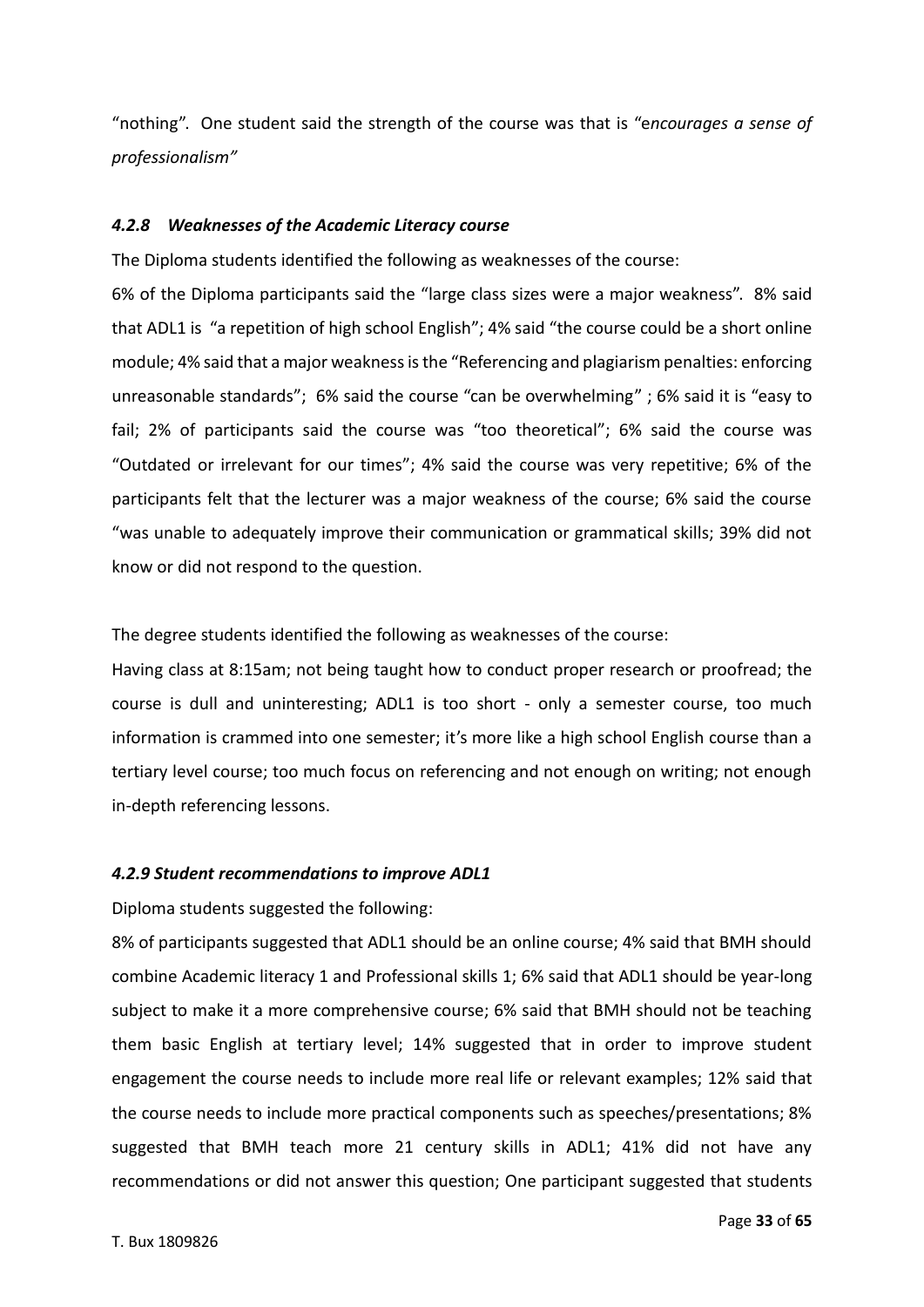should be provided memoranda or model answers for assessments so they can see where they went wrong.

The Degree students recommended the following:

23% of the Degree participants did not suggest any recommendations; One student suggested that ADL1 should be a year-long module in order to cover the large amount of work; 15% suggested that students should be taught how to conduct proper research and how to write abstracts; 15% suggested that the course include information about referencing of various sources and not just basic Harvard referencing; 15% of participants suggested that the course should be more practical; 23% of the Degree participants said that BMH needs to highlight the importance of the subject for the world of work/media industry.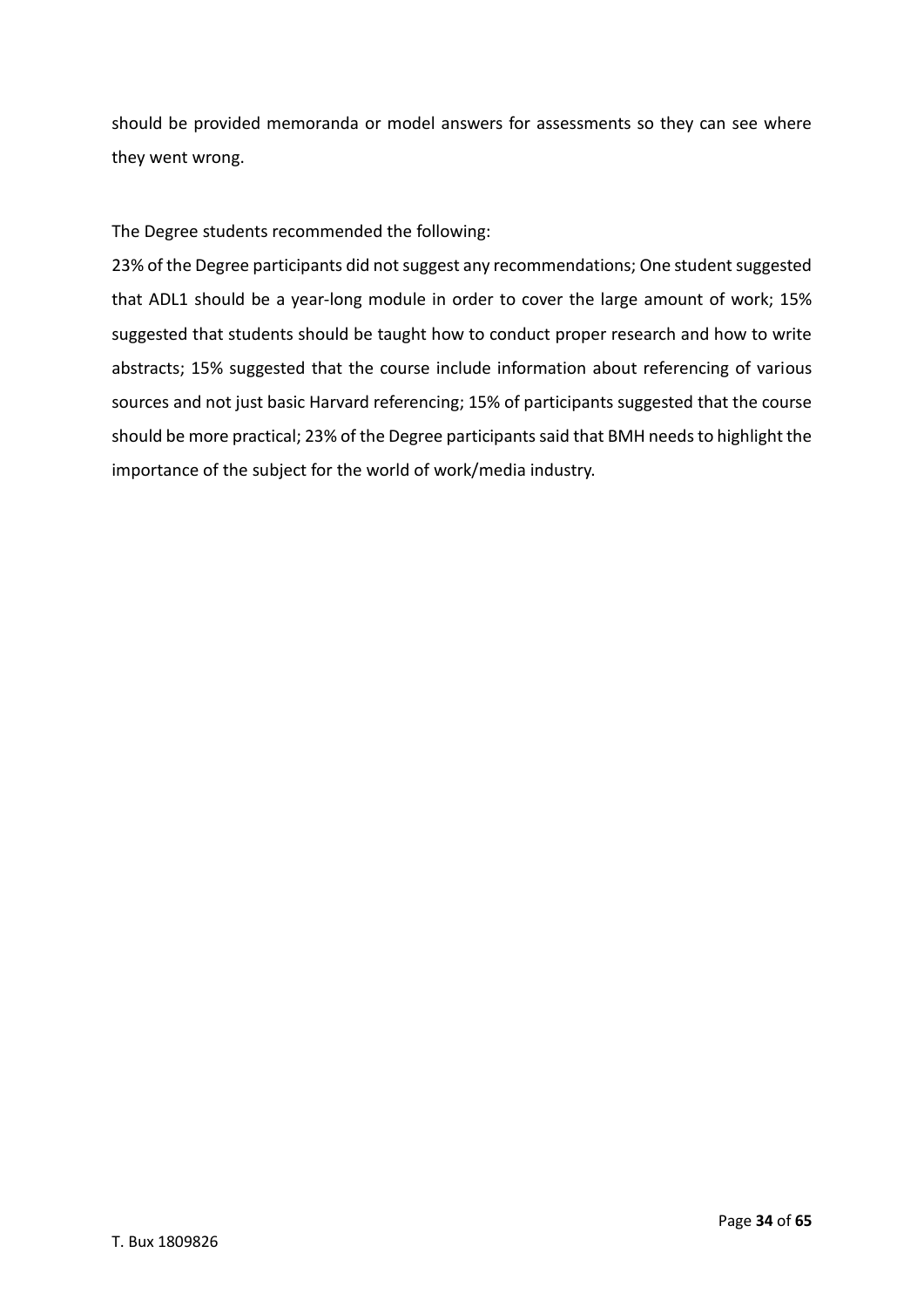# 4.3 Analysis of Findings in Relation to the Institutional Subject Curriculum Statement and Faculty Perceptions of ADL1

In this section  $(4.3.1 - 4.3.9)$ , the researcher has analysed student responses in comparison to the responses from the lecturers with reference to the ADL1 Curriculum Statement at BMH. This comparison highlights the similarities and/or differences in perceptions of students' verses the institution and attempts to ascertain whether/if all stakeholders are 'on the same page'.

## **4.3.1. The Value of ADL1**

The majority of Diploma and Degree students in the study think that ADL1 was necessary because it taught them how to reference and avoid being penalised for plagiarism, and ADL1 helped to improve their spelling, grammar, vocab, academic writing, and communication skills. At BMH, the penalty for plagiarism at first-year level is -20%. First-year students often fail their assessments because of the plagiarism penalty and are not able to participate in the supplementary event for that assessment if they achieve less than 30%. This means that the failure rate of first-year subjects is very high and thus plagiarism is a source of great frustration to the students who participated in this study.

Many Diploma and Degree students emphasised that ADL1 helped to improve their spelling, grammar, vocabulary and general academic writing and communications skills. However, a small number of students in both the Diploma and the Degree group mentioned that they already knew much of what was taught because it was a repetition of high school English topics. As the majority of students acknowledged the inclusion of referencing, spelling, grammar etc. positively, this serves to uphold the institution's reasons for including these seemingly unnecessary topics in the syllabus. The justification for teaching content that students would have encountered in the schooling system, is explained in the curriculum statement as follows: "Although these skills are imparted to a greater or lesser extent in the schooling sector, they often tend to be insufficient for the development of media professionals. Prior to entering the world of work, learners will be able to transfer learned skills to their other learning subjects" (BMH SCS, 2019: 18). Here the institution alludes to the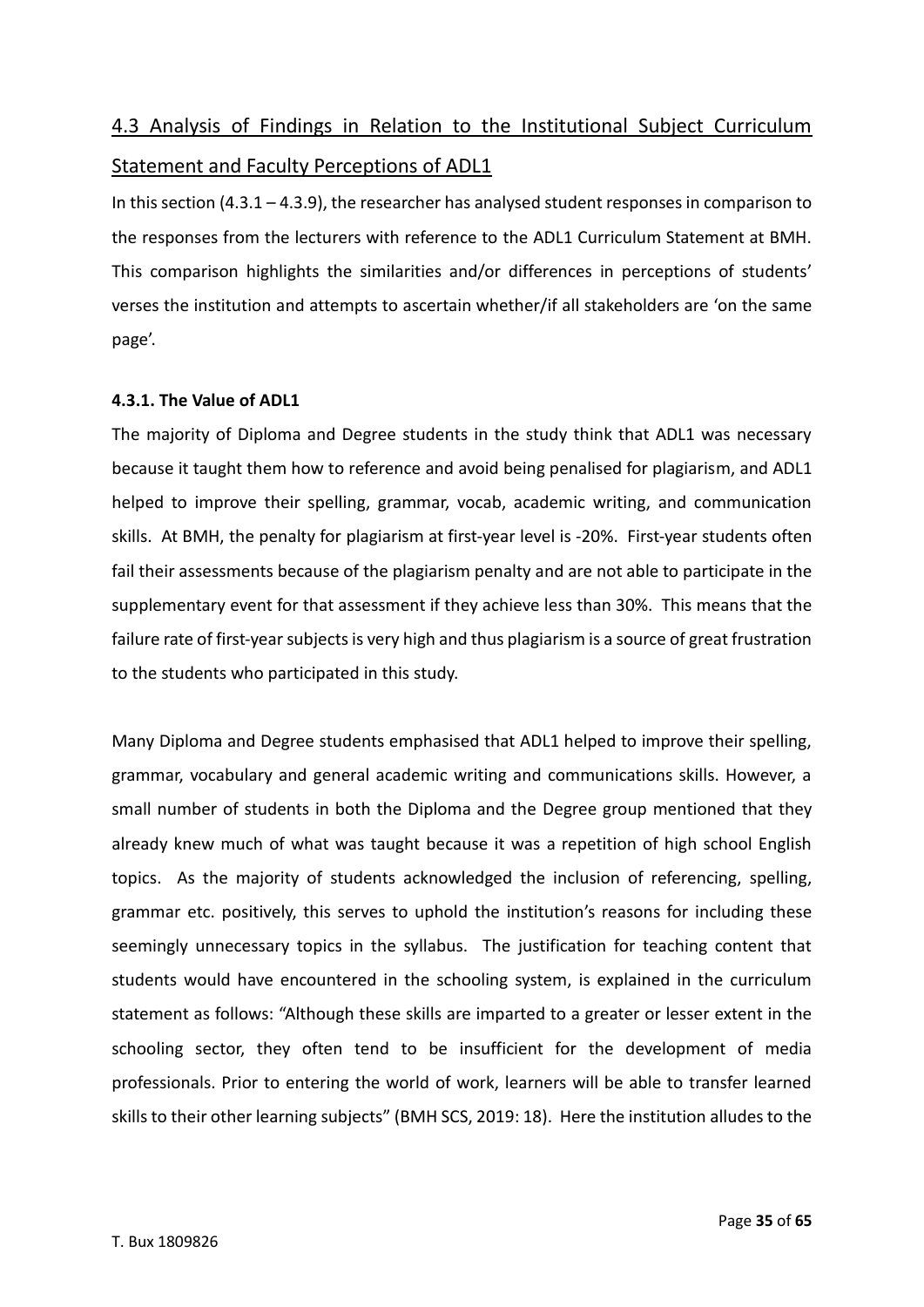skills taught in schools as insufficient for students to develop as media students and subsequently as media professionals.

#### **4.3.2. The Purpose of the ADL1**

Most of the Diploma and Degree participants think that the purpose of ADL1 is to improve their English vocabulary, written and verbal communication and comprehension. Student responses are in line with the lecturers' perceptions of the subject. The lecturers provided the following feedback:

*Lecturer 1: "ADL1 was created to give students the necessary skills and knowledge to be academically literate; arming them with knowledge on how to write academic text and how to give credit to sources."* 

*Lecturer 2: "ADL1 was created to induct students into the academic world of writing and referencing."*

*Lecturer 3: "The purpose of ADL1 is to give students the ability to contribute to meaningful conversations, especially the topics that envelope the academic fields of study, including referencing techniques."*

The BMH ADL1 Subject Curriculum Statement (2019: 4) states that "learners wishing to progress in the world of media require literacy skills that will facilitate their ability to understand and be understood. Whether a learner ultimately chooses to work in media as a researcher, writer or presenter, the mastery of the basic literacy skills of reading, writing and understanding are essential." Although the institution, faculty and students all concur on the purpose of ADL1 involving literacy skills (reading, writing, comprehension etc.), it is clear that students and faculty do not perceive the link with the world of work or the media relevance in this subject that the intuitional document repeatedly highlights.

#### **4.3.3. Effectiveness of ADL1 in improving academic writing skills**

Despite the majority of diploma and degree students claiming that ADL1 was "very effective" in improving the academic writing skills, it can be argued that students at first-year level do not really know what 'academic writing' entails. They believe that learning about proper sentence construction and basic Harvard referencing is synonymous with improved academic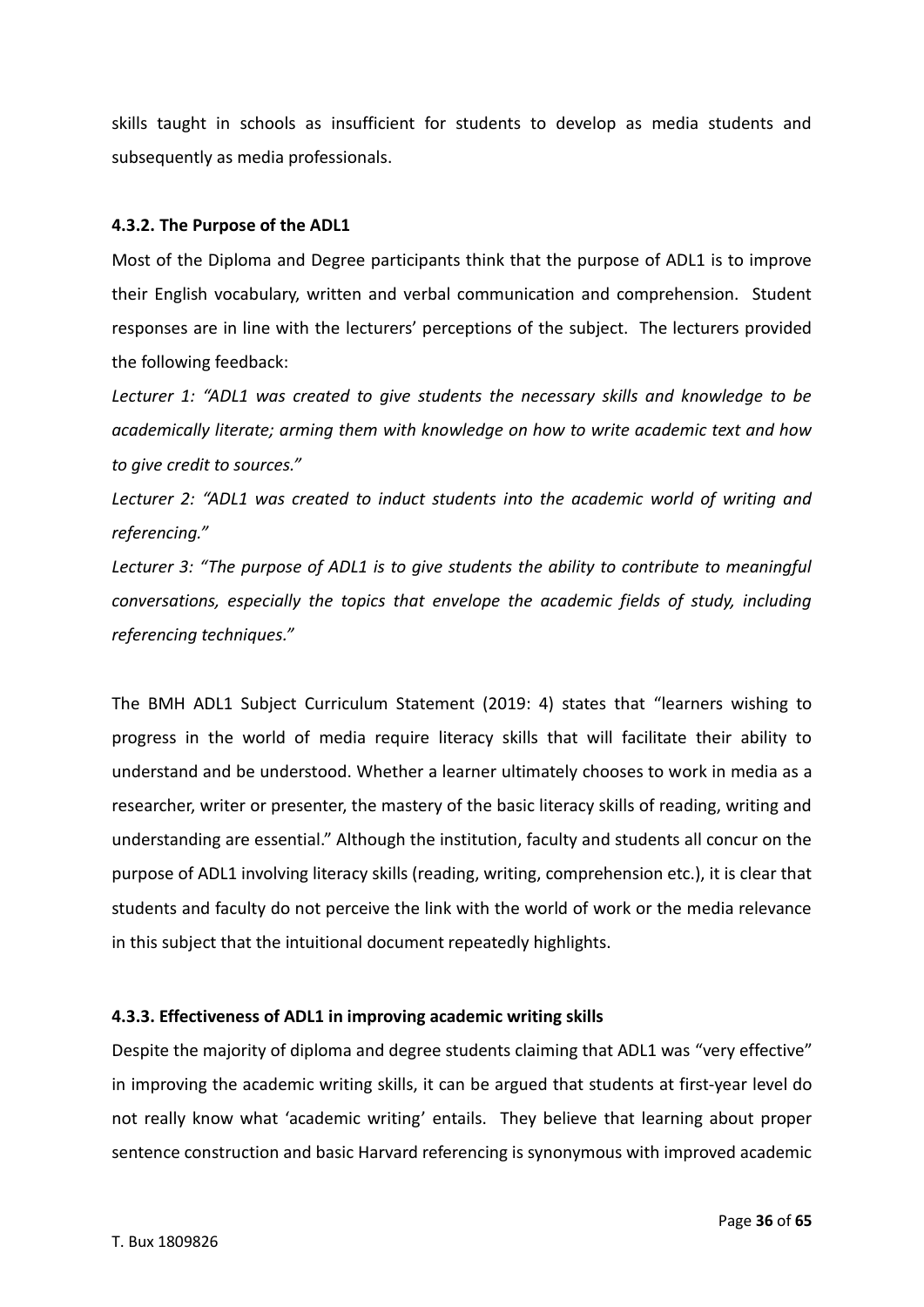writing skills. The poor results in summative assessments (which comprise largely of academic essay writing and referencing) attest to the fact that students' academic writing ability remains extremely poor, even at the culmination of the course.

This is evident in the feedback provided by the lecturers.

*Lecturer 1: "ADL1 is effective to some extent. I believe that BMH is doing the best it can without other support systems. The support systems I refer to will be – a specific institutional referencing guide (set up by BMH for BMH), Turnitin facilities to assist students to detect referencing errors before they submit and to assist staff and institution to identify and deal more consistently with plagiarism."*

Referencing and plagiarism are a serious problem at BMH and is the most prominent reason students fail their assessments. However, BMH does not utilise plagiarism detection software, nor does the institution provide their own referencing guide. The institution believes that Harvard referencing guides are readily available on the internet and are taught in class effectively by the lecturer and does not require additional focus. This view is clearly not recognised or upheld by students or lecturers.

*Lecturer 2: "on the whole students do improve their general writing ability at the end of the course and learn how to write ethically. However, some students will still manage to earn a pass mark without having mastered writing essays and who still plagiarise without really knowing why."*

Lecturer 2 highlights a very important point that students may or may not be aware of. Students who pass the subject believe that they have effectively learned how to write like academics. Lecturer 2 can attest to the fact that students who do not know how to reference or write academic essays or even adhere to academic conventions, are still able to pass the course. They progress without learning the basics because assessments are designed to award students for following structural or technical guidelines and do not sufficiently penalise students for plagiarism or poor content creation.

*Lecturer 3: "ADL1 is not very effective because many students find the module boring and not interesting, and therefore do not give it the necessary respect it deserves."*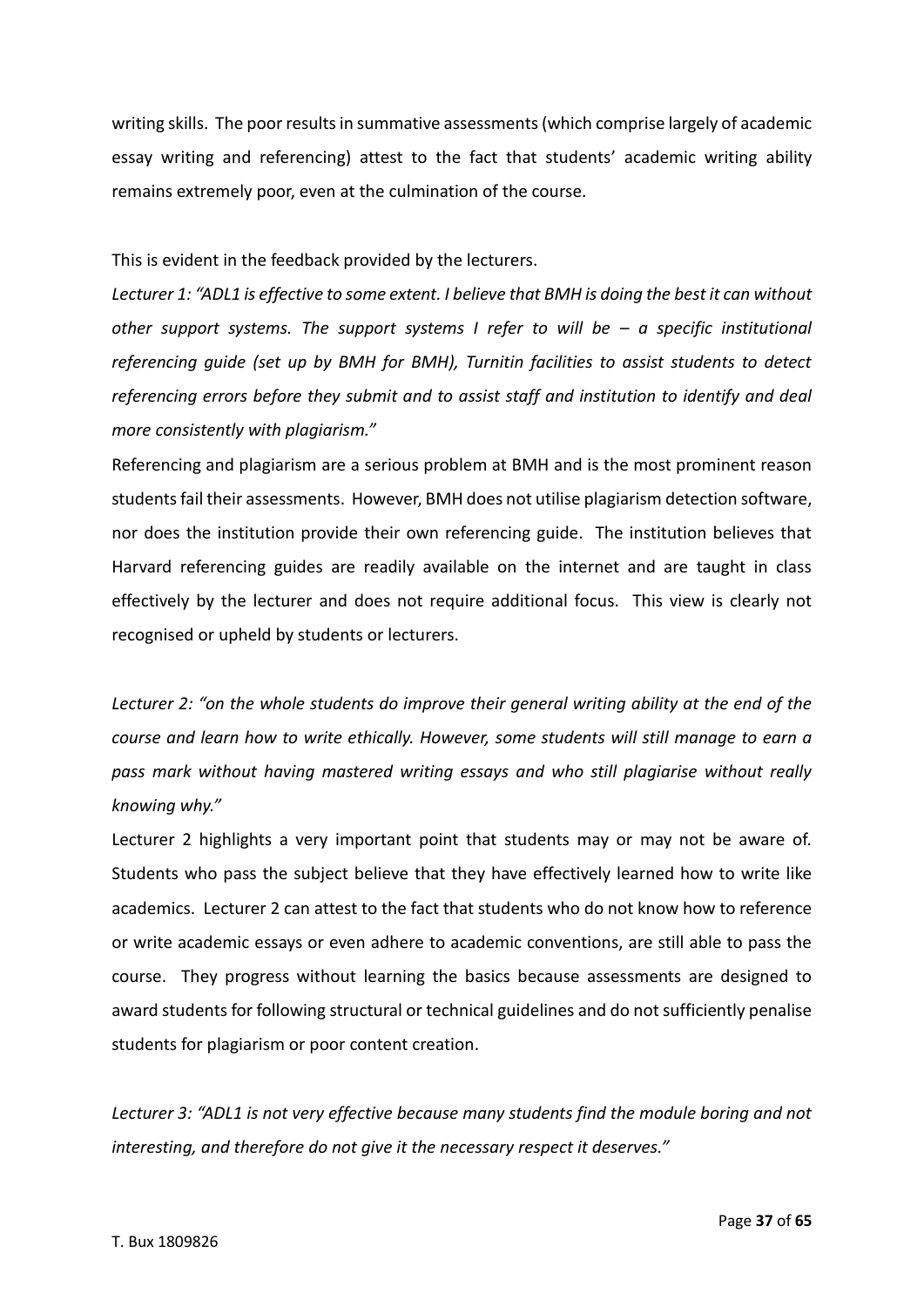Lecturer 3 acknowledges that students who may deem the course ineffective found the course boring and therefore did not attend classes or pay attention to the important aspects of the course. This could also be a contributing factor to the high failure rate of the subject as pertinent information was not conveyed.

#### **4.3.4. Least helpful aspects of ADL1**

#### Constant repetition of topics

Repetition has emerged as a theme throughout this study. Students find the repetition of topics quite tedious and unhelpful in the learning process. Some lessons, particularly on referencing and writing conventions, continue for ten lessons continuously. The perceived absence of new knowledge in these lessons deters students from engaging in the lessons because they become bored therefore extricate themselves from these/the lessons.

#### Oral lessons

Oral presentations or speeches have been a constant feature of the ADL1 curriculum over the years. However, speeches and oral presentations have never been assessed in ADL1 and as such, students perceive these lessons as a waste of time. All assessments for ADL1 are assignment-based, so students have learned to attend classes or engage with content only if it directly impacts their assessments. Oral presentations and speeches are completely disregarded by students as a result.

#### Online learning

Many students found that online learning was not helpful. Students found little or no help on ColCampus and reverted to studying on their own. They read their textbooks and taught themselves by doing Google searches or watching YouTube videos. The onset of the Coronavirus pandemic meant that all education practices and procedures at BMH moved to online or digital platforms. Prior to the pandemic, BMH had largely ignored the importance of technological advancements in learning and were reluctant to conduct any lessons or provide any learning material on their learner-management system (LMS): ColCampus. The claim was that "BMH are an accredited contact institution only" (BMH Annual Report, 2019) and this justified the avoidance of utilising their LMS. When the country was forced into a lockdown, BMH was not sufficiently prepared for online learning. Students and faculty were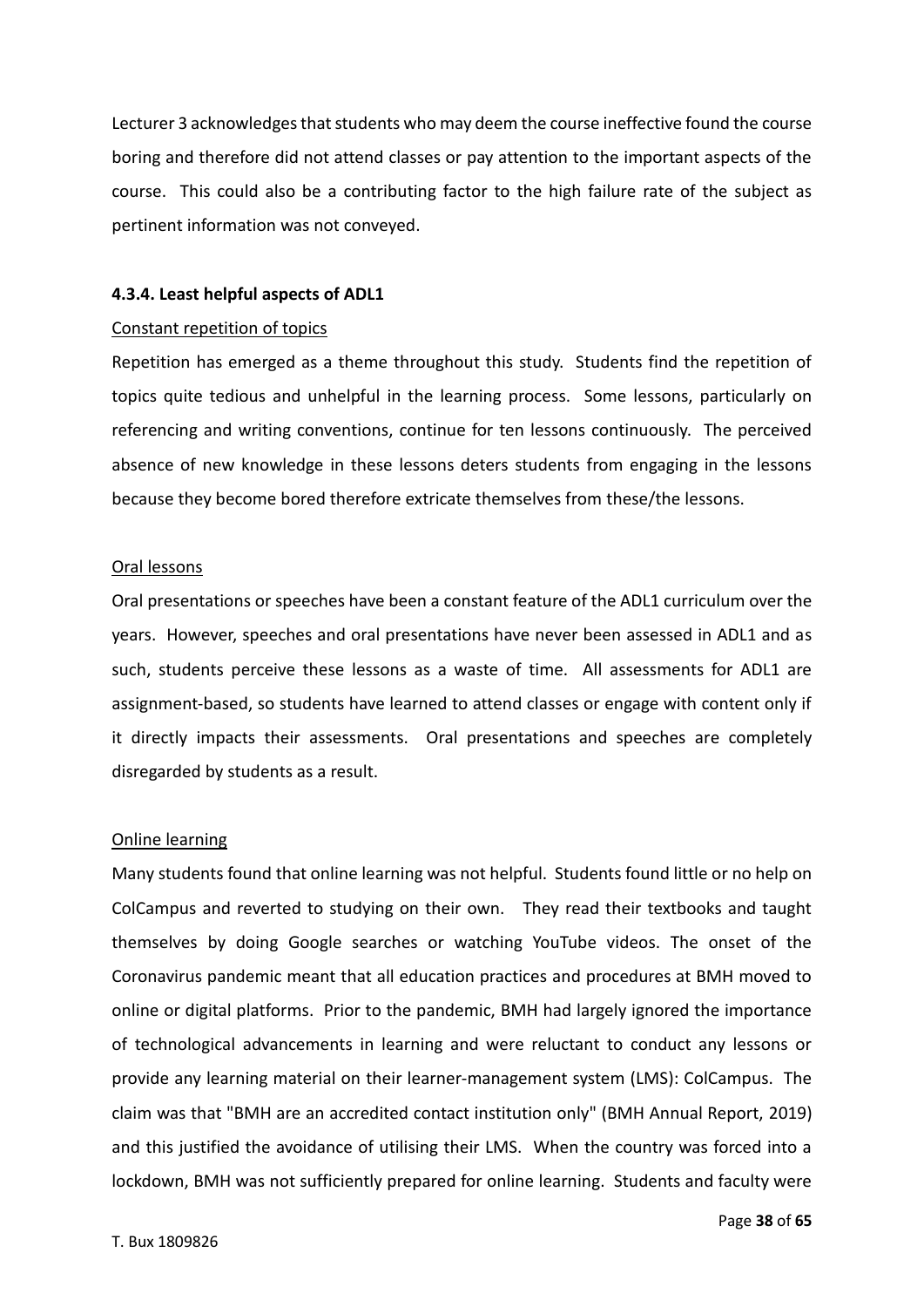not familiar with the LMS, and online learning became extremely challenging. Apart from data and internet connectivity issues, students were further disadvantaged by the poor online capabilities and knowledge of the institution. The institution essentially adopted a trial-anderror process for conducting lessons and assessments on ColCampus and this presented a major problem for all concerned.

#### Spelling, grammar, punctuation

The focus on spelling, grammar, and punctuation by the institution is driven by necessity. Students may find these topics boring and repetitive, but the evidence suggests that many students do not proofread or spellcheck their work. As a result, they lose unnecessary marks. Despite many students claiming that lessons on spelling, grammar and punctuation are not helpful, these topics are still an area for concern and have to be taught. Additionally, the institution justifies the inclusion of these topics by explaining their relevance for the world of work.

"The world of work demands that occupants are competent in both written English and the spoken word. Unless written English is understood theoretically and practiced in an applied manner, performance will never be deemed competent. The learning/academic environment requires the learner to be competent in his/her English language and grammatical abilities. This requirement and the achievement thereof, prepares the learner for competence in the workplace" (BMH SCS, 2019: 14).

This is where Lea and Street's (2006) study skills model, academic socialization model, and academic literacies model could be of assistance. As explained earlier in this report, the academic literacies model, used in conjunction with the study skills model and the academic socialisation model presents a holistic dynamic that is able to account for changes in student perceptions and could indicate where (or in which areas) students experience difficulty in acclimatising to academic discourse and higher education conventions of reading, writing and communicating. Therefore, the institution must contextual all forms of knowledge in ADL1 in terms of necessity and improving grammatical competence and proficiency for entry into the world of work as professional media practitioners.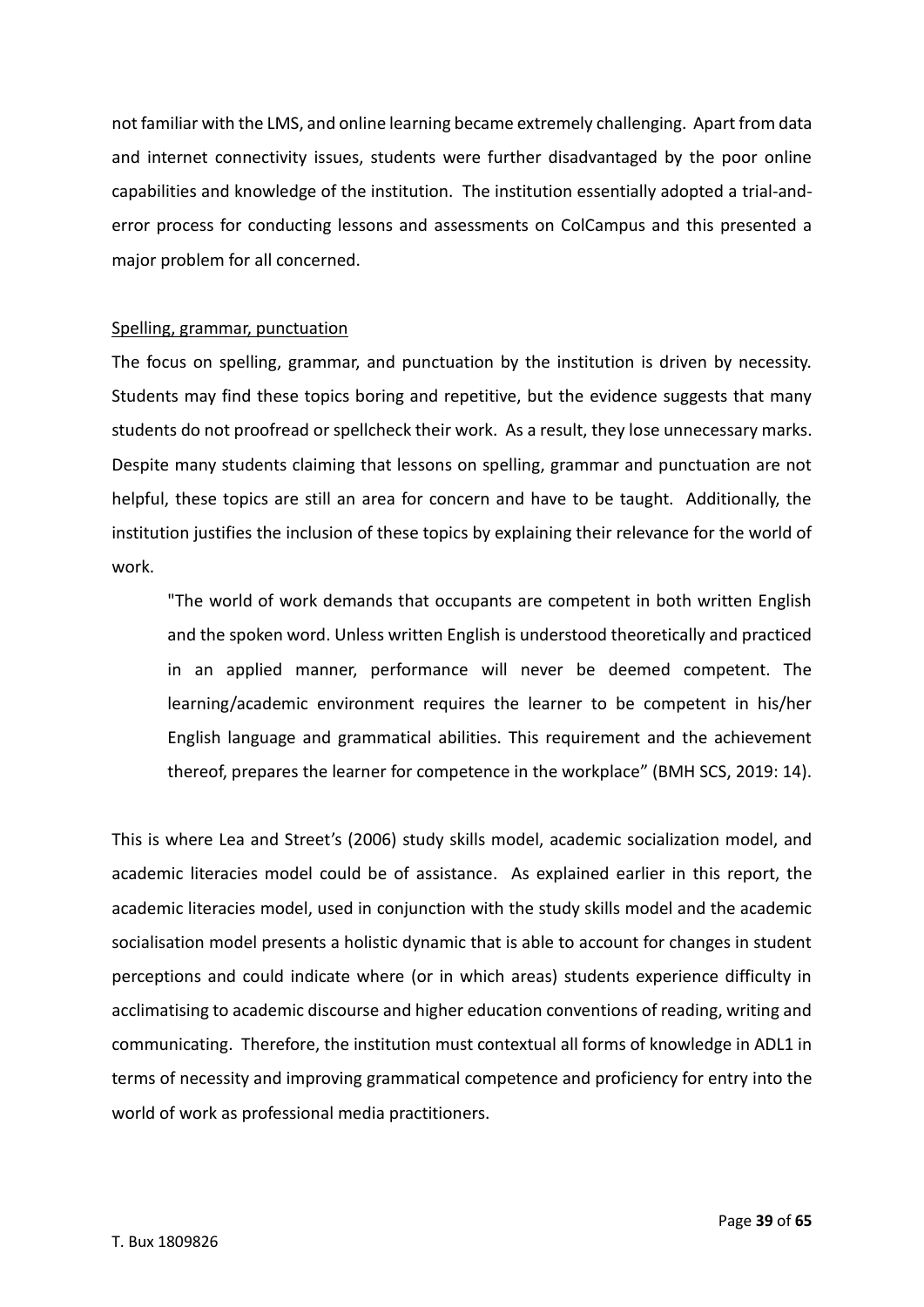#### **4.3.5. Possible topics to include in ADL1 in the future**

Most of the topics that students would like included in ADL1 in future are beyond the scope of the subject or covered in other subjects. For example, students said they would like to be taught how to write a CV. BMH offers a subject called 'Professional Skills' where students are taught about CV's and interviews and general preparedness for entry into the world of work. One student said they would like to do 'voiceovers in class'. This is something that is covered in another course called 'Radio Production.' Other students mentioned essay writing and creative writing, which is already covered in ADL1. Students' suggestions indicate a lack of familiarity with ADL1's content and purpose. One student said that we should teach "journalism writing and referencing." This student has correctly identified a problem that has been reported in the Journalism Internal Moderation report that students include Harvard intext referencing techniques instead of attribution of sources in accordance with Journalism conventions (BMH, JRN2 IM Report, 2019: 5). For example, students would include quotes with Harvard references such as the following in a newspaper article:

*"President Ramaphosa has announced an easing of the lockdown restrictions" (Ramaphosa, 2020: 15).* 

*Instead of: President Ramaphosa has announced an easing of the lockdown restrictions.*

Students do not realise that academic essay conventions are not applicable in their Journalism subjects in instances such as these. Including aspects of referencing and attribution that students are likely to cover in other subjects would undoubtedly allow students to make these distinctions. Socialising students into the discourse of the discipline is vitally important if transferability is to be achieved. Lea and Street's "academic socialization model presumes that once students have learnt and understood the ground rules of a particular academic discourse, they are able to reproduce it" (Lea & Street, 2006: 227). Therefore, if students do not really understand the discourse of a discipline, replication of this discourse will not be achieved; and these examples indicate where academic socialisation may be lacking at BMH.

A theme that has emerged from the Degree students is a need for lessons involving in-depth research techniques, writing of research reports and proposals. As mentioned earlier in this study, the BBA is a four-year degree. In their fourth year of study, the degree students are expected to produce a research project. This is the first time that the students are exposed to research methodology and research projects. They have one year in which to work with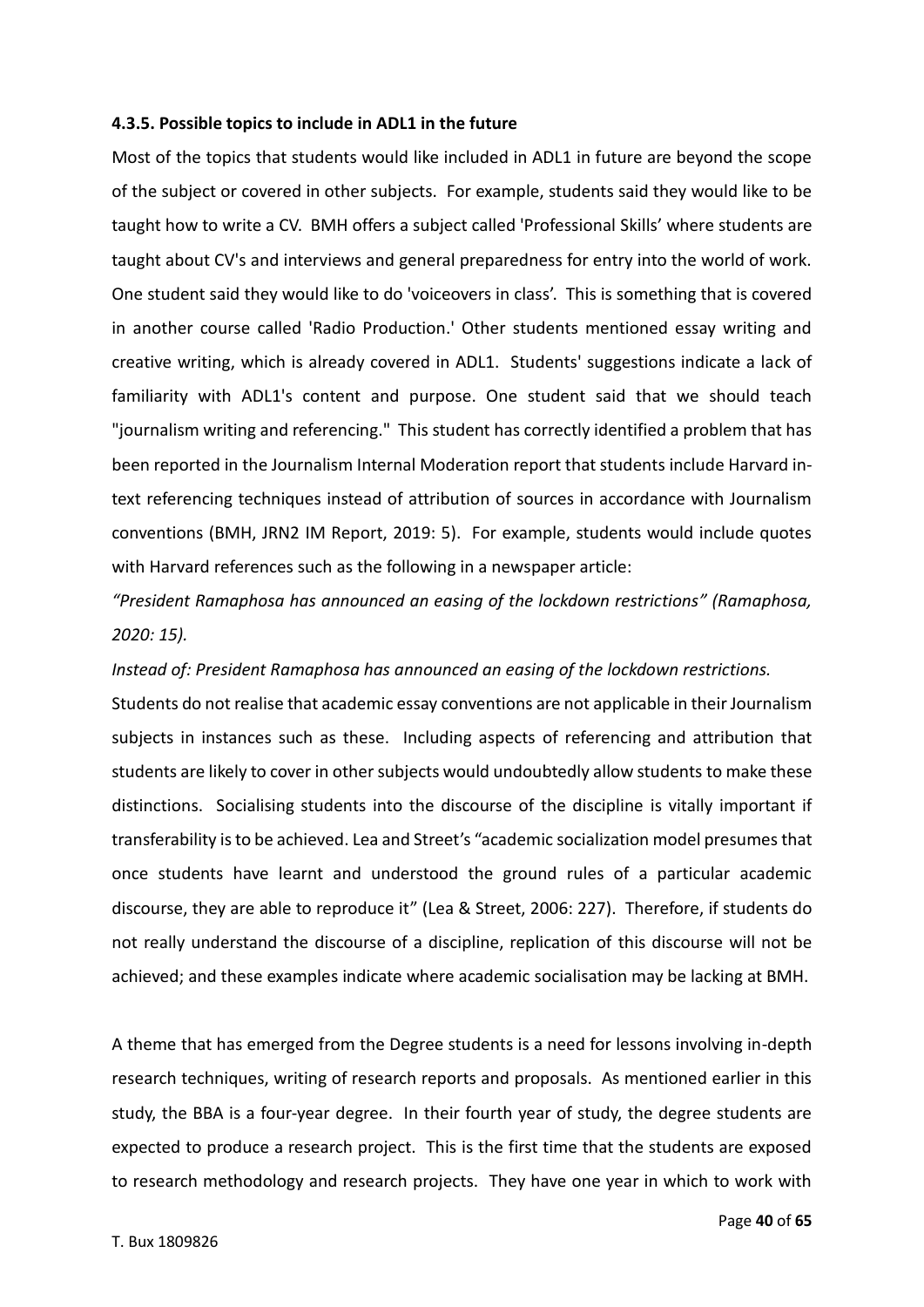their supervisors to produce and present their projects. In their fourth year, many students recognise how inadequate their prior studies on referencing and research are in producing academic content at NQF level 8. As such, these students would like to learn more technical referencing and research methods, particularly relating to academic journals, scholarly articles and the use of secondary sources. Students would also like to learn how to search for and access more academic content. BMH does not have an online library, nor are students given access to academic libraries and portals. This has emerged as a significant weakness of the institution and a great disadvantage to the students.

#### **4.3.6. Transferability of Knowledge**

Despite the majority of the students claiming that they can transfer knowledge and skills learned in ADL1 to other subjects, the evidence suggests that this is not the case. Moderation reports for subjects such as 'Journalism, Advertising and Television' reveal that students are not able to reference their sources despite the many referencing lessons in ADL1. Students are also unable to transfer the skills of answering short questions or essays to other subjects. Additionally, students struggle to articulate themselves or answer questions holistically when the instructions in other subjects are not as explicit as those in ADL1.

*Lecturer 1: "For some reason, to a large extent, students are not able to transfer skills and knowledge from one subject to another. I think it is to do with the lack of other support systems in the institution (support systems mentioned previously). And that we are dealing with Radio and Video subjects where the focus of both the lecturer and students are not necessarily academic. Journalism has a different type of referencing technique utilised with attribution of sources and does/should not use academic referencing (Harvard)."*

*Lecturer 2: "Throughout my time at BMH I have learned that students do struggle to transfer knowledge across subjects. We teach them essay writing with the assumption that they will use the structure of an essay to structure other forms of writing like short answers, but students up until 3rd year will still struggle to write a coherent passage in some cases."*

*Lecturer 3: "To a full extent, yes, students are able to transfer knowledge. Students are able to use skills such as referencing techniques in other disciplines. Some modules expect students to*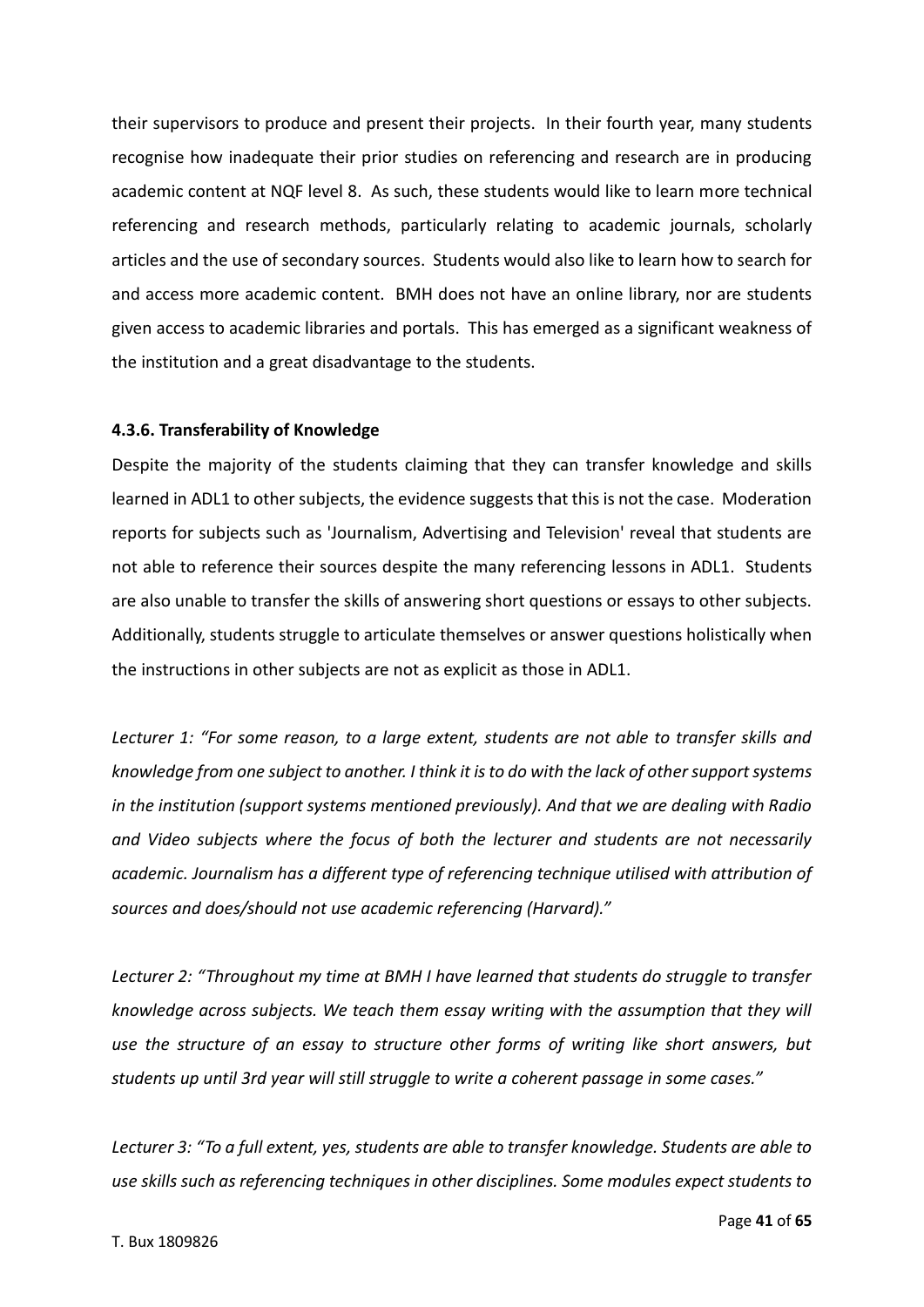*express themselves fully when responding to questions, and Academic Literacy equips them the skills to write and speak articulately."*

The institution believes that "prior to entering the world of work, learners will be able to transfer learned skills to their other learning subjects by consolidating the learning processes that have taken place across the semester. Ultimately this learning process will be carried over to the world of work, where learners will have the ability to transfer knowledge and skill within new and often unfamiliar contexts" (BMH SCS, 2019: 4-5). However, evidence from moderation reports and faculty at BMH reveal that transferability remains a problem that needs to be addressed in the teaching and learning processes of the course.

It is interesting that the students believe they are able to successfully transfer knowledge from ADL1 to other subjects, but the lecturers do not believe this to be true. This disconnect may indicate that students falsely believe that they are acquiring the necessary skills, but their grades indicate otherwise. This could also be attributed to the lack of consistent opportunities for students to have their work informally assessed or to self-assess. Access to quality exemplars or memoranda to show students what standards of excellence look like might serve as a partial solution to the problem (Carless, 2015: 141).

#### **4.3.7. Strengths of the ADL1**

Predictably, most students believe that the course's strengths were its ability to teach them about referencing and improving their academic writing skills. The lecturers for the course also share this view. Only one student mentioned that the course "instilled a sense of professionalism." This student was able to identify a link between the subject and the outcomes that the institution emphasises as "the alignment of this subject extends, not only, to the overall learning programme, but to the world of work, where the learner will ultimately have to prove him/her self as a competent and literate employee" (BMH SCS, 2019: 5). Within the parameter of the course, this is good feedback, but it is disappointing that the ADL1 practices are not integrated sufficiently so that other students can see that the alignment of the course does actually extend beyond referencing and writing skills. These comments should prompt any institution to relook at the course design in the light of the overall purpose of the qualification.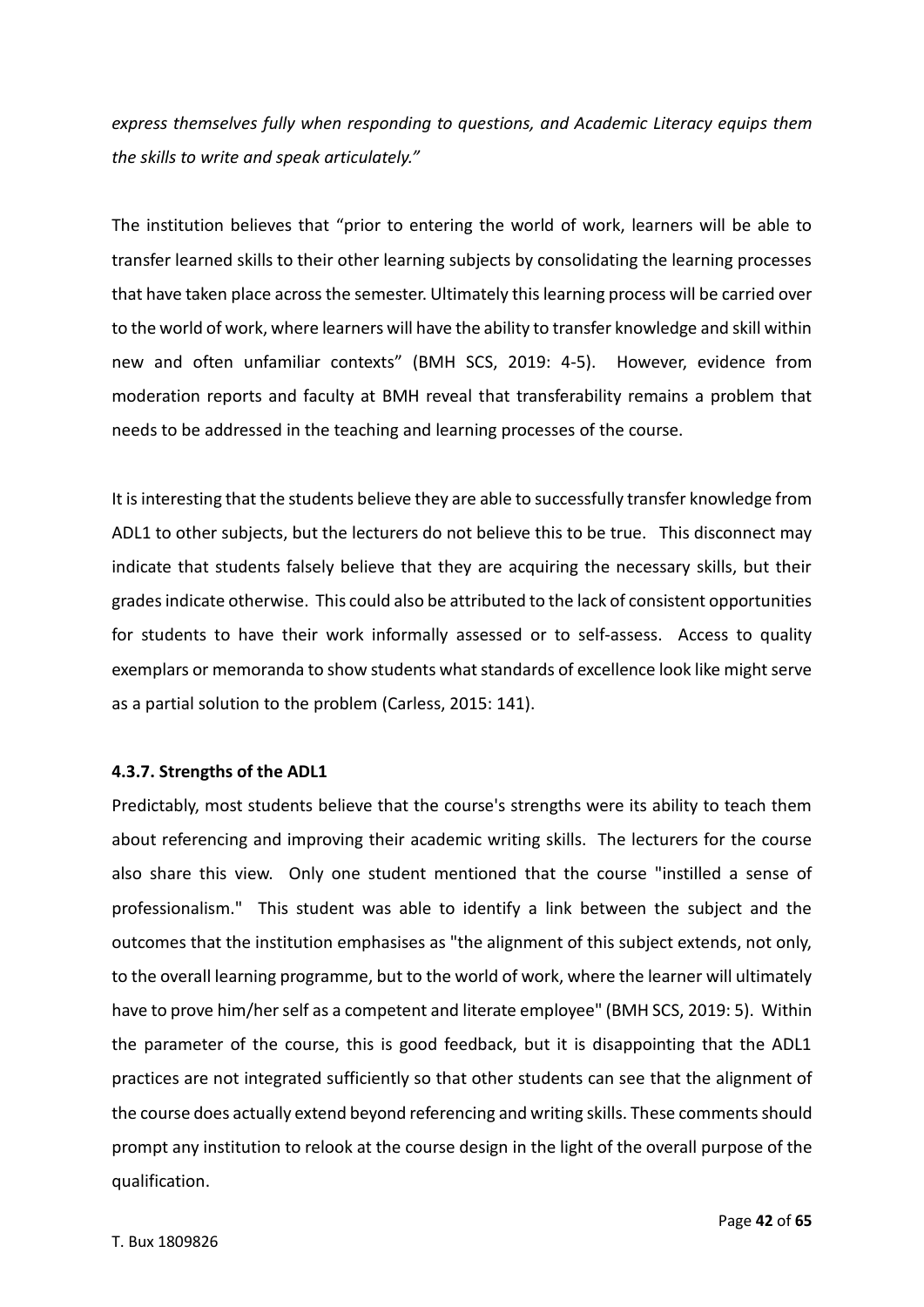#### **4.3.8. Weaknesses of ADL1**

The fact that some students chose to mention that many topics were redundant or repetitive or the same as High School English must be addressed. At tertiary level, students must be able to perceive topics at the correct NQF level (NQF level 5). If knowledge is "dumbed-down", many students may become disinterested and choose not to attend classes if they are not learning anything new or relevant. The inclusion of teaching modules such as 'The Grammar Toolkit' – which includes parts of speech; spelling; grammar; punctuation, is akin to primary school level of English, and one can easily expect students who come from better resourced schools where these topics were taught successfully, to become bored and devalue the subject as a whole based on said teaching practices. This is evident in students' comments about the repetition of content and suggesting that they have not learned anything new in ADL1.

#### **4.3.9. Students' recommendations for ADL1**

#### Make ADL1 more practical

The students and the lecturers would like ADL1 to be more practical. The subject is extremely theoretical despite the subject Curriculum Statement's claim that "this subject is a very practical subject and relies heavily on the learner's commitment to understanding, practicing and internalising the skills learned" (BMH SCS, 2019: 5). There are few opportunities for students to practice their writing, and minimal time for lecturers to informally assess written work due to extremely large class sizes. The first time that students' written work is assessed is when they submit their first assessment. As there are only two assessments for the semester, failing one assessment is enough to fail the course. Additionally, time constraints do not allow for the practical implementation of subject content.

#### Extend the duration of the course

Quite a few participants indicated that ADL1 should be a year-long subject. This will allow students adequate time to learn the concepts and practice their application of said concepts. The lecturers for the subject also believe that additional classes are needed.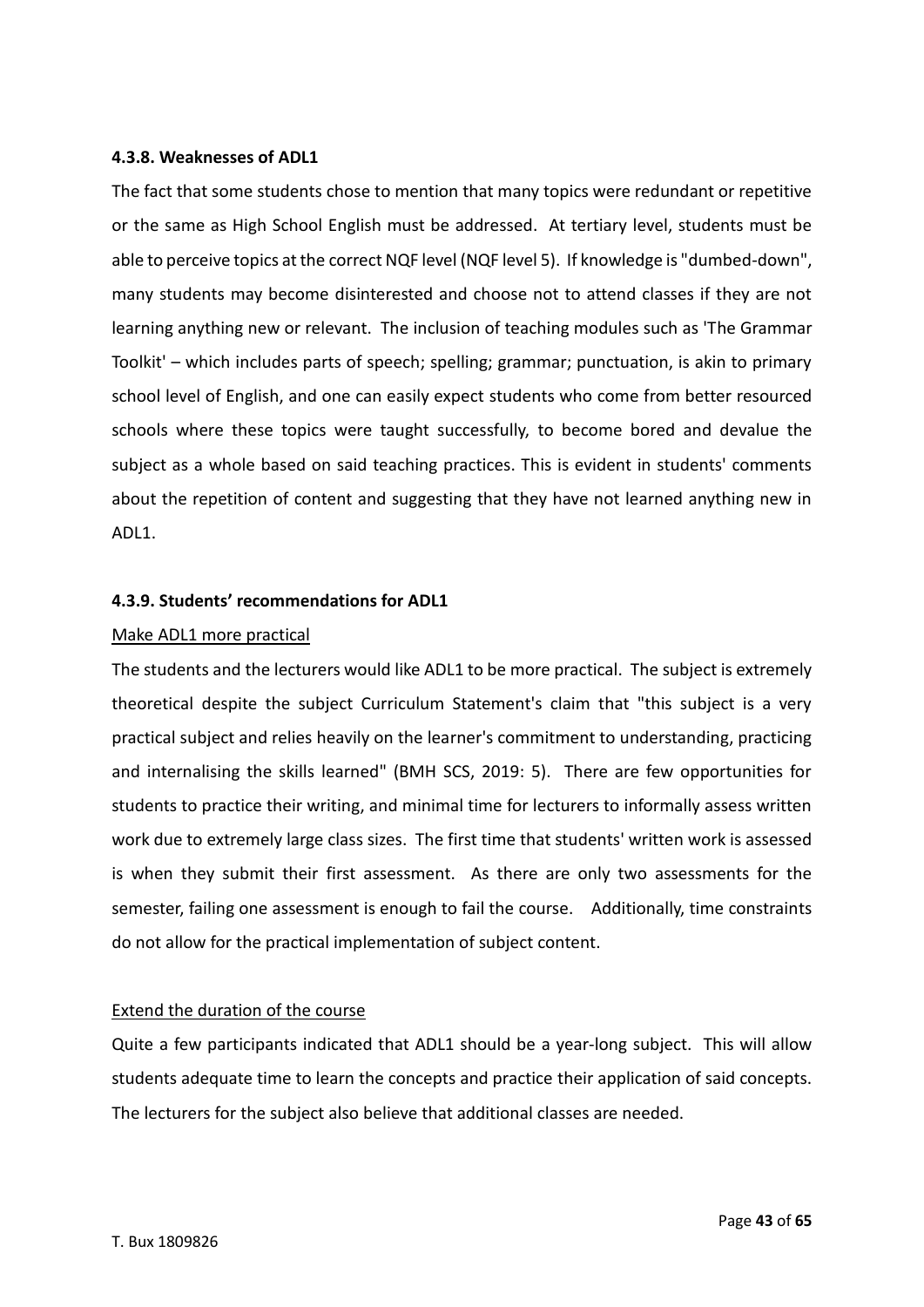*Lecturer 3: There is so much to cover and a semester is too little to finish the module's syllabus. Therefore, I believe that extending the teaching and learning period to a full year would be very beneficial.*

Lecturer 1 suggested incorporating a series of workshops where students bring written pieces of work to class for analysis and discussion. This would certainly assist students to identify quality pieces of work as well as affording student the opportunity to address any weaknesses they may perceive in their work.

#### Smaller class sizes

ADL1 class sizes range from 80 – 100 students at a time. Such large numbers make it difficult to assess students' progress in class. Often the lecturer is unable to gauge whether students actually understand what they have been taught. From a students' perspective, the inability of the lecturer to provide individual attention means that they are unable to meaningfully engage with the lecturer and ascertain for themselves that they actually understand the concepts or theories that are being taught. The implementation of smaller tutorial classes or the addition of support structures such as writing centres would also help to address some of the problems.

#### Teach more 21st century skills

Students in both the Diploma and Degree participant cohort have indicated that they would like to learn 21<sup>st</sup>-century skills or media relevant knowledge that depicts current trends and technological advancements. Educators for the subject have also indicated that teaching students' traditional academic conventions only are not beneficial for media students who need to be taught an array of media-related skills and practices. These contemporary topics can be used as a basis for refining student's academic literacy and digital skills.

#### Provide Memoranda for Assessments

One student mentioned that the availability of marking memoranda would significantly improve students' performance as they will be able to gauge where they went wrong and not repeat the same mistakes in future assessments. This pertains to marking practice where markers do not include adequate commentary on assessments and students are unable to ascertain where or why they lost marks. Providing adequate guidance for improving future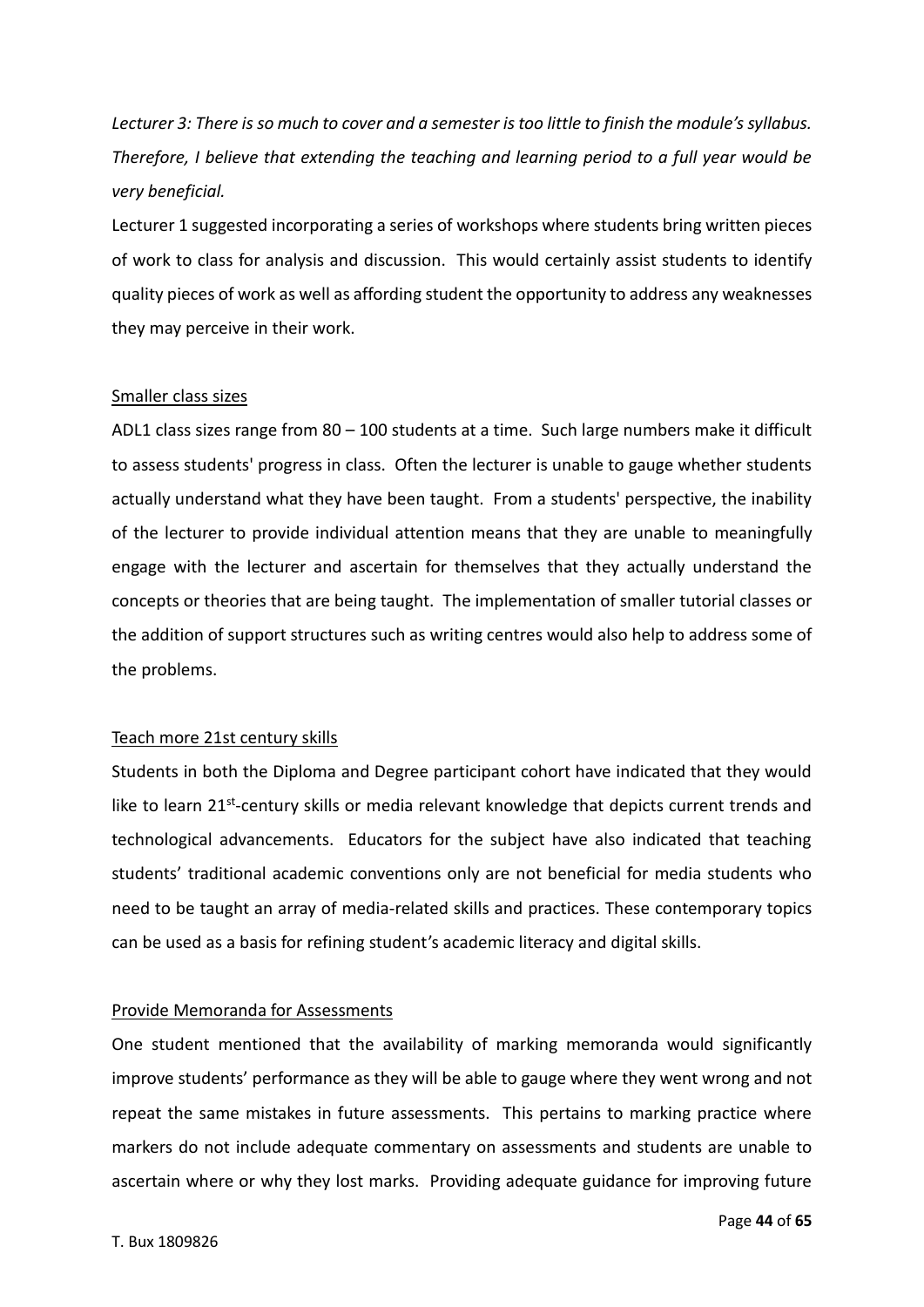assessments (either formative or summative) by using exemplars and memoranda will certainly enhance students' ability to self-assess as well as to consider different possibilities when completing academic tasks. The use of exemplars is supported by David Carless (2015: 141) who notes that "exemplars have considerable potential to support students in understanding the nature of quality work." Students do not necessarily benefit from exemplars or model answers taken from fellow students from previous cohorts as these may lack sufficient detail and may not necessarily be examples of excellence that one should strive to replicate. Therefore, the exemplars should be crafted meticulously by educators and aim to show students how their work can be improved in line with the examples of excellence presented.

#### Include Referencing techniques of various sources and subjects (not just Harvard)

Students have indicated that the range of referencing techniques they learn in ADL1 is insufficient to sustain them throughout their three or four years of study at BMH. As students' progress, the basic referencing they are taught in first-year ADL1 reveals many limitations, and students have to effectively teach themselves how to reference in subjects such as advertising, photography, animation, graphics, and journalism.

#### Highlight importance of topics for the world of work/media industry

Students are unable to see the link or relevance between what they learn in ADL1 and how it relates to the media industry or the world of work. Students would benefit from lecturers who are able to teach concepts by bringing applicable media examples into the classroom. Students do not perceive ADL1 as developing professionalism or preparing them for their future endeavours.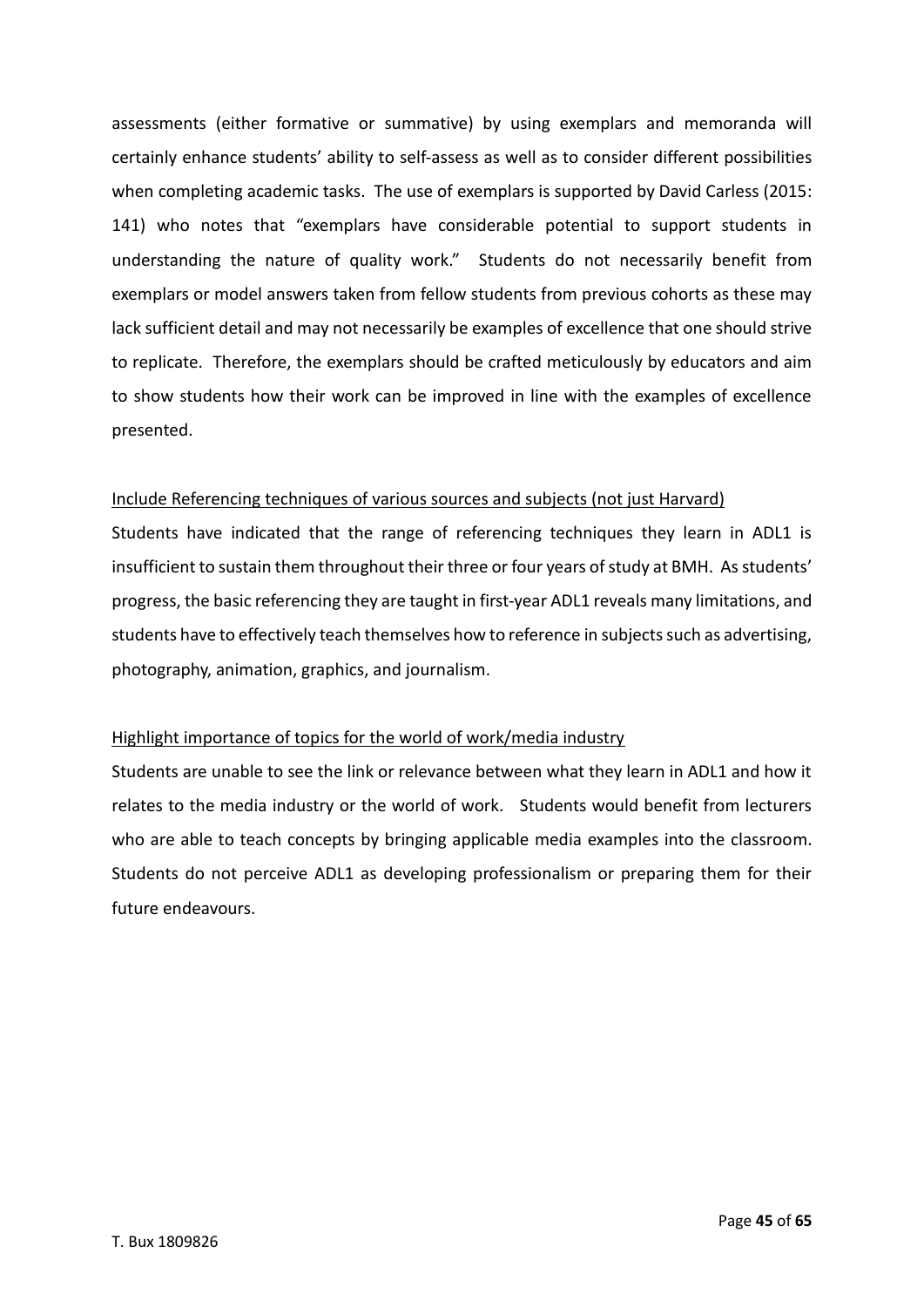## Chapter 5: Summary and Conclusions

## 5.1. Introduction

In this chapter the most pertinent research questions have been revisited and addressed in light of the findings as presented in Chapter Four.

## 5.2. The Research Questions Revisited

# **5.2.1. Why is academic literacy included in the curriculum for Boston Media House diploma and degree students? What is the institution's rationale behind offering such a course?** As mentioned earlier in this report, the consensus in South African Education is that student abilities to write clear and coherent English are diminishing (Council on Higher Education,

2011; Pineteh, 2013; Van Dyk, Van de Poel, and Van der Slik, 2013). Higher education institutions cannot simply blame the school's system for the shortcomings of their students. They also have a responsibility to help students and improve the educational landscape. As a result, many universities and colleges in South Africa have taken the necessary steps to help bridge the proverbial gap by offering academic literacy interventions. BMH designed and offered an ADL1 curriculum with the specific intention of bridging the gap between the poor schooling system in South Africa and the more advanced tertiary education system. Many colleges and universities offer courses or modules that deal with academic literacies and improving the English writing skills of students. As noted in the literature review, first-year students struggle to integrate and succeed because they experience academic language problems and are deficient in one or many literacies that are valued in academia, and this appears to be a problem, not just in South Africa, but in many countries around the world (Darlaston- Jones et al. 2003, Leki 2006, Brinkworth et al. 2009). Therefore, BMH's rationale for offering Academic Literacy at first-year level is certainly valid and as research has shown, academic literacy is extremely necessary. BMH's intentions also extend to media literacy and moulding students towards a career as a media practitioner, so their curriculum must extend beyond simply improving academic writing ability.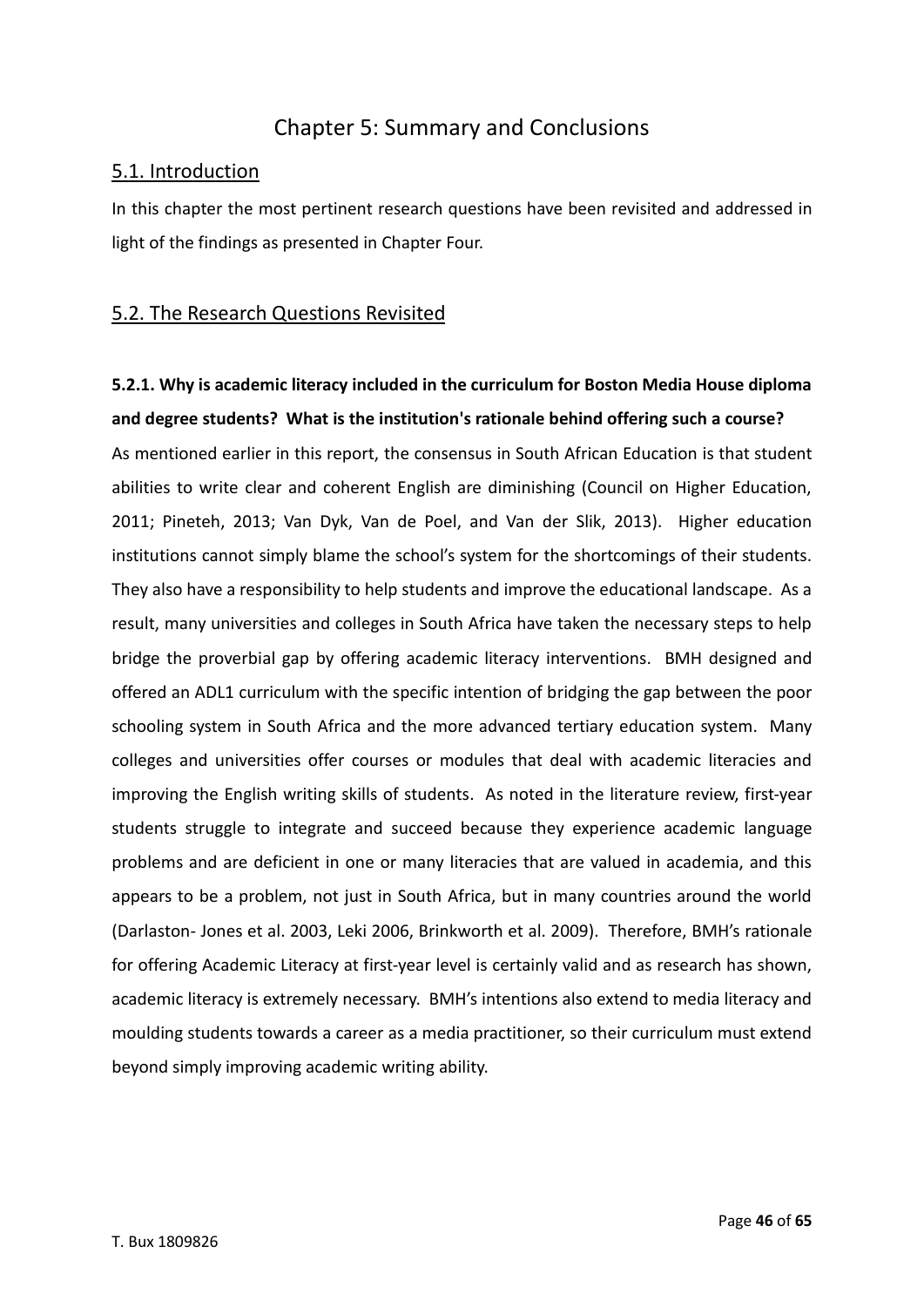# **5.2.2. To what extent does the academic literacy course address the concerns of the students at BMH?**

Unfortunately, this report has revealed that students' concerns are not specifically addressed in ADL1, especially as they pertain to media relevance and the practical implementation of course. Students and faculty participants did not recognize any media relevance in ADL1. Additionally, students are concerned that the course does not prepare them for the world-ofwork; neither can they explicitly identify the extent to which the course will facilitate or assist them as they progress to subsequent stages in their studies.

According to the curriculum statement, ADL1 "is designed to induct students into a range of media-related field practices as media professionals or managers" (Boston Media House, 2019: 3). However, the course is not aligned to these aims as students who participated in the study raised concerns regarding the lack of topics regarding professionalism and workplace preparedness in ADL1. Again, this speaks to the lack of practical activities or procedures in the course that do not translate to tangible experiences of importance for the students.

# **5.2.3. What changes to the academic literacy curriculum would be necessary to improve the academic engagement of students at Boston Media House?**

#### Practical Implementation of ADL1.

Students and faculty have noted that the practical implementation of ADL1 is non-existent. It is evident that students, faculty, and the ADL1 SCS value the inculcation of English language skills and that the relevant topics (spelling, grammar, punctuation, sentence construction, academic vocabulary) should continue to be incorporated. However, the modes of dissemination should be practical and pitched at the appropriate NQF to have any real meaning or impact on the students' academic performance at BMH or assimilation into the world-of-work. Additionally, aspects of language should be addressed in context so that they are not seen as isolated sections so they are not seen as a repetition of English language that was taught in high school. As such a practical, task-based, feedback driven mode of dissemination should be embedded in the course curriculum.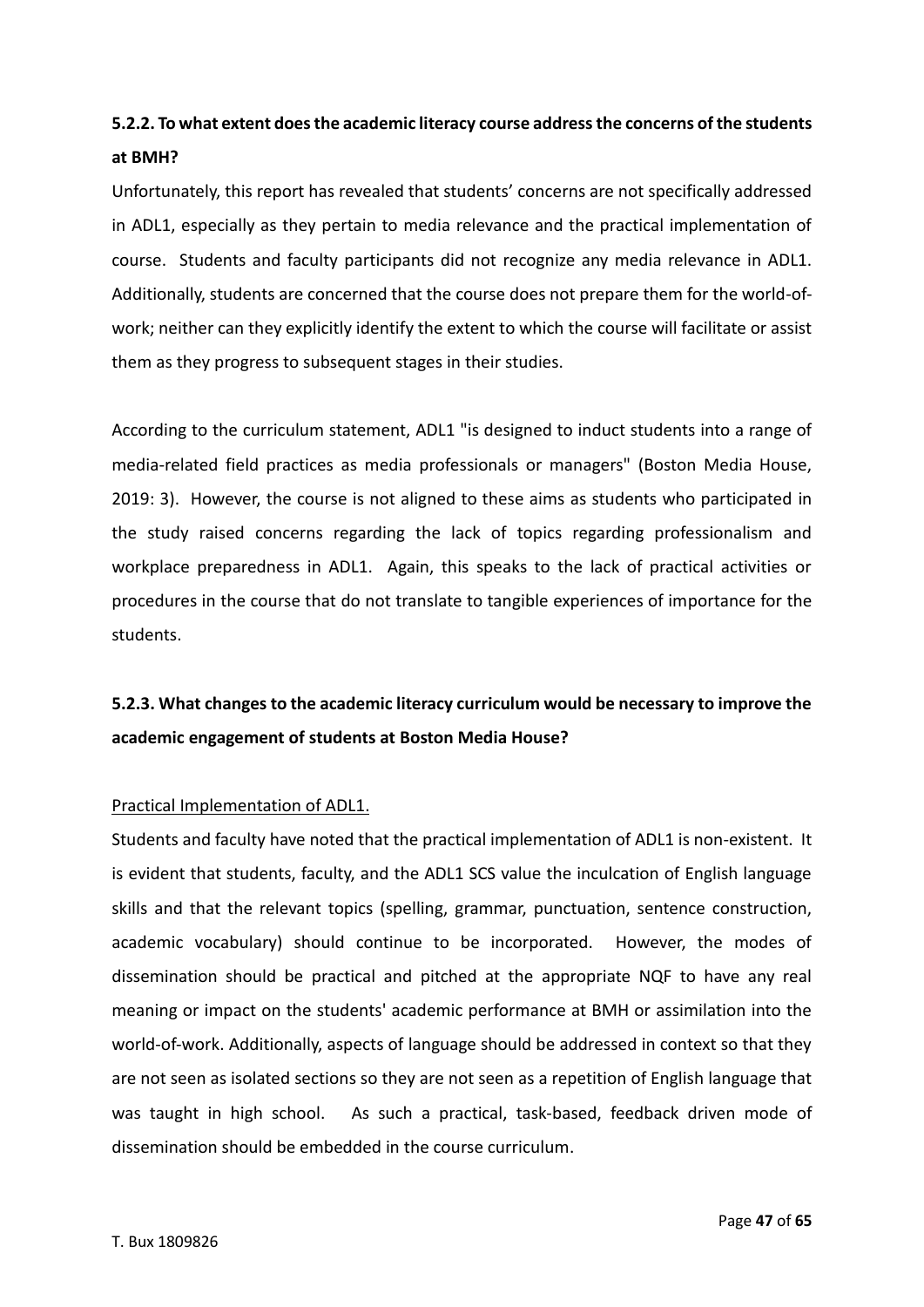#### The inclusion of Referencing and Plagiarism Detection Software

It is clear that students value the lessons on referencing as it helps them avoid being penalised for plagiarism. Plagiarism accounts for a large number of failed grades in ADL1. Many students fail ADL1 because they are penalised for plagiarism. The infringements are often technical, and students do not intentionally plagiarise. ADL1 only has two assessments for the semester, and failing one assessment is often enough to fail the course. The issue of fairness as it relates to assessments practices would also need to be addressed. The institution's failure to obtain plagiarism detection software further disadvantages students who are unable to learn how to reference correctly during/after one semester of ADL1. It is suggested that issues surrounding referencing and plagiarism infringements be addressed by the institution and a suitable method to assist students is devised. Furthermore, students must be encouraged to use the referencing guides that are available. The ADL1 referencing module should focus strongly on paraphrasing and synthesising skills of the students; both of which are essential in eliminating plagiarism.

#### Provide Context-Specific Academic and Media Literacy.

Create or design a curriculum for ADL1 that directly relates to those literacies that will facilitate students in their media-related fields. This entails creating a curriculum that comprises discipline-based writing development in context-specific scenarios, rather than incorporating generic language, communication, or writing courses. Such a shift would serve to strengthen the institution's structure and inform practices for future pedagogical advancements. Lea & Streets' (2016) academic literacies model is especially helpful in explaining the importance of a context specific curriculum. As mentioned earlier, "the academic literacies model is concerned with meaning making, identity, power and authority and foregrounds the institutional nature of what 'counts' as knowledge in any particular academic context" (Lea & Street, 2016: 228). By providing context specific examples and topics, BMH students will feel confident and be able to identify strengths within themselves that will help navigate their media specialisations successfully. Students will feel less alienated by engaging with content they can relate to in a meaningful way.

Additionally, BMH could investigate a construct for academic literacy on which the subject will be based. This construct of academic literacy outlines clearly the skills and abilities that must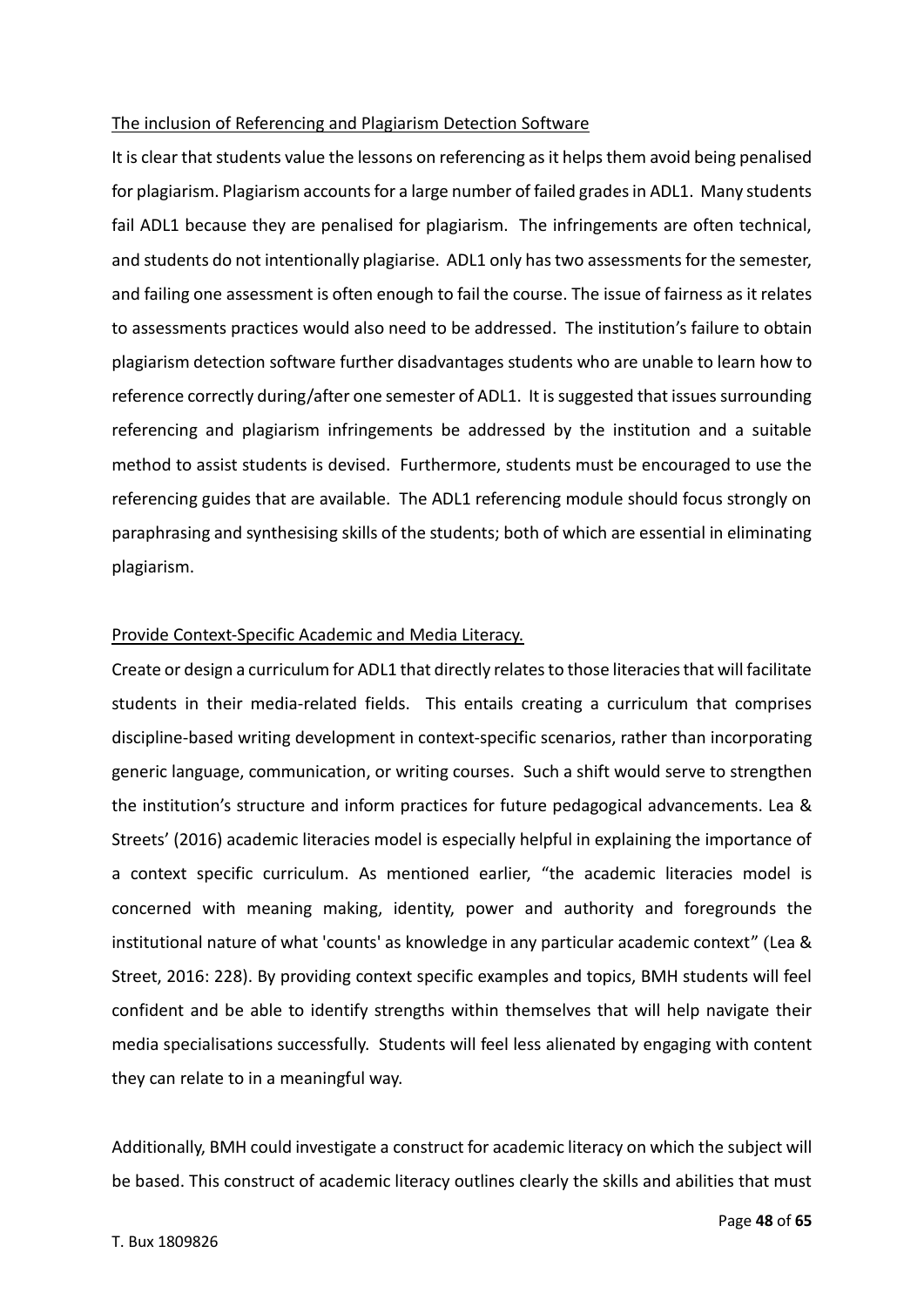be developed in a student to ensure that they are academically successful. If ADL1 is based on a sound construct of academic literacy, essential skills will be targeted. A sound construct will also ensure that there is no overemphasis on referencing and grammar but a development of other (more) important skills. This would increase student motivation and ensure the 'buy in' of the students. The new ADL1 must include the skills and abilities that students will need as future media practitioners. A focus on genre and disciplinary conventions can help in this regard.

#### Provide More Graded Assessment Opportunities

Most of the students who answered the survey believe that ADL1 is worthwhile and has value. They think the course is necessary despite grades being very low overall. Positive perceptions of the course do not translate to better grades. It would be useful to examine assessment practices to determine why students perform poorly at a subject they value and are motivated to learn from. As mentioned earlier in this report, there are only two assessments for ADL1 (one formative that constitutes 40% of final grade and one summative that constitutes 60% of the final grade), which do not allow for sufficient engagement and could account for the high failure rate of the subject. Additionally, students are not being given the opportunity to develop the skills to self-assess.

#### Include Faculty in the Re-curriculation of ADL1

It is evident that the lesson plans and subject content design of ADL1 do not promote or highlight any significant or direct link to the media specialisations at BMH. As mentioned earlier in this report, students for the Diploma in Media Practices can choose a major from the following options: Public Relations; Radio Production; Television and Broadcasting; Advertising; Marketing; Animation; Graphic Design. If Academic Literacy hopes to achieve the outcomes set out in the Subject Curriculum Statement, then lecturers will need to be trained to show students the links between ADL1 and their various specialisations. Additionally, course content and teaching materials must be aligned to these aims. In order to make ADL1 viable and fit-for-purpose, all stakeholders need to be involved in the process and reach consensus on what and how students should be taught. Knowledge of pedagogical principles and how they relate directly to tertiary education practices is vital in this regard.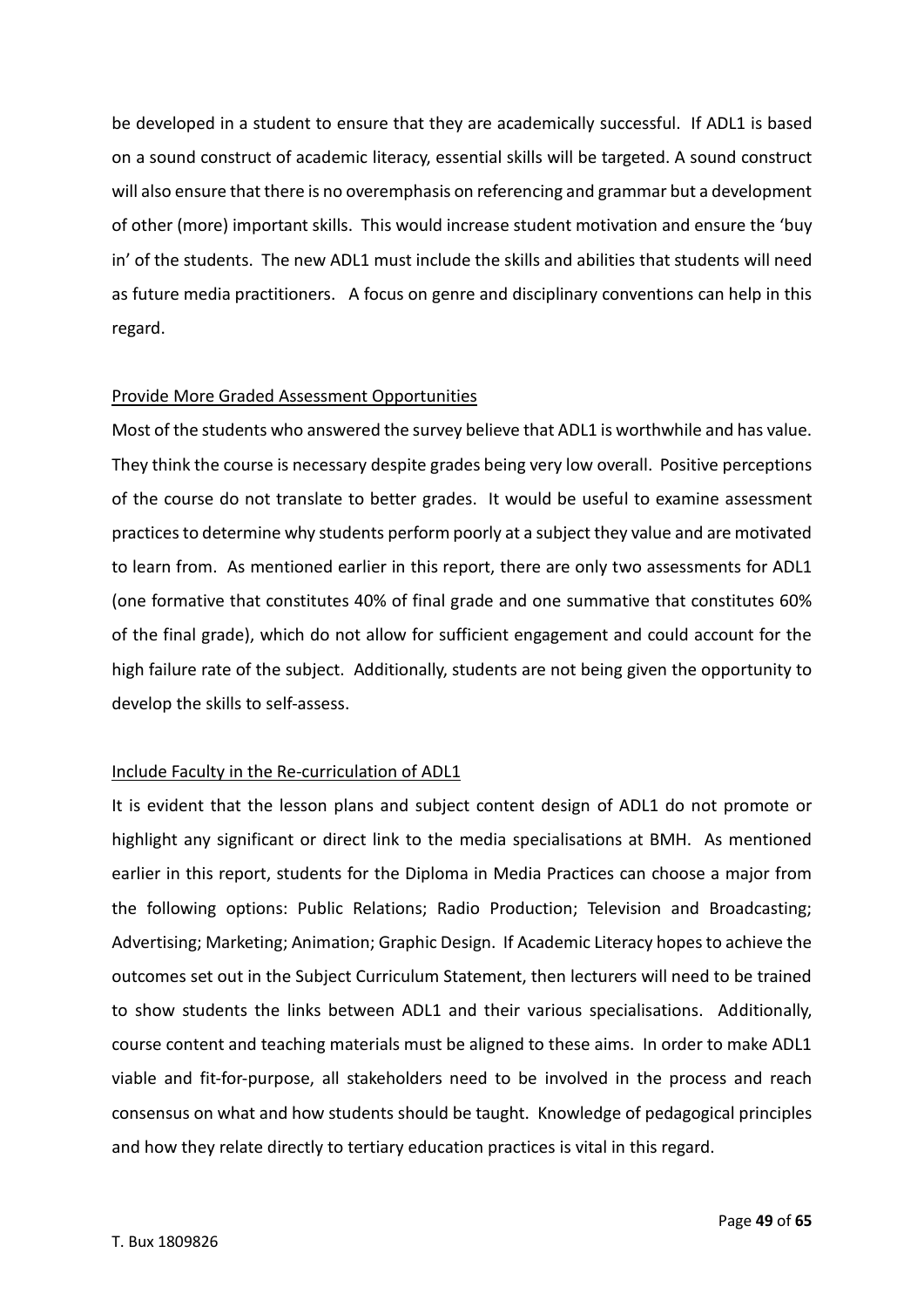The researcher argues that there is enough evidence for BMH to ensure that faculty are involved with the re-curriculation of ADL1, are suitably qualified and knowledgeable, and are trained to impart contextualised academic literacies for media students specifically, and do not continue to perpetuate generic or archaic ideas of academic literacy that have no bearing on the institution in question or on the unique qualifications on offer.

## 5.3. Conclusion

The purpose of this research report was to investigate students' perceptions of Academic Literacy at BMH. These perceptions have allowed the researcher to identify content and processes of Academic Literacy at BMH that need to be improved or revised. The researcher and BMH are able to utilise the feedback within this report to create future Academic Literacy curriculum that is holistic, relevant and fit-for-purpose, and addresses the challenges faced by BMH students.

The study found that students find the course useful in terms of academic referencing techniques and avoiding plagiarism; and improving Basic English language skills such as spelling, grammar, and punctuation. No other topic areas of the course had any impact on the students, nor were they seen as relevant to their studies or the world-of-work. The study further revealed that the institution's media-specific contextualization of the subject is not evident in the students' experience or engagement. Ultimately, the students' perceptions that were revealed in this study indicate that Academic Literacy processes and procedures at BMH would only benefit from input from all stakeholders, including the students. More research is required to fully interrogate how students experience teaching and learning at BMH. More intensive qualitative research including focus groups would have allowed for more in-depth views from students. This is a shortcoming that should be addressed in future research projects on ADL1 at BMH. Despite the shortcomings, this research report serves to inform BMH and similar institutions of the ongoing revisions and advancements that subjects such as Academic Literacy must endure in order to continually address the changing needs of the stakeholders and industry.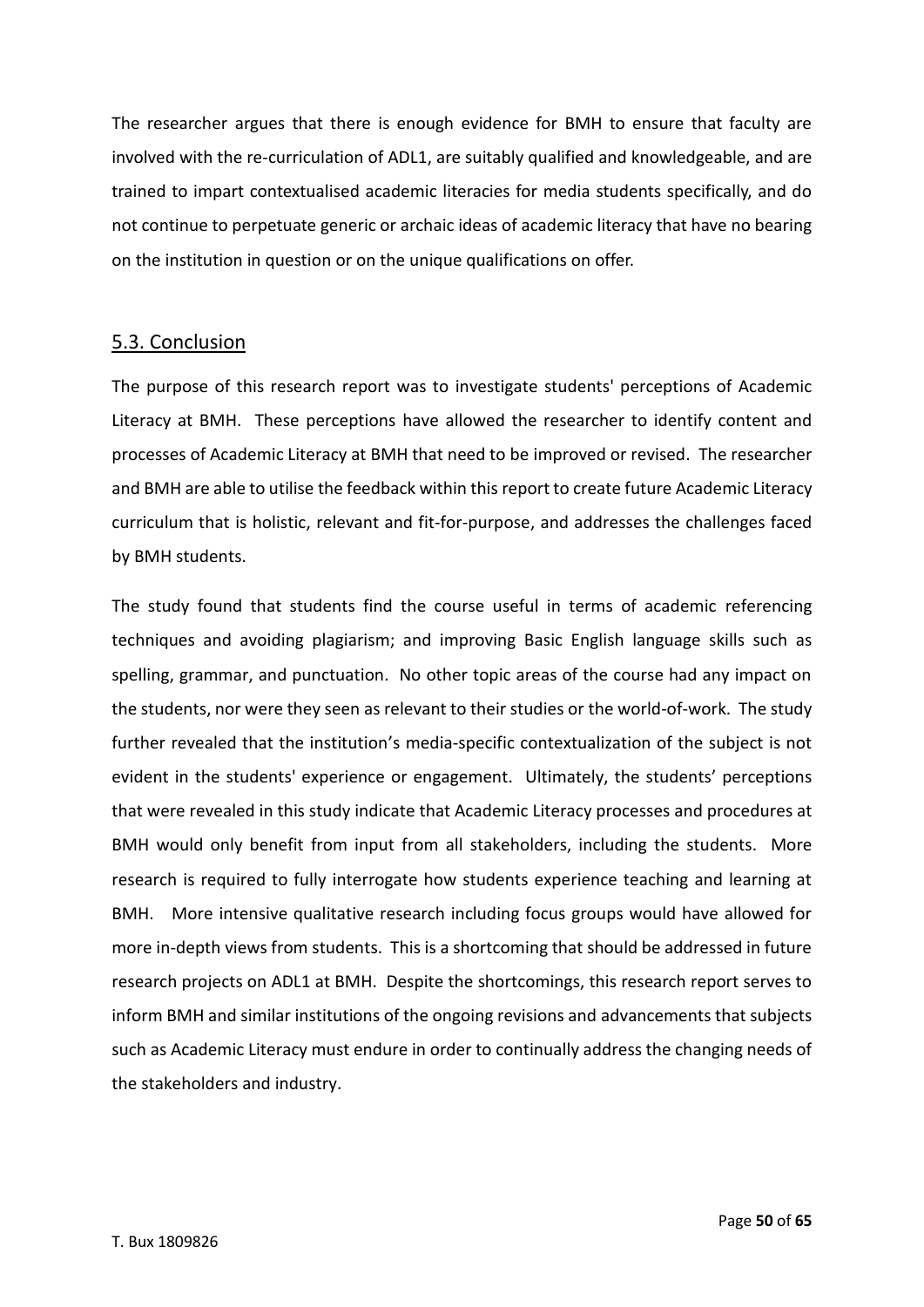## Reference List

Boston Media House (2019) BMH Institutional Annual Report. Johannesburg: Boston Media House.

Boston Media House (2019) Subject Curriculum Statement – Academic Literacy 1. Johannesburg: Boston Media House.

Boston Media House (2019) Journalism 2 Internal Moderation Report. Johannesburg: Boston Media House.

Boughey, C. (2013) What are we thinking of? A critical overview of approaches to developing academic literacy in South African higher education. *Journal for Language teaching*. 47(2) 25 - 42.

Boughey, C. & McKenna, S. (2016) Academic literacy and the decontextualised learner. *Critical Studies in Teaching and Learning*. 4(2) 1 - 9.

Brinkworth, R., McCann, B., Matthews, C and Nordström, K. (2009) First year expectations and experiences: Student and teacher perspectives. *Higher Education* 58(2): 157-173.

Carless, D. (2015) Excellence in University Teaching: Learning from award-winning practice. Routledge, London and New York Ch7: Promoting student engagement with quality, p131- 149.

Council on Higher Education. (2011) *Vital stats: Public higher education* 2010. Pretoria: Council on Higher Education.

Darlaston-Jones, D., Pike, L., Cohen, A., Young, S. Haunold and Drew, N. (2003) Are they being served? Student expectations of higher education. *Issues in Education Research* 13(1): 31-52.

Foxcroft, C.D. and Stumpf, R. (2005) What is matric for? Paper presented at Umalusi and CHET seminar on "*Matric: What is to be done?*" 23 June 2005, Pretoria.

Fraenkel, J.R. and Wallen, N. (2003) How to design and Evaluate Research in Education, 5<sup>th</sup> edn, New York: Mcgraw Hill Education.

Howie, S.J., Combrinck, C., Roux, K., Tshele, M., Mokoena, G.M., & McLeod Palane, N. (2017). PIRLS LITERACY 2016: South African Highlights Report. Pretoria: Centre for Evaluation and Assessment.

Hurst, E. (2015) 'The thing that kill us': student perspectives on language support in a South African University. *Teaching in Higher Education*. 20(1): 78–91.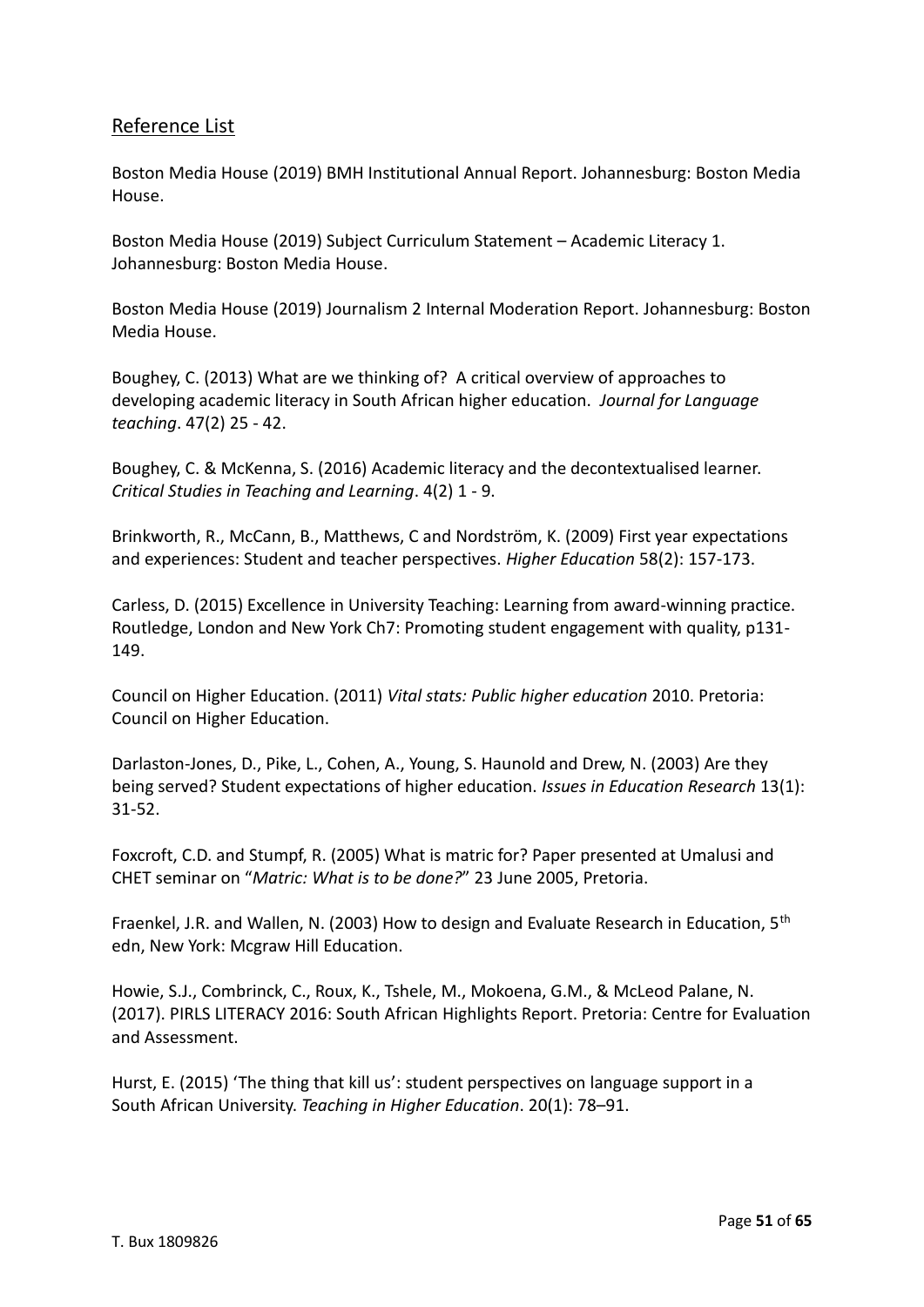Irny, S.I. and Rose, A.A. (2005) "Designing a Strategic Information Systems Planning Methodology for Malaysian Institutes of Higher Learning", *Issues in Information System,* 6(1): 2005.

Lea, M. & Street, B. (1998) Student writing in higher education: An academic literacies approach. *Studies in Higher Education.* 23(2): 157 – 171.

Lea, M.R., & Street, B.V. (2006) The "Academic Literacies" Model: Theory and Applications. *Theory into Practice*, 45(4): 368-377.

Leki, I. (2006) Negotiating socio-academic relations: English learners' reception by and reaction to college faculty. *Journal of English for Academic Purposes* 5(2): 136-152.

Maher, C. (2011) Academic Writing Ability and Performance of First Year University Students in South Africa. Discipline of Psychology, *Faculty of Humanities,* University of the Witwatersrand.

Mason, J. (2008) Qualitative Researching. 3<sup>rd</sup> Edition. London: Sage Publishing.

Mckenna, S. (2004) The intersection between academic literacy and student identities. *South African Journal of Higher Education.* 18(3): 269-280.

Millin, T. & Millin, M. (2014) Scaffolding academic literacy using the reading to learn intervention: An evaluative study of a tertiary education context in South Africa. A journal for Language Teaching*. Per Linguam*. 30(3):26-38.

Parkinson, J., Jackson, L., Kirkwood, T., & Padayachee, V. (2008) Evaluating the effectiveness of an academic literacy course: do students benefit? Journal for Language Learning. *Per Linguam* 24(1):11-29.

Patterson, R. & Weideman, A. (2013) The typicality of academic discourse and its relevance for constructs of academic literacy. *Journal for Language Teaching*, 47(1): 107-123.

Pineteh, E.A. (2013) The Academic Writing Challenges of Undergraduate Students: A South African Case Study. *International Journal of Higher Education.* 3(1): 12 – 22.

Pinheiro, M., Dionisio, M., & Vasconcelos, R. (2014) Academic literacy, a barrier to learning? The views of engineering students. University of Minho, Portugal: Research Centre in Education.

Price, J. H. and Murnan, J. (2004) Research Limitations and the Necessity of Reporting Them. American Journal of Health Education. 35: 66-67. http://libguides.usc.edu/writingguide/limitations. [Date accessed: 8 October 2019].

Read J. (2015) Defining and Assessing Academic Literacy. In: Assessing English Proficiency for University Study. London: Palgrave Macmillan.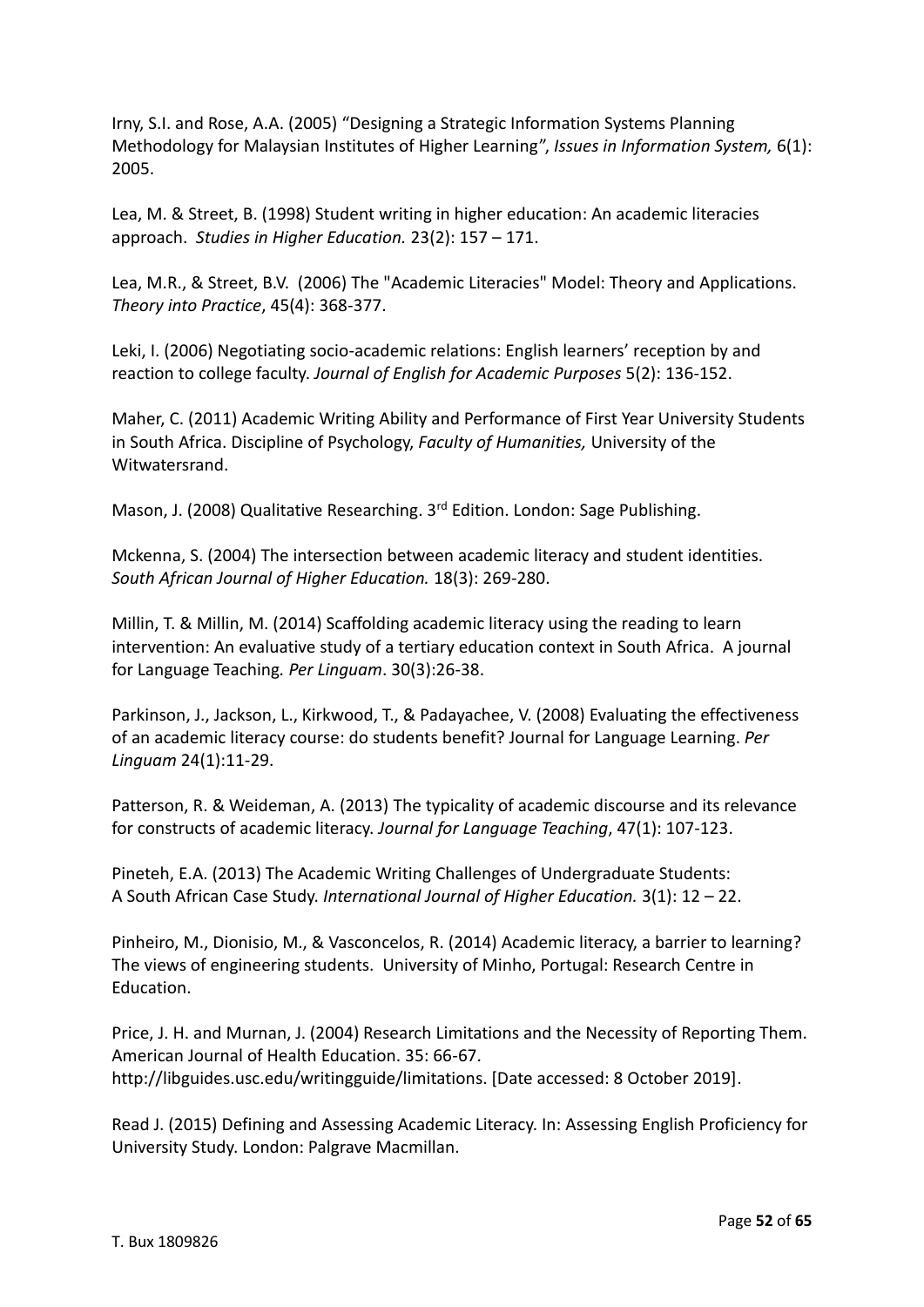Scott, D, & Morrison, M. (2005) Validity; reliability. *Key Ideas in Educational Research.* London: Continuum.

Scholz, V., Kirbyshire, A. & Simister, N. (2016). Shedding light on causal recipes for development research uptake: Applying Qualitative Comparative Analysis to understand reasons for research uptake. https://cdkn.org/wp-content/uploads/2016/05/Applying-Qualitative-Comparative-Analysis-to-understand-reasons-for-research-uptake.-Vera-Scholz-Amy-Kirbyshire-and-Nigel-Simister.pdf. [Date Accessed: 20 September 2019].

Stemler, S. (2001). An overview of content analysis. Practical Assessment, Research & Evaluation, 7(17). http://PAREonline.net/getvn.asp?v=7&n=17. [Date Accessed: 20 September 2019].

Taylor, N. (2009) The state of South African schools part 1: Time and regulation of consciousness. *Journal of Education*, 46: 9-32.

UNESCO (2011) The hidden crisis: Armed conflict and education. Paris: Unesco Publishing. https://en.unesco.org/gem-report/report/2011/hidden-crisis-armed-conflict-and-education. [Date accessed: 8 October 2019].

Van Dyk, T., Zybrands, H., Cillie, K., & Coetzee, M. (2009). On being reflective practitioners: The evaluation of a writing module for first-year students in the health sciences. *Southern African Linguistics and Applied Language Studies*, 27(3): 333-344.

Van Dyk, T., Van de Poel, K. and Van der Slik, F. (2013) Reading ability and academic acculturation: The case of South African students entering higher education. *Stellenbosch Papers in Linguistics Plus*. 42, 353-369.

Van Dyk, T.J. and Coetzee-Van Rooy, S. (2012). The continual conundrum of the "language across the curriculum" issue: Lessons from the Bullock report (1975) for South African higher education today. *Journal for Language Teaching* 46(1): 7-29.

Van Schalkwyk, S., Bitzer, E., & Van der Walt, C. (2009) Acquiring academic literacy: a case of first-year extended degree programme students, Southern African Linguistics and Applied Language Studies, 27:2, 189-201, DOI: 10.2989/SALALS.2009.27.2.6.869.

Weideman, A. (2007) Academic literacy: Prepare to learn. 2nd ed. Pretoria: Van Schaik.

Weideman, A. (2018) Academic literacy: Why is it important? Academic literacy: five new tests. Bloemfontein: Geronimo Distribution.

Zhang, Y. and Wildemuth, B.M. (2009) Qualitative Analysis of Content, In: B. M. Wildemuth, Ed., Applications of Social Research Methods to Questions in Information and Library Science, *Libraries Unlimited,* pp. 1-12.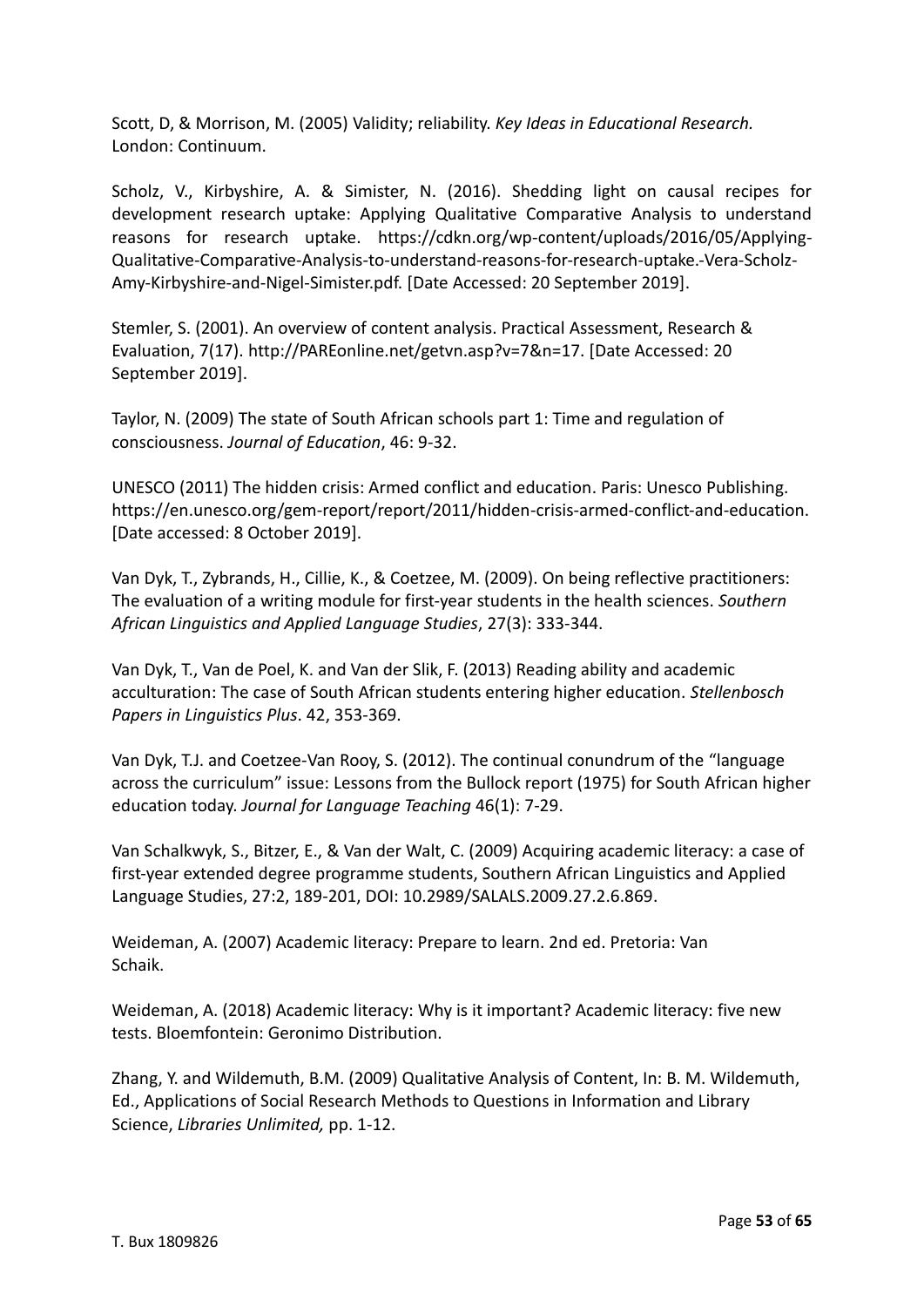## **Appendices**

Appendix I: Information Sheet and Consent Form Appendix II: Student Questionnaire Appendix III: Faculty Questionnaire Appendix IV: Permission Letters from BMH Appendix V: Ethical Clearance Letter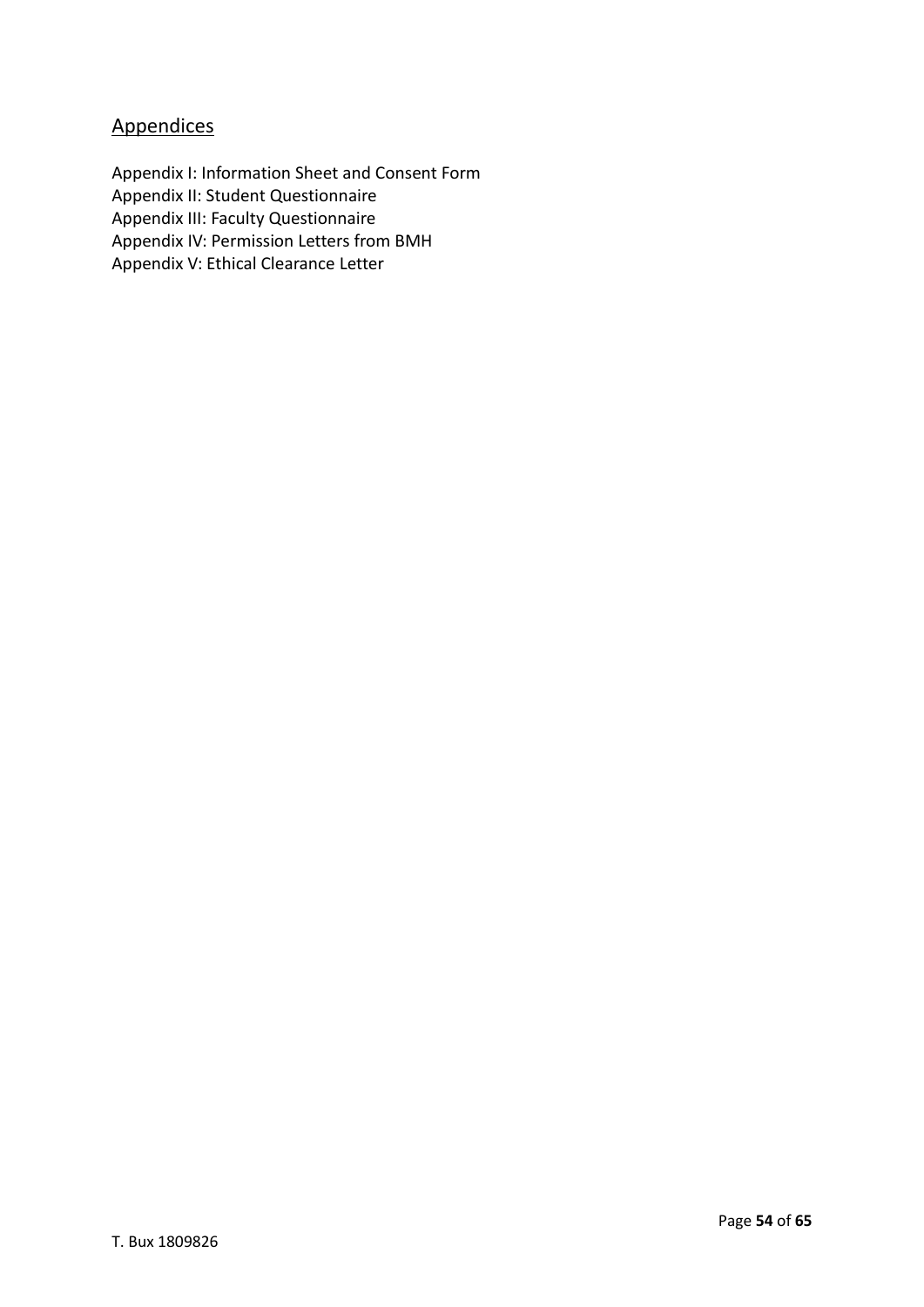## **Appendix I Consent Form**

#### Research Topic:

## Bridging the Gap: Student perceptions of Academic Literacy at Boston Media House.

You have been invited to take part in a research study on student perceptions of Academic Literacy at Boston Media House. I ask that you read this form carefully and ask any questions you may have before agreeing to be part of this research study.

The study is being conducted by: Thamashni Bux, Masters Student at the University of Witwatersrand, Johannesburg.

#### **Background Information**

The purpose of this study is to determine if the academic literacy course is fulfilling its purpose at Boston Media House. All feedback received will be utilised to make necessary changes/improvements to the course.

#### **Procedures**

If you agree to participate, you will be asked to: - Complete a survey/questionnaire

#### **Risks and Benefits of being in the study**

The risks to participants are low, as all surveys/questionnaires are filled in anonymously and will only be viewed by the researcher for data analysis purposes.

#### **Confidentiality**

You will not be identified as the survey is completely anonymous. The records of this study will be kept private. Any sort of report that might be published, will not include any information that will make it possible to identify you. Research records will be stored securely and only the researcher will have access to the records.

#### **Voluntary Nature of the Study**

Participation in this study is voluntary. You may terminate your participation in the survey or questionnaire at any time.

#### **Contacts and Questions**

The researcher conducting this study is: Thamashni Bux. If you have any questions you are encouraged to contact her via email - thamashni@boston.co.za. If you have any questions or concerns regarding this study and would like to engage with someone other than the researcher, you are encouraged to contact: Dr Lauren Dison (Wits University) laura.dison@wits.ac.za.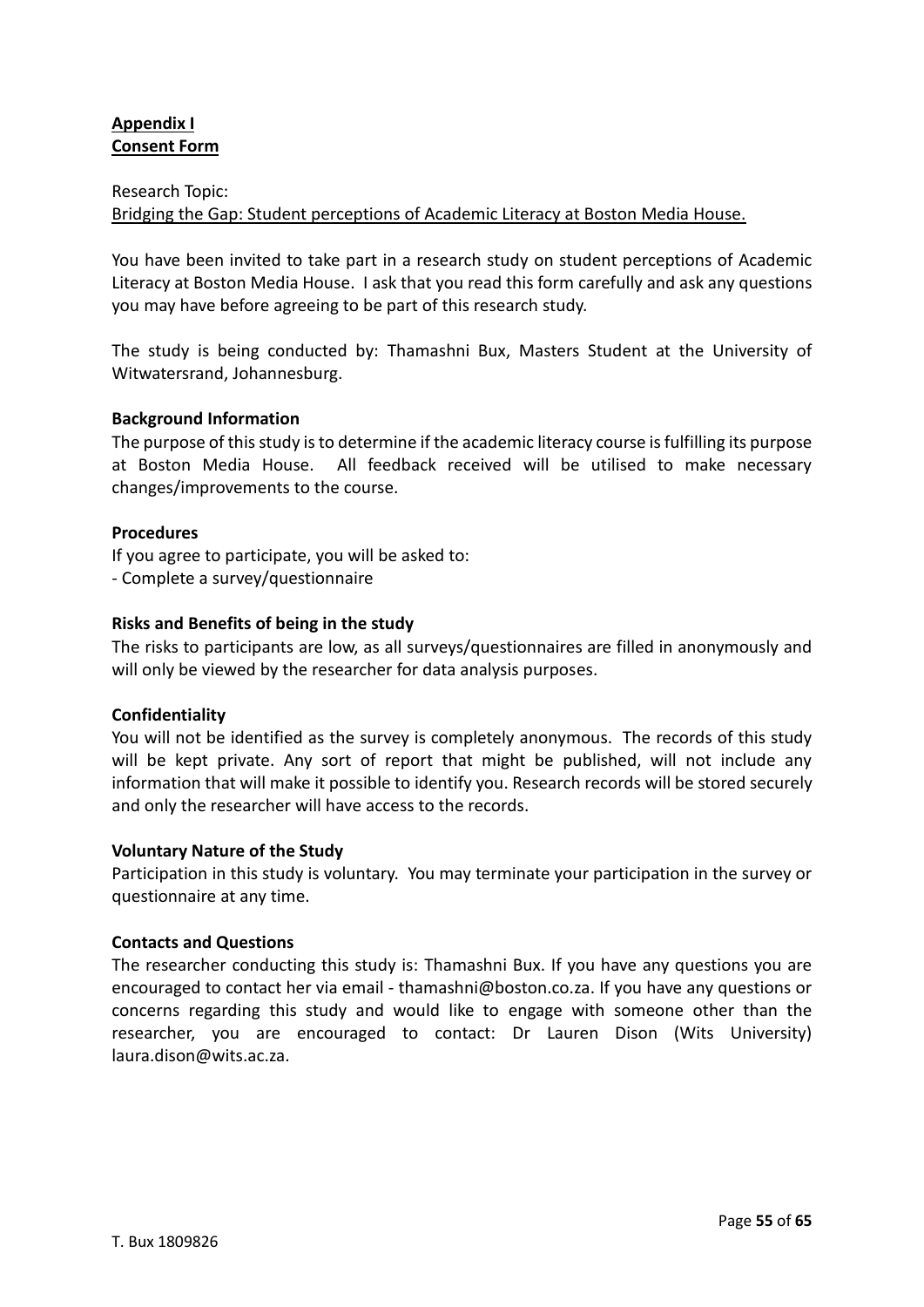## **Statement of Consent:**

I, .............................................................................................................. (Full name) hereby confirm that I understand the contents of this document and the nature of the research project, and I consent to my participation in the research study.

Signature of participant: Date: Date: Date:

....................................................................................................................................................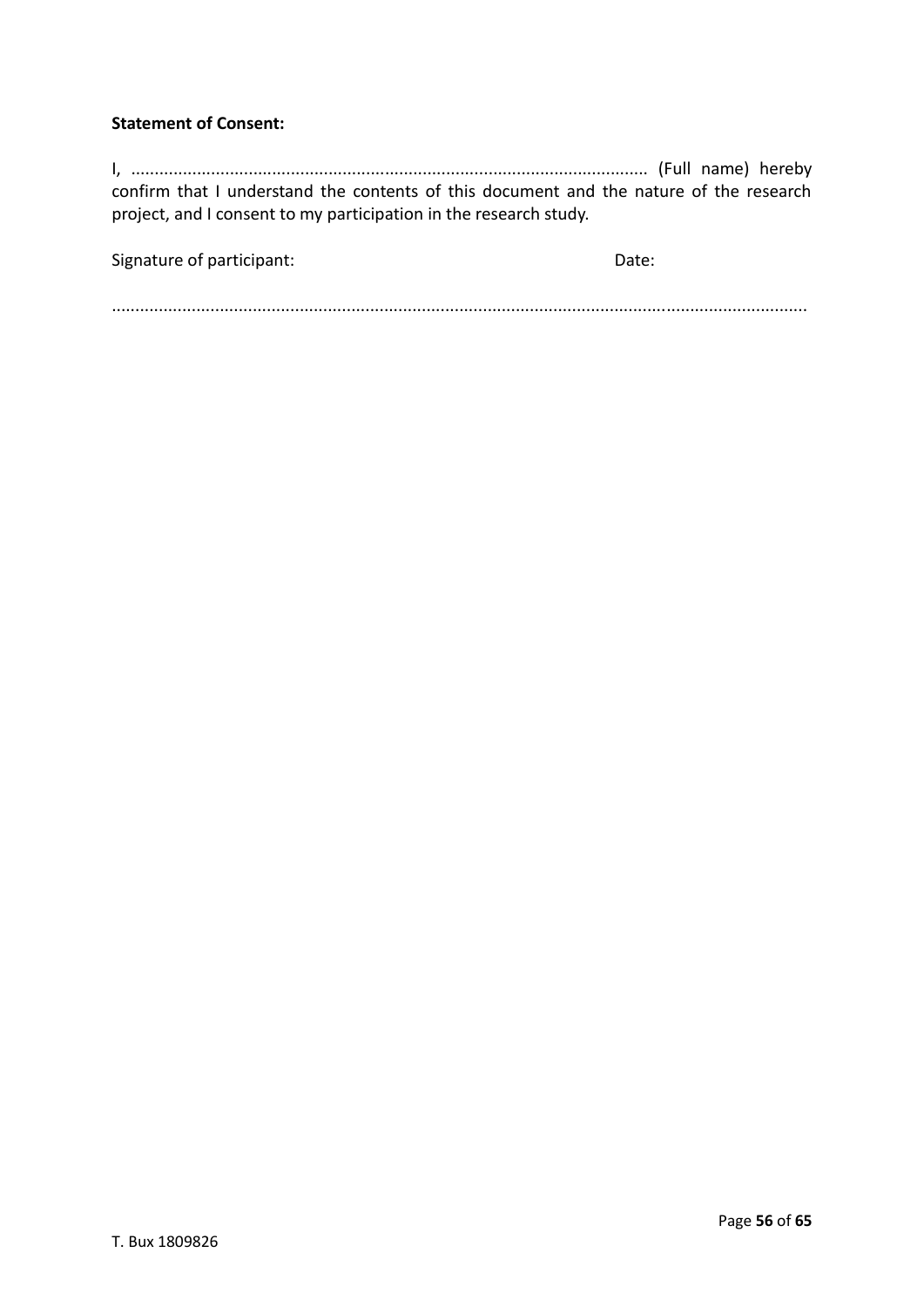## **Appendix II Student Questionnaire**

## • Questions for students at Boston Media House (BMH)

| Diploma in Media Practices                | 2 <sup>nd</sup> year student |  |
|-------------------------------------------|------------------------------|--|
| <b>BBA in Media Operations Management</b> | 3 <sup>rd</sup> year student |  |
|                                           | 4 <sup>th</sup> year student |  |

- Do you think that Academic Literacy 1 was a necessary course to undertake in your first year of study at BMH? Provide a reason for your answer.

\_\_\_\_\_\_\_\_\_\_\_\_\_\_\_\_\_\_\_\_\_\_\_\_\_\_\_\_\_\_\_\_\_\_\_\_\_\_\_\_\_\_\_\_\_\_\_\_\_\_\_\_\_\_\_\_\_\_\_\_\_\_\_\_\_\_\_\_\_\_\_\_

\_\_\_\_\_\_\_\_\_\_\_\_\_\_\_\_\_\_\_\_\_\_\_\_\_\_\_\_\_\_\_\_\_\_\_\_\_\_\_\_\_\_\_\_\_\_\_\_\_\_\_\_\_\_\_\_\_\_\_\_\_\_\_\_\_\_\_\_\_\_\_\_

\_\_\_\_\_\_\_\_\_\_\_\_\_\_\_\_\_\_\_\_\_\_\_\_\_\_\_\_\_\_\_\_\_\_\_\_\_\_\_\_\_\_\_\_\_\_\_\_\_\_\_\_\_\_\_\_\_\_\_\_\_\_\_\_\_\_\_\_\_\_\_\_

\_\_\_\_\_\_\_\_\_\_\_\_\_\_\_\_\_\_\_\_\_\_\_\_\_\_\_\_\_\_\_\_\_\_\_\_\_\_\_\_\_\_\_\_\_\_\_\_\_\_\_\_\_\_\_\_\_\_\_\_\_\_\_\_\_\_\_\_\_\_\_\_

\_\_\_\_\_\_\_\_\_\_\_\_\_\_\_\_\_\_\_\_\_\_\_\_\_\_\_\_\_\_\_\_\_\_\_\_\_\_\_\_\_\_\_\_\_\_\_\_\_\_\_\_\_\_\_\_\_\_\_\_\_\_\_\_\_\_\_\_\_\_\_\_

\_\_\_\_\_\_\_\_\_\_\_\_\_\_\_\_\_\_\_\_\_\_\_\_\_\_\_\_\_\_\_\_\_\_\_\_\_\_\_\_\_\_\_\_\_\_\_\_\_\_\_\_\_\_\_\_\_\_\_\_\_\_\_\_\_\_\_\_\_\_\_\_

\_\_\_\_\_\_\_\_\_\_\_\_\_\_\_\_\_\_\_\_\_\_\_\_\_\_\_\_\_\_\_\_\_\_\_\_\_\_\_\_\_\_\_\_\_\_\_\_\_\_\_\_\_\_\_\_\_\_\_\_\_\_\_\_\_\_\_\_\_\_\_\_

\_\_\_\_\_\_\_\_\_\_\_\_\_\_\_\_\_\_\_\_\_\_\_\_\_\_\_\_\_\_\_\_\_\_\_\_\_\_\_\_\_\_\_\_\_\_\_\_\_\_\_\_\_\_\_\_\_\_\_\_\_\_\_\_\_\_\_\_\_\_\_\_

\_\_\_\_\_\_\_\_\_\_\_\_\_\_\_\_\_\_\_\_\_\_\_\_\_\_\_\_\_\_\_\_\_\_\_\_\_\_\_\_\_\_\_\_\_\_\_\_\_\_\_\_\_\_\_\_\_\_\_\_\_\_\_\_\_\_\_\_\_\_\_\_

\_\_\_\_\_\_\_\_\_\_\_\_\_\_\_\_\_\_\_\_\_\_\_\_\_\_\_\_\_\_\_\_\_\_\_\_\_\_\_\_\_\_\_\_\_\_\_\_\_\_\_\_\_\_\_\_\_\_\_\_\_\_\_\_\_\_\_\_\_\_\_\_

\_\_\_\_\_\_\_\_\_\_\_\_\_\_\_\_\_\_\_\_\_\_\_\_\_\_\_\_\_\_\_\_\_\_\_\_\_\_\_\_\_\_\_\_\_\_\_\_\_\_\_\_\_\_\_\_\_\_\_\_\_\_\_\_\_\_\_\_\_\_\_\_

\_\_\_\_\_\_\_\_\_\_\_\_\_\_\_\_\_\_\_\_\_\_\_\_\_\_\_\_\_\_\_\_\_\_\_\_\_\_\_\_\_\_\_\_\_\_\_\_\_\_\_\_\_\_\_\_\_\_\_\_\_\_\_\_\_\_\_\_\_\_\_\_

\_\_\_\_\_\_\_\_\_\_\_\_\_\_\_\_\_\_\_\_\_\_\_\_\_\_\_\_\_\_\_\_\_\_\_\_\_\_\_\_\_\_\_\_\_\_\_\_\_\_\_\_\_\_\_\_\_\_\_\_\_\_\_\_\_\_\_\_\_\_\_\_

\_\_\_\_\_\_\_\_\_\_\_\_\_\_\_\_\_\_\_\_\_\_\_\_\_\_\_\_\_\_\_\_\_\_\_\_\_\_\_\_\_\_\_\_\_\_\_\_\_\_\_\_\_\_\_\_\_\_\_\_\_\_\_\_\_\_\_\_\_\_\_\_

\_\_\_\_\_\_\_\_\_\_\_\_\_\_\_\_\_\_\_\_\_\_\_\_\_\_\_\_\_\_\_\_\_\_\_\_\_\_\_\_\_\_\_\_\_\_\_\_\_\_\_\_\_\_\_\_\_\_\_\_\_\_\_\_\_\_\_\_\_\_\_\_

- What do you think is the purpose of the Academic Literacy course?

- How effective was the Academic Literacy course in improving your academic writing skills? Explain your answer.

- What did you find least helpful during the Academic Literacy course?

- What would you have liked to learn about that was not included in the Academic literacy course at BMH?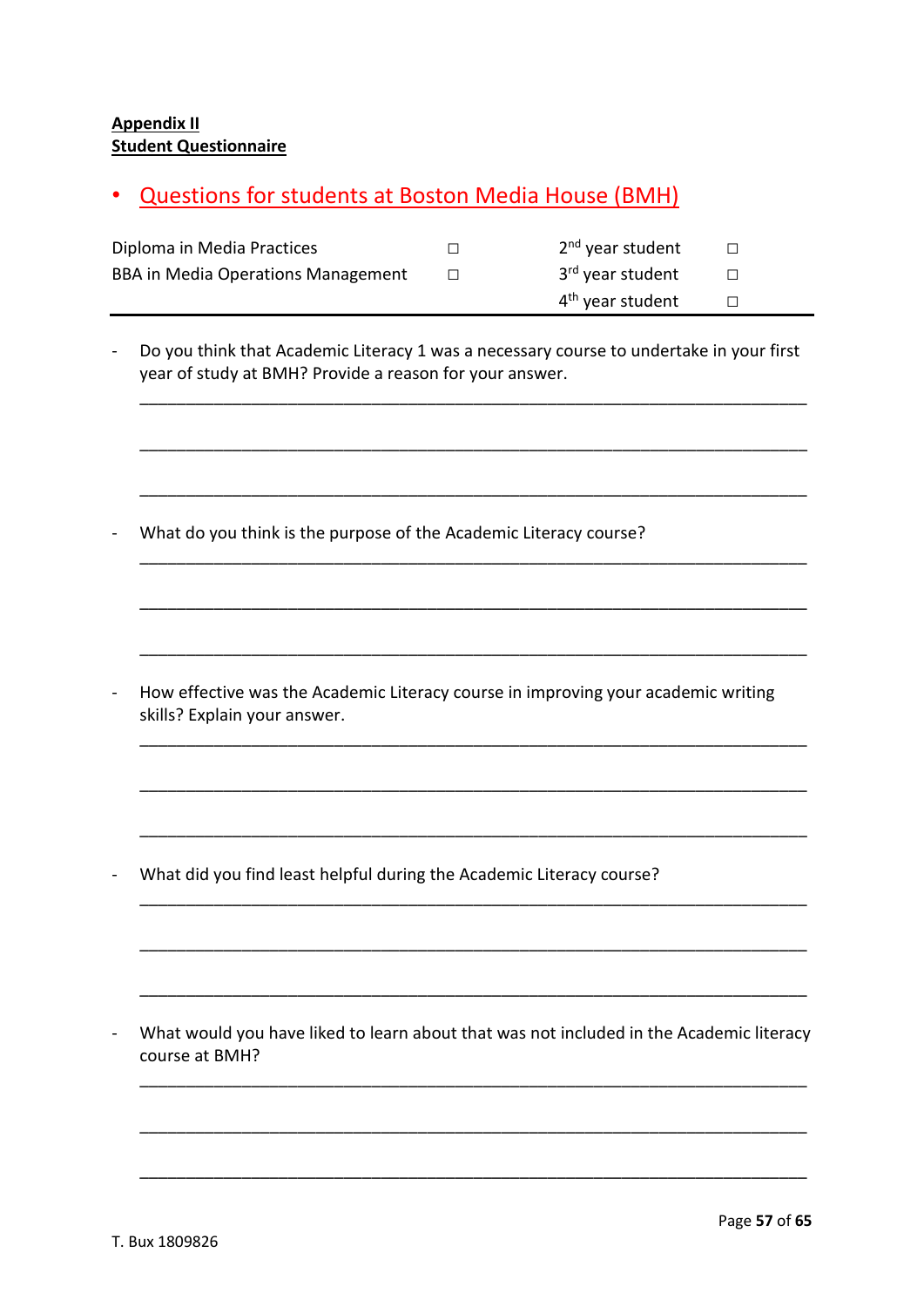| What are the major strengths of the Academic Literacy course?  |  |  |
|----------------------------------------------------------------|--|--|
|                                                                |  |  |
| What are the major weaknesses of the Academic Literacy course? |  |  |
|                                                                |  |  |
|                                                                |  |  |
| What would you recommend to improve the course?                |  |  |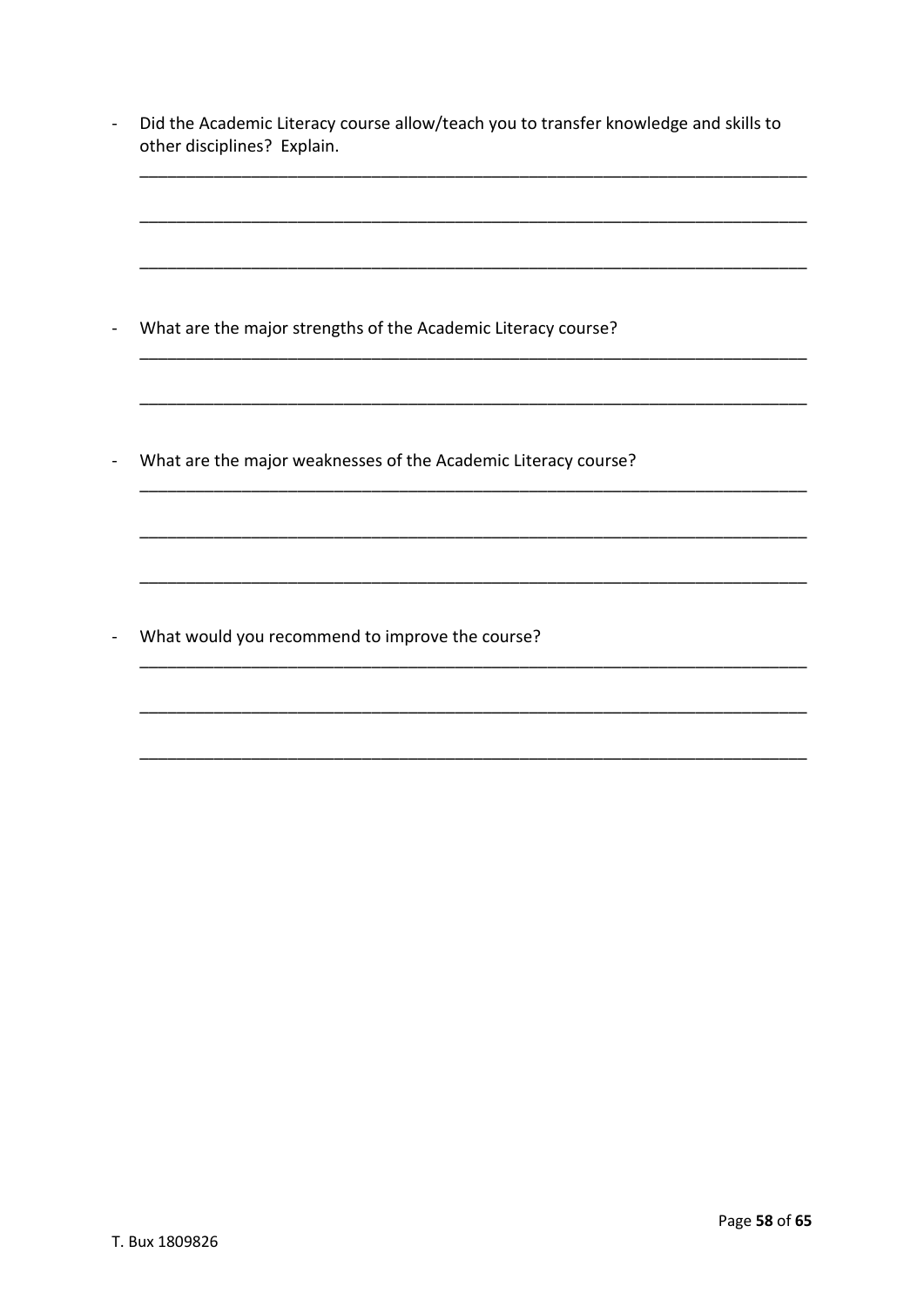## **Appendix III Faculty/Institution Questionnaire**

- Questionnaire for ADL1 Lecturers at Boston Media House
- What were the guiding principles for including Academic Literacy in the BMH diploma and degree curricula?

\_\_\_\_\_\_\_\_\_\_\_\_\_\_\_\_\_\_\_\_\_\_\_\_\_\_\_\_\_\_\_\_\_\_\_\_\_\_\_\_\_\_\_\_\_\_\_\_\_\_\_\_\_\_\_\_\_\_\_\_\_\_\_\_\_\_\_\_\_\_\_\_

\_\_\_\_\_\_\_\_\_\_\_\_\_\_\_\_\_\_\_\_\_\_\_\_\_\_\_\_\_\_\_\_\_\_\_\_\_\_\_\_\_\_\_\_\_\_\_\_\_\_\_\_\_\_\_\_\_\_\_\_\_\_\_\_\_\_\_\_\_\_\_\_

\_\_\_\_\_\_\_\_\_\_\_\_\_\_\_\_\_\_\_\_\_\_\_\_\_\_\_\_\_\_\_\_\_\_\_\_\_\_\_\_\_\_\_\_\_\_\_\_\_\_\_\_\_\_\_\_\_\_\_\_\_\_\_\_\_\_\_\_\_\_\_\_

\_\_\_\_\_\_\_\_\_\_\_\_\_\_\_\_\_\_\_\_\_\_\_\_\_\_\_\_\_\_\_\_\_\_\_\_\_\_\_\_\_\_\_\_\_\_\_\_\_\_\_\_\_\_\_\_\_\_\_\_\_\_\_\_\_\_\_\_\_\_\_\_

\_\_\_\_\_\_\_\_\_\_\_\_\_\_\_\_\_\_\_\_\_\_\_\_\_\_\_\_\_\_\_\_\_\_\_\_\_\_\_\_\_\_\_\_\_\_\_\_\_\_\_\_\_\_\_\_\_\_\_\_\_\_\_\_\_\_\_\_\_\_\_\_

\_\_\_\_\_\_\_\_\_\_\_\_\_\_\_\_\_\_\_\_\_\_\_\_\_\_\_\_\_\_\_\_\_\_\_\_\_\_\_\_\_\_\_\_\_\_\_\_\_\_\_\_\_\_\_\_\_\_\_\_\_\_\_\_\_\_\_\_\_\_\_\_

\_\_\_\_\_\_\_\_\_\_\_\_\_\_\_\_\_\_\_\_\_\_\_\_\_\_\_\_\_\_\_\_\_\_\_\_\_\_\_\_\_\_\_\_\_\_\_\_\_\_\_\_\_\_\_\_\_\_\_\_\_\_\_\_\_\_\_\_\_\_\_\_

\_\_\_\_\_\_\_\_\_\_\_\_\_\_\_\_\_\_\_\_\_\_\_\_\_\_\_\_\_\_\_\_\_\_\_\_\_\_\_\_\_\_\_\_\_\_\_\_\_\_\_\_\_\_\_\_\_\_\_\_\_\_\_\_\_\_\_\_\_\_\_\_

\_\_\_\_\_\_\_\_\_\_\_\_\_\_\_\_\_\_\_\_\_\_\_\_\_\_\_\_\_\_\_\_\_\_\_\_\_\_\_\_\_\_\_\_\_\_\_\_\_\_\_\_\_\_\_\_\_\_\_\_\_\_\_\_\_\_\_\_\_\_\_\_

\_\_\_\_\_\_\_\_\_\_\_\_\_\_\_\_\_\_\_\_\_\_\_\_\_\_\_\_\_\_\_\_\_\_\_\_\_\_\_\_\_\_\_\_\_\_\_\_\_\_\_\_\_\_\_\_\_\_\_\_\_\_\_\_\_\_\_\_\_\_\_\_

\_\_\_\_\_\_\_\_\_\_\_\_\_\_\_\_\_\_\_\_\_\_\_\_\_\_\_\_\_\_\_\_\_\_\_\_\_\_\_\_\_\_\_\_\_\_\_\_\_\_\_\_\_\_\_\_\_\_\_\_\_\_\_\_\_\_\_\_\_\_\_\_

\_\_\_\_\_\_\_\_\_\_\_\_\_\_\_\_\_\_\_\_\_\_\_\_\_\_\_\_\_\_\_\_\_\_\_\_\_\_\_\_\_\_\_\_\_\_\_\_\_\_\_\_\_\_\_\_\_\_\_\_\_\_\_\_\_\_\_\_\_\_\_\_

\_\_\_\_\_\_\_\_\_\_\_\_\_\_\_\_\_\_\_\_\_\_\_\_\_\_\_\_\_\_\_\_\_\_\_\_\_\_\_\_\_\_\_\_\_\_\_\_\_\_\_\_\_\_\_\_\_\_\_\_\_\_\_\_\_\_\_\_\_\_\_\_

\_\_\_\_\_\_\_\_\_\_\_\_\_\_\_\_\_\_\_\_\_\_\_\_\_\_\_\_\_\_\_\_\_\_\_\_\_\_\_\_\_\_\_\_\_\_\_\_\_\_\_\_\_\_\_\_\_\_\_\_\_\_\_\_\_\_\_\_\_\_\_\_

- Do you believe that Academic Literacy 1 has been successful in achieving its objectives at BMH?
- In hindsight, what topics that are not included in the Academic literacy course, do you think would be beneficial for students at BMH in the future?
- From an institutional point of view, are students grasping the concepts taught in ADL1 and how successful (or not) are they at achieving the objectives. What evidence do you have to support this?

- Does the Academic Literacy course allow students to transfer knowledge and skills to other disciplines? Explain.

- How do you think the Academic Literacy course could be improved?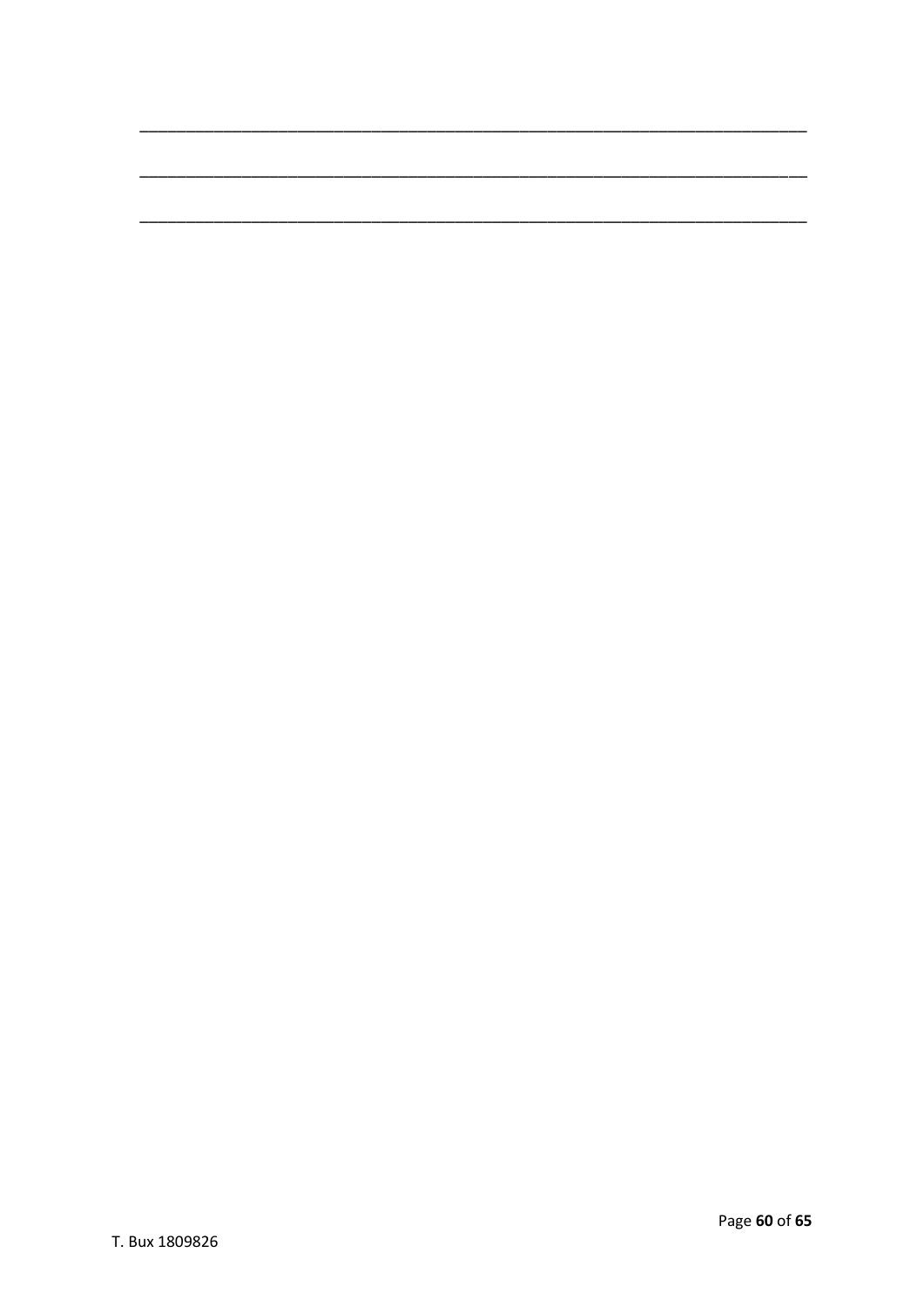## **Appendix IV Permission Letters from BMH**

Letter to the Academic Head and Branch Manager at Boston Media House (Sandton)

Date: 24 October 2019

Dear Ms. Carike Verbooy

I am a student in the School of Education at the University of the Witwatersrand as well as a Lecturer at Boston Media House (BMH). I am conducting research on the impact of the Academic Literacy course offered to first year students at BMH.

My research involves conducting surveys and interviews with students who have completed Academic Literacy 1 at BMH to gauge their perceptions or views on the content of the subject as well as the subject procedures. Additionally, I would like to interview faculty that are involved in designing and implementing the course in order to understand the nature and purpose of Academic Literacy course at BMH holistically.

I am inviting your college to participate in this research because as an educator for the subject at BMH, I believe the information derived from such research would only benefit the institution as well as the students in their academic endeavors.

Particulars of the study are as follows:

- The research participants will not be advantaged or disadvantaged in any way. They will be reassured that they can withdraw their permission at any time during this project without any consequence.
- There are low foreseeable risks in participating in this study.
- The participants will not be paid for this study.
- The data for the research study will be collecting during the first semester of the 2020 academic year. Data collection methods will not affect any classes or cause any disruption to the academic programme at BMH.
- The names of the research participants and will be kept confidential at all times and in all academic writing about the study.
- Individual privacy will be maintained in all published and written data resulting from the study.
- All research data will be destroyed between 3-5 years after completion of the project.
- My research supervisor is Dr. Laura Dison (Laura.Dison @wits.ac.za)

Please let me know if you require any further information.

Yours sincerely Thamashni Bux

Rux

Email: thamashni@boston.co.za Cell No.: 084 277 0253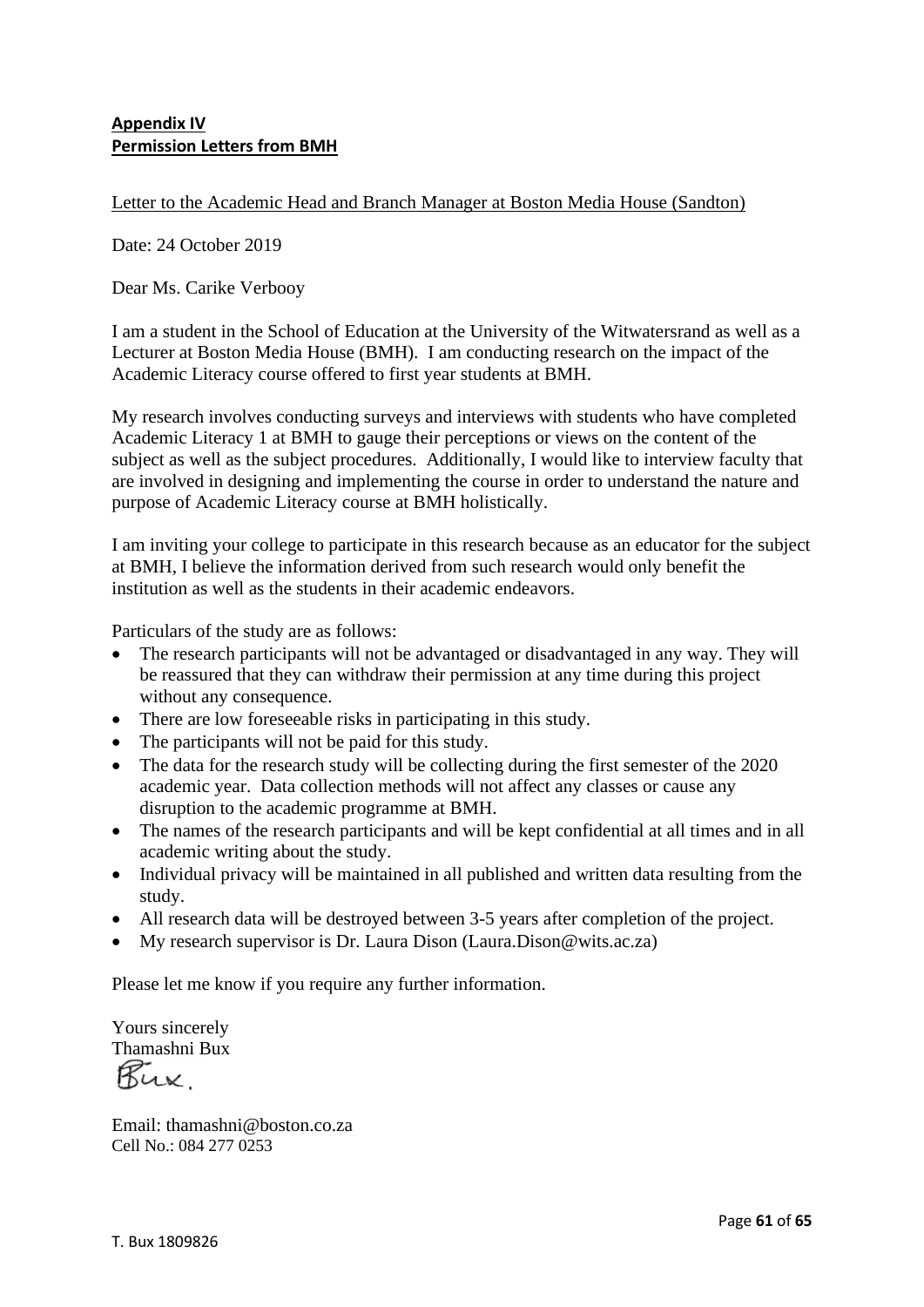## **Statement of Consent:**

I, Carike Verbooy (Academic Head and Branch Manager of Boston Media House - Sandton), hereby confirm that I understand the contents of this document and the nature of the research project, and I consent to Boston Media House's participation in the research study.

Thamashni Bux has been granted permission to conduct surveys/interviews with relevant students and faculty members at Boston Media House during the 2020 Academic year.

Signature: Date:

11 November 2019

………………………………………………………………………………………………………………………………………………………….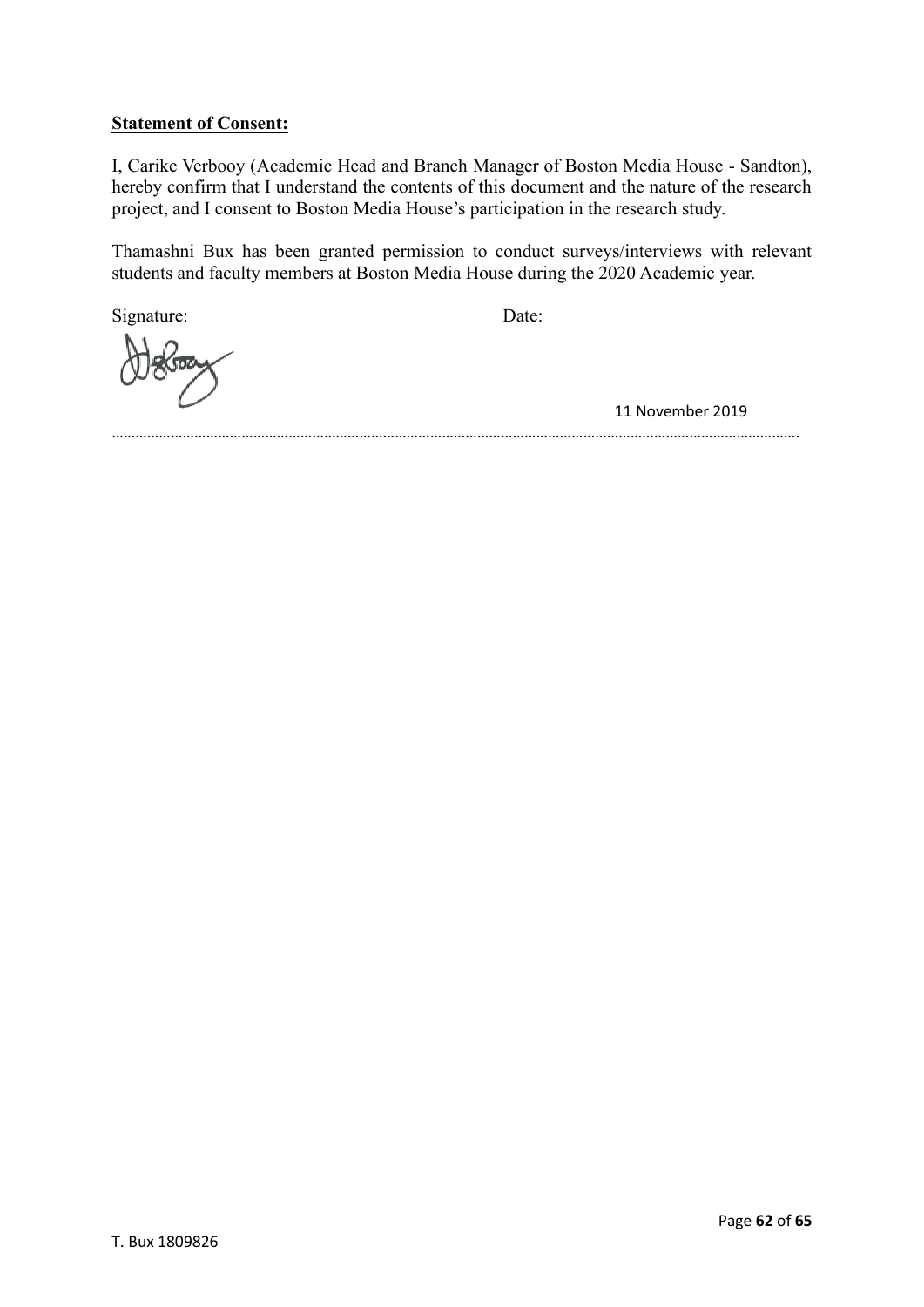#### Letter to the Registrar of Boston Media House

Date: 24 October 2019

Dear Ms. Lizel Badenhorst

I am a student of the School of Education at the University of the Witwatersrand, as well as a Lecturer at Boston Media House (BMH). I am conducting research on the impact of the Academic Literacy course offered to first year students at BMH.

My research involves conducting surveys and interviews with students who have completed Academic Literacy 1 at BMH, to gauge their perceptions or views on the content of the subject as well as the subject procedures. Additionally, I would like to interview faculty that are involved in designing and implementing the course in order to understand the nature and purpose of Academic Literacy course at BMH holistically.

I am inviting your college to participate in this research because as an educator for the subject at BMH, I believe the information derived from such research would only benefit the institution as well as the students in their academic endeavors.

Particulars of the study are as follows:

- The research participants will not be advantaged or disadvantaged in any way. They will be reassured that they can withdraw their permission at any time during this project without any consequence.
- There are low fore seeable risks in participating in this study.
- The participants will not be paid for this study.
- The data for the research study will be collecting during the first semester of the 2020 academic year. Data collection methods will not affect any classes or cause any disruption to the academic programme at BMH.
- The names of the research participants and will be kept confidential at all times and in all academic writing about the study.
- Individual privacy will be maintained in all published and written data resulting from the study.
- All research data will be destroyed between 3-5 years after completion of the project.
- My research supervisor is Dr. Laura Dison (Laura.Dison@wits.ac.za)

Please let me know if you require any further information.

Yours sincerely Thamashni Bux

Email: thamashni@boston.co.za Cell No.: 084 277 0253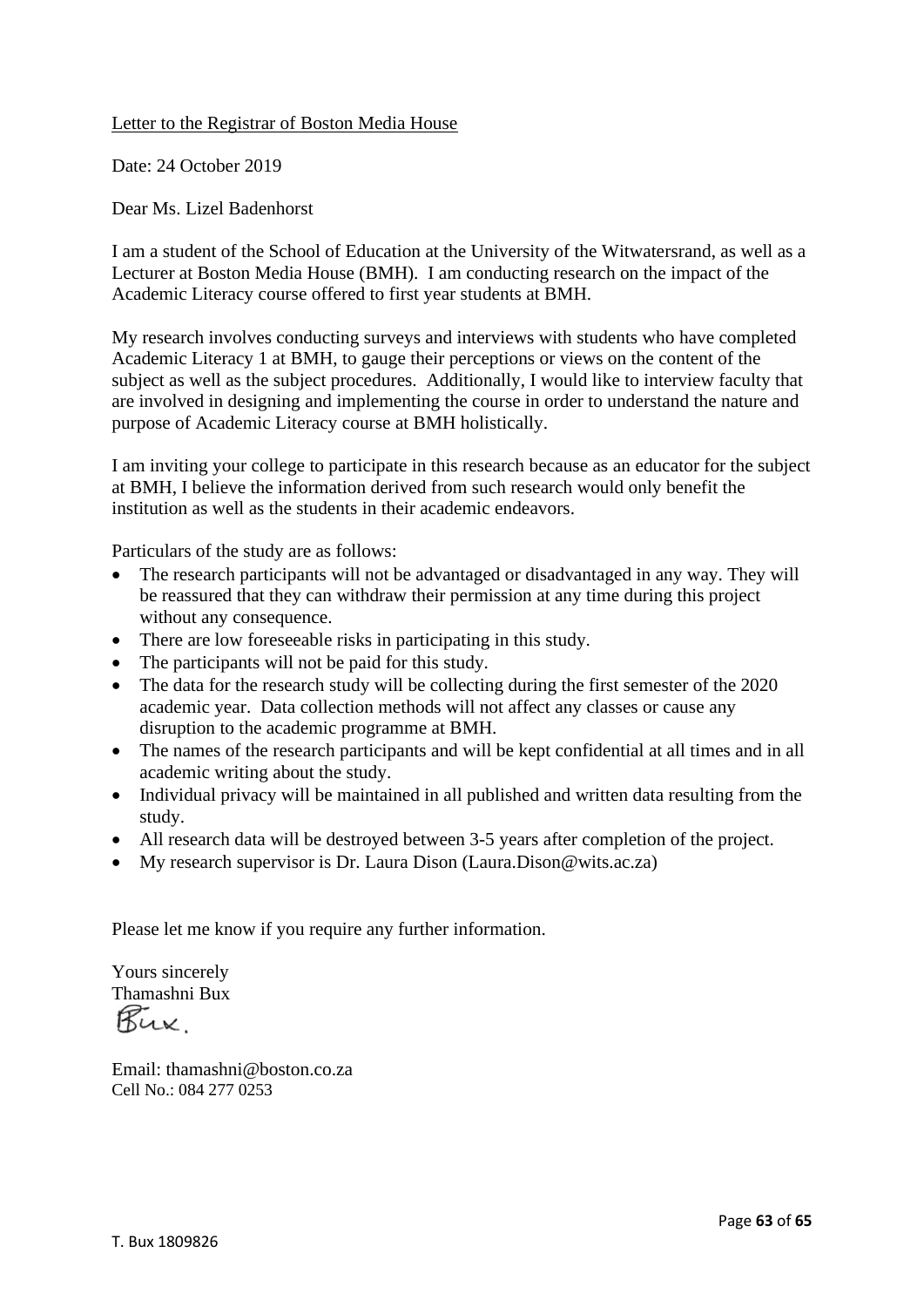### **Statement of Consent:**

I, Lizel Badenhorst (Registrar of Boston Media House), hereby confirm that I understand the contents of this document and the nature of the research project, and I consent to Boston Media House's participation in the research study.

Thamashni Bux has been granted permission to conduct surveys/interviews with relevant students and faculty members at Boston Media House during the 2020 Academic year.

Signature: Date:

11 November 2019

....................................................................................................................................................